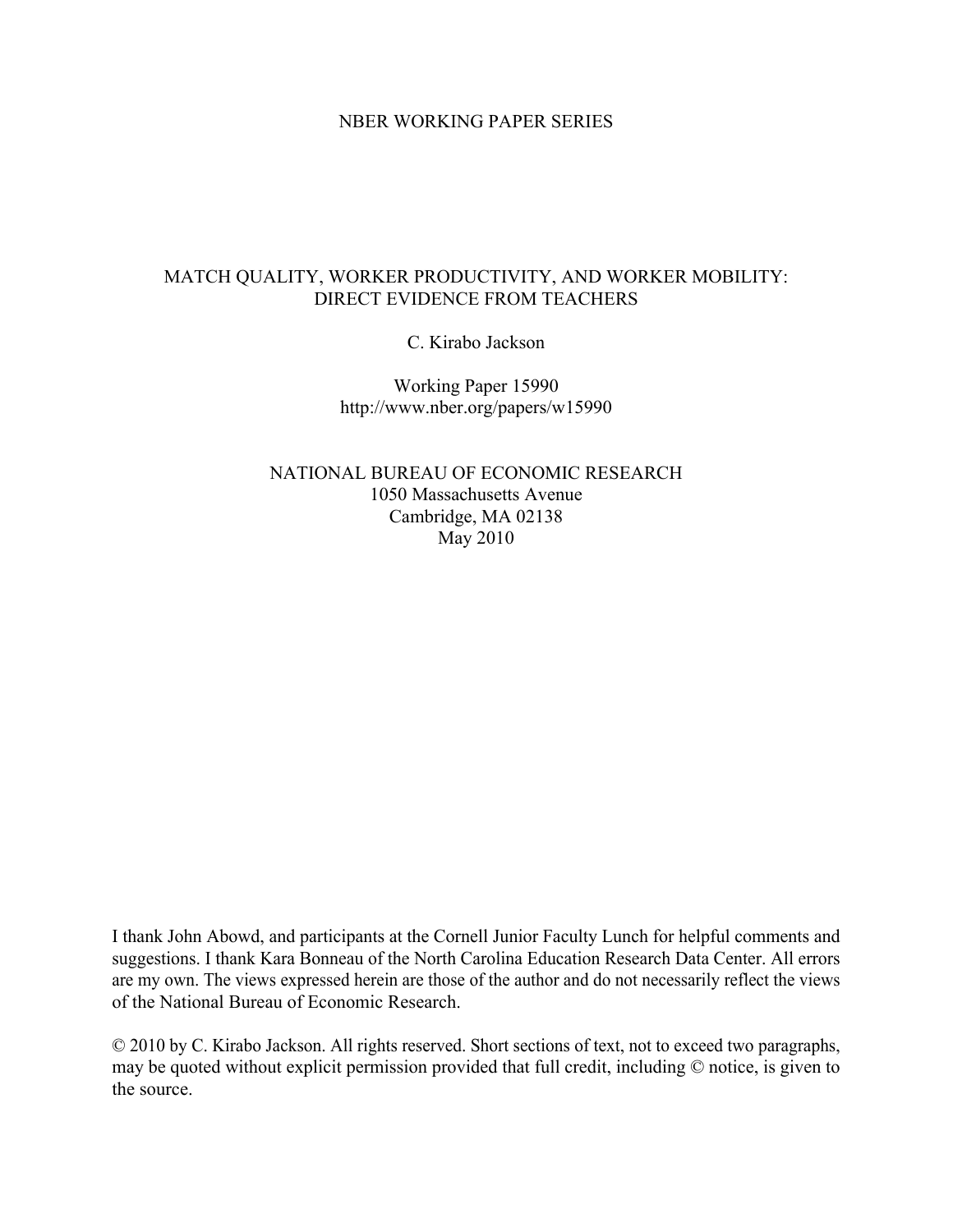Match Quality, Worker Productivity, and Worker Mobility: Direct Evidence From Teachers C. Kirabo Jackson NBER Working Paper No. 15990 May 2010 JEL No. I20,J01,J63

## **ABSTRACT**

I investigate the importance of the match between teachers and schools for student achievement. I show that teacher effectiveness is higher after a move to a different school, and I estimate teacher-school match effects using a mixed effects estimator. Match quality can "explain away" a quarter of, and is as economically important as, teacher quality. Supporting models of worker mobility, teachers tend to exit schools with which match quality is low, and match quality is increasing in experience. This paper provides some of the first estimates of worker-firm match quality using output data as opposed to inferring productivity from wages or employment durations.

C. Kirabo Jackson Cornell University, ILR School Department of Labor Economics Ives Hall East Ithaca, NY 14853-3901 and NBER ckj5@cornell.edu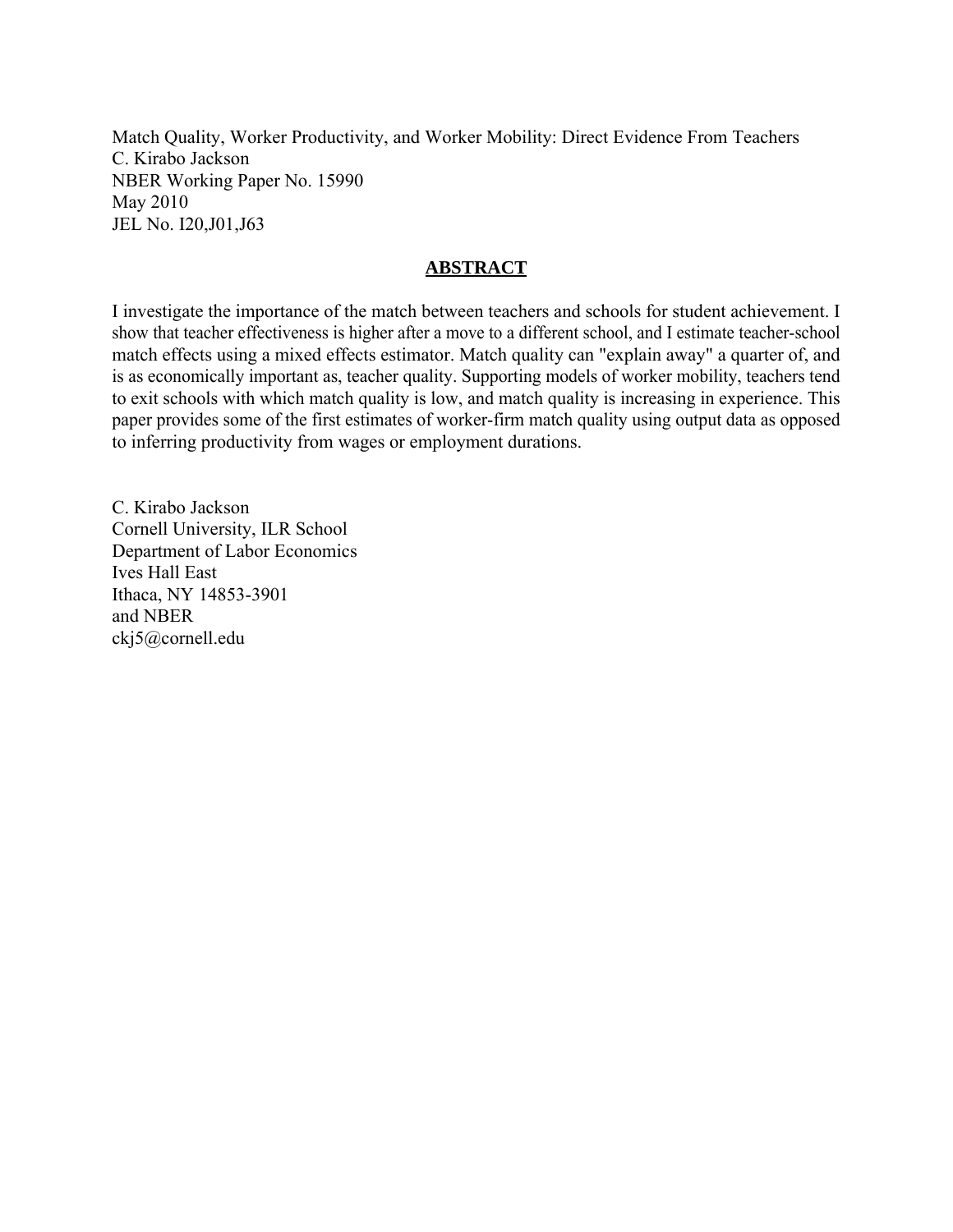# Match Quality, Worker Productivity, and Worker Mobility: Direct Evidence From Teachers

## $C.$  Kirabo Jackson $<sup>1</sup>$ </sup> Cornell University and NBER

I investigate the importance of the match between teachers and schools for student achievement. I show that teacher effectiveness is higher after a move to a different school, and I estimate teacher-school match effects using a mixedeffects estimator. Match quality can "explain away" a quarter of, and is as economically important as, teacher quality. Supporting models of worker mobility, teachers tend to exit schools with which match quality is low, and match quality is increasing in experience. This paper provides the first estimates of worker-firm match quality using output data as opposed to inferring productivity from wages or employment durations.

 The productive quality of the match between a worker and the firm plays a central role in canonical models of worker mobility (Jovanovic 1979, Mincer and Jovanovic 1981, Neal 1999, Burdett 1978, Mortensen 1998, Johnson 1978). One of the key roles of the labor market is to allocate workers to firms in the most efficient manner. The hypothesized mechanism through which this efficient allocation emerges is through workers either leaving jobs where the productivity match between the worker and the firm is low or seeking in jobs where match quality is high, or both. Match quality is also used to explain the stylized facts that changing jobs is associated with rapid earnings growth (Bartel and Borjas 1981, Altonji and Shakotko 1987, Topel and Ward 1992) and that job separations decline with tenure and experience.<sup>2</sup>

 Despite the great importance of match effects for understanding the labor market, there is little *direct* evidence of their existence. As pointed out in (Nagypal 2007), data on match-specific quality or productivity are essentially non-existent, forcing researchers to specify a wage-setting mechanism that determines how wages relate to match-specific productivity and then study how wages and their distribution vary with tenure and job mobility. This approach is undesirable for two reasons. First, there are many different ways to specify wage setting, making misspecification and omitted variables bias likely. For example, even if there are no productivity match effects, if some firms discriminate against females then females will have lower wages at discriminating firms. If discriminating firms also treat females employees poorly, females will be

 $\overline{a}$ 

<sup>&</sup>lt;sup>1</sup> I thank John Abowd, and participants at the Cornell Junior Faculty Lunch for helpful comments and suggestions. I thank Kara Bonneau of the North Carolina Education Research Data Center. All errors are my own. 2

 $2$  By match quality, I am referring to the fixed time-invariant productivity associated with a particular worker-firm pairing. I am not referring to match quality that changes over time, such as that due to firm specific human capital.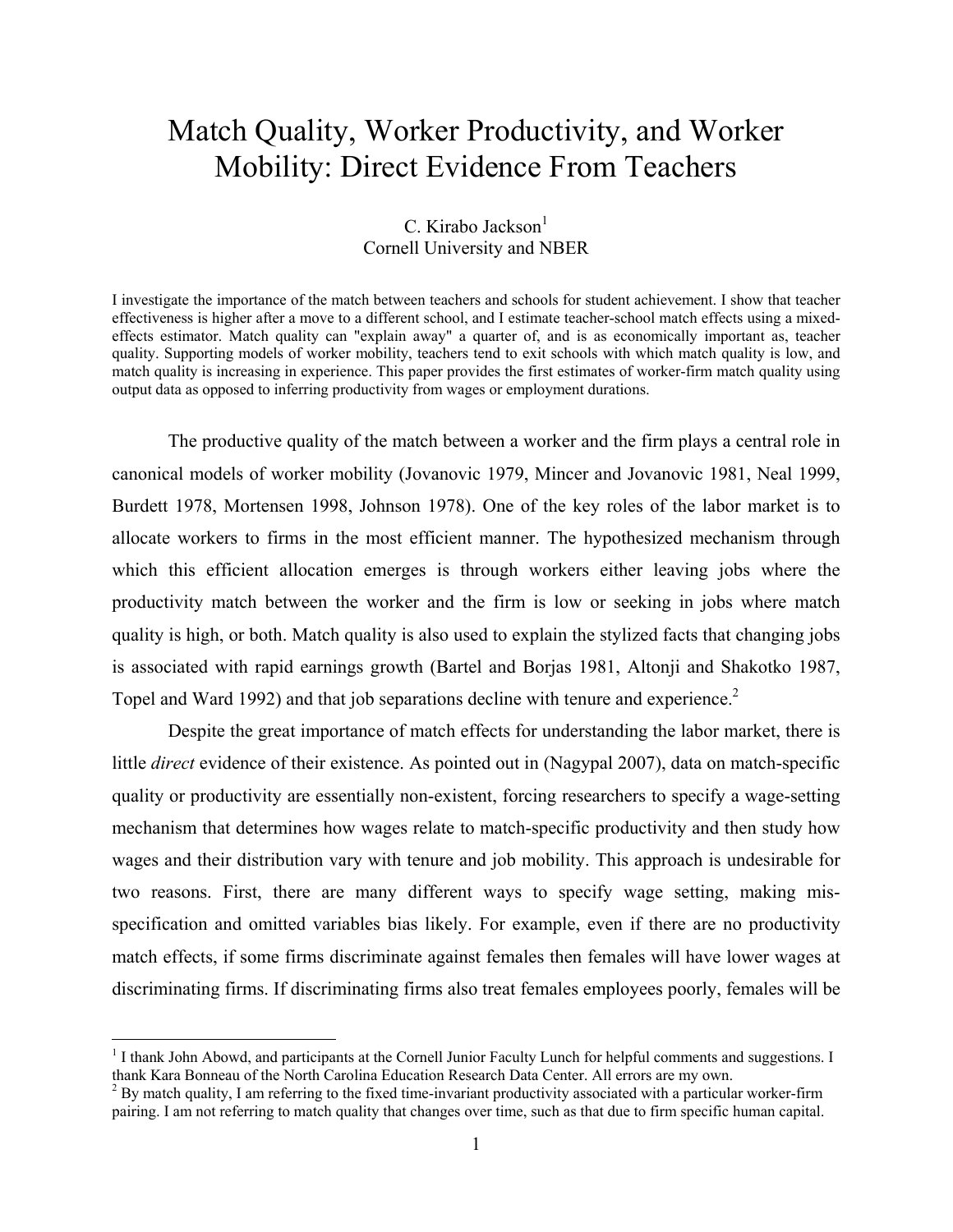more likely to leave discriminating firms. This discrimination effect would be wrongly interpreted as a match effect on mobility if one were to use wage data to infer productivity. Second, it is difficult to distinguish workers leaving jobs with low match quality from workers leaving jobs with low pay, or workers seeking better matches from workers seeking higher pay. Distinguishing between these explanations is key to assessing whether worker turnover increases allocative efficiency. To avoid these problems, one must estimate match quality on actual output as opposed to wages. The availability of micro-data with student test scores linked to teachers and schools provides a unique opportunity to estimate worker (teacher), firm (school), and match (a given teacher at a particular school) productivity on output (student achievement) directly.

 Using a unique longitudinal dataset of student test scores linked to teachers and schools in North Carolina, I aim to (1) determine the extent to which teacher's effectiveness, as measured by ability to improve their students' test scores, changes depending on the schooling environment, (2) quantify the importance of the match between a teacher and a school in determining student achievement, (3) document the relationship between match quality and teacher mobility, and (4) present evidence on what teacher and school characteristics are associated with high match quality.

 In the context of teachers, match quality is of interest in its own right because we have little understanding of the role of school-teacher match quality for student achievement. Studies that identify teachers associated with student test-score gains show that a one standard deviation increase in teacher quality leads to between one-tenth and one-fifth of a standard deviation increase in math and reading scores (Aaronson, Barrow and Sander 2007, Rivkin, Hanushek and Kain 2005, Rockoff 2004) and find that observable teacher characteristic explain only a fraction of a teachers estimated value-added.<sup>3</sup> These value-added measures have tremendous power in predicting a teacher's *future* success in the classroom (Kane and Staiger 2008), are correlated with principals' subjective evaluations of teachers (Jacob and Lefgren 2008) and teachers with high estimated value-added have been found to improve the test scores of their colleagues' students (Jackson and Bruegmann 2009). However, we have little understanding of exactly what

 $\overline{a}$ 

<sup>&</sup>lt;sup>3</sup> There is some evidence that years of teaching experience, selectivity of undergraduate institutions, teachers' test scores, and regular licensure are associated with higher student achievement (Anthony and Goldhaber 2007, Brewer and Ehrenberg 1994, Brewer and Goldhaber 2000, Clotfelter, Ladd and Vigdor 2006, Clotfelter, Ladd and Vigdor 2007, Hanushek 1997)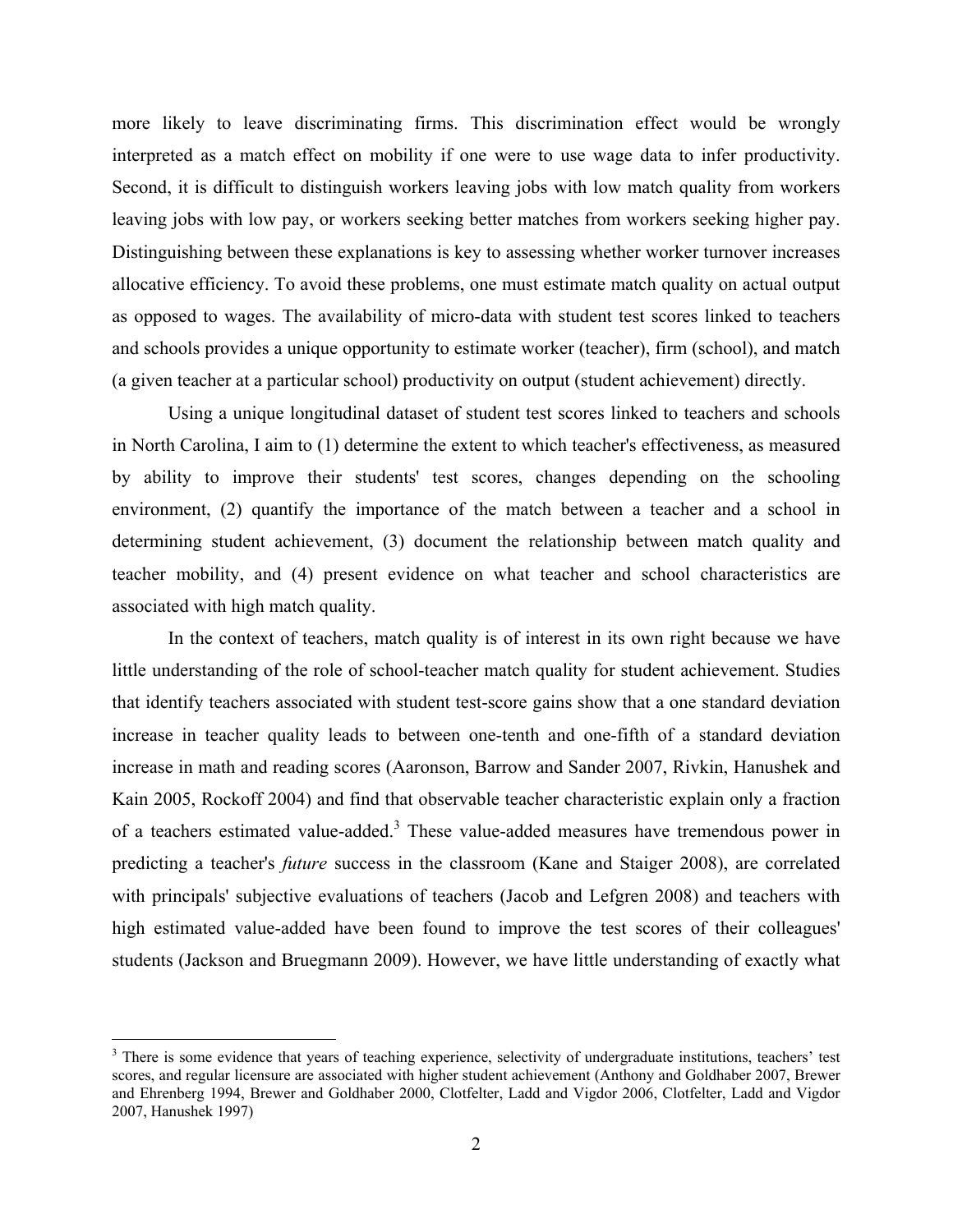they measure, and whether estimates obtained in one context can be extrapolated to others.<sup>4</sup> For example, we have very little evidence that a teacher in a suburban school who is effective at increasing the test scores of affluent suburban (poor inner city) kids would be effective at improving the test scores of low-income inner-city (affluent suburban) students *at another school*. Given the increasing use of estimated teacher value-added to identify good teachers, and policies that aim to move strong teachers from high-achieving suburban schools into lowperforming inner-city schools, it is important to understand the importance of school specific teacher value-added; that is, the importance of match quality. Furthermore, it is important to assess how much of what we consider a teacher effect is, in fact, a match effect.

 I find that teachers who move schools have higher value-added after a move than before the move. This effect persists in models that include *both* teacher and school fixed effects so that they cannot be explained by teachers moving to schools that are associated with better outcomes. To assuage concerns that these patterns reflect endogenous teacher movement (a criticism levied on virtually all empirical papers on worker mobility) I show that teacher performance does not exhibit any decline or trending prior to a teacher moving schools.<sup>5</sup> Providing direct evidence of match effects, I use a two-stage mixed effects model to estimate the importance of match quality. A one standard deviation increase in match quality increases math and reading scores by 0.13 and 0.077 standard deviations, respectively— about the same effect as a one standard deviation increase in teacher value-added. When match quality is accounted for, the explanatory power of teacher quality falls by about 25 percent, suggesting that a non-trivial portion of what is typically considered to be a teacher effect is in fact a teacher-school (match) effect. The raw correlations between estimated effects indicate that school effects, teacher effects and match effects are all positively correlated— indicative of positive assortive matching.

 Consistent with models of worker turnover, high match quality is strongly predictive of a teacher remaining in her current school (above and beyond observable teacher and school characteristics). This pattern is robust to the inclusion of *both teacher and school fixed effects*, suggesting that it is not driven by (a) mobile teachers having lower match quality on average or

<u>.</u>

<sup>&</sup>lt;sup>4</sup> A few recent papers have started to address these questions. Specifically, (Jackson and Bruegmann 2009) show that about a quarter of teacher value-added can be explained by the quality of a teacher peers in the past, and (Ost 2009) finds that holding total experience constant, teachers with more experience teaching the same grade have higher value-added than those who are teaching a grade for the first time (or have less years of grade-specific experience). Both studies suggest that teacher value-added changes over time, and may be context specific.

 $5$  This test is a relatively powerful test of endogenous movement because unlike wages which are downward sticky, changes in teacher productivity are directly reflected in student test scores.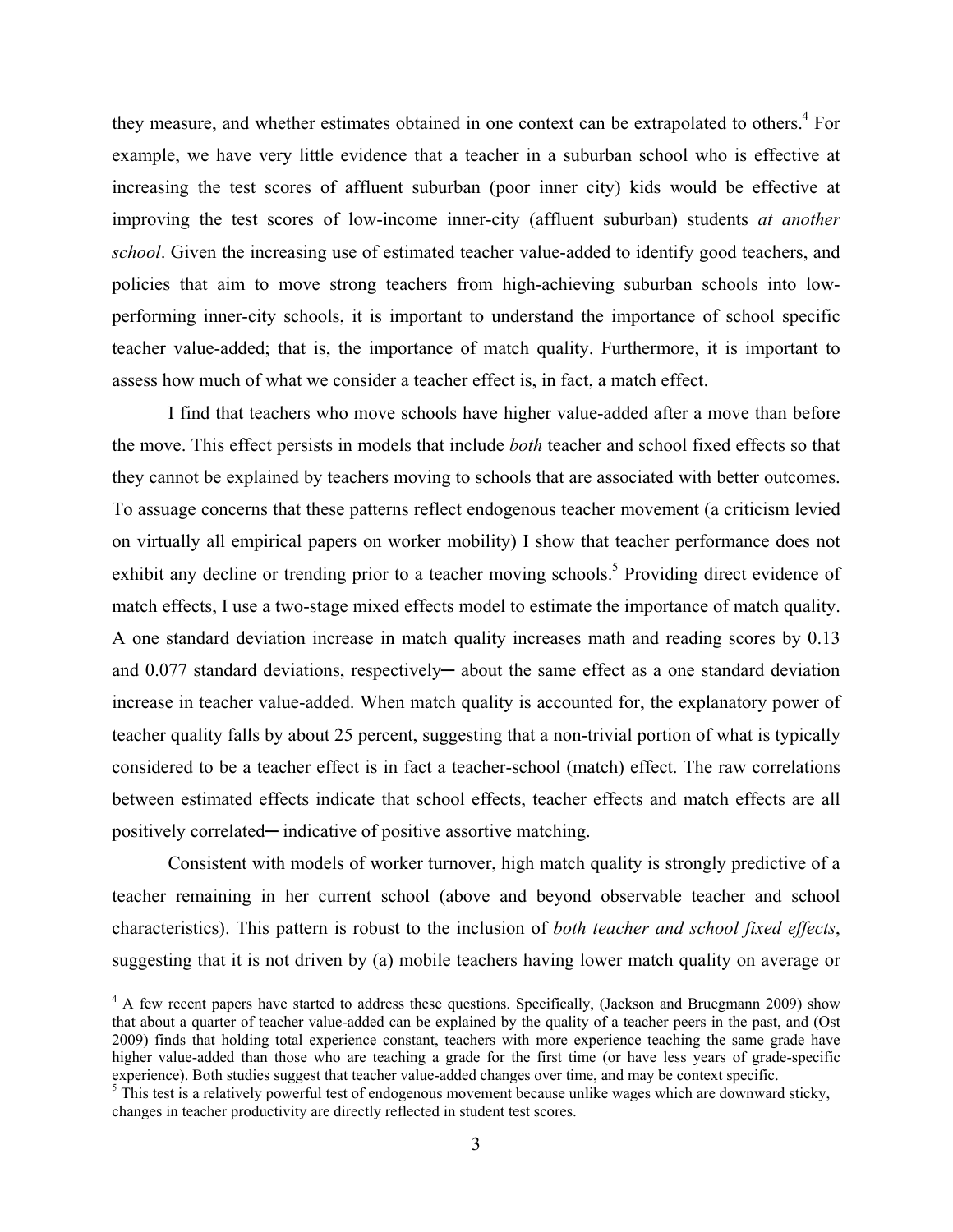(b) schools with high turnover having low match quality on average. This is strong evidence that match productivity is an important determinant of mobility because productivity and pay are essentially unrelated in teacher labor markets. I also find that match quality is monotonically increasing in experience for mobile teachers (both in the cross-section and based on withinteacher variation)  $-$  a key prediction of models of worker mobility. One policy implication of this finding is that some of the correlation between observable teacher characteristics and student outcomes may reflect match quality rather than ability *per se*. Finally, I correlate match quality with various observable teacher and school characteristics. While some observable teacher and school characteristics have predictive power, the vast majority of match quality is "unexplained".

 This paper makes three important contributions to job mobility literature: First, it is the first paper to validate the extant literature using direct measures of productivity. Second, the paper documents the importance of match quality in a context where wages and productivity are virtually unrelated thus providing compelling evidence that the relationship between match quality and worker mobility in not merely about wages. Third, the paper provides direct evidence that worker mobility leads to greater allocative efficiency. This paper also makes three important contributions to the education literature. First, it is the first to highlight and quantify the importance of match effects. Second, it documents that some of the relationship between observed teacher characteristics and student achievement may be due to match quality. Third, it documents that about a quarter of what we call a teacher effect is in fact a match quality effect *that is not portable across schools*. These findings have important policy implications regarding optimal teacher placement (both for allocative efficiency and reducing teacher turnover), and they highlight the importance of context for value-added measures of teacher quality.

 The remainder of this paper is as follows. Section I outlines the theoretical justifications for the decomposition of productivity into a worker effect a firm effect and a match effect using wage data and student achievement, and then describes the important differences between the two. Section II describes the data. Section III provides suggestive evidence of match effects and provides tests for endogenous teacher mobility. Section IV describes the mixed effects approach for estimating match effects and presents the variability of the teacher school and match effects. Section V documents the relationship between match quality and teacher mobility. Section VI shows what observable teacher school and workplace conditions are associated with higher match quality, and Section VII concludes.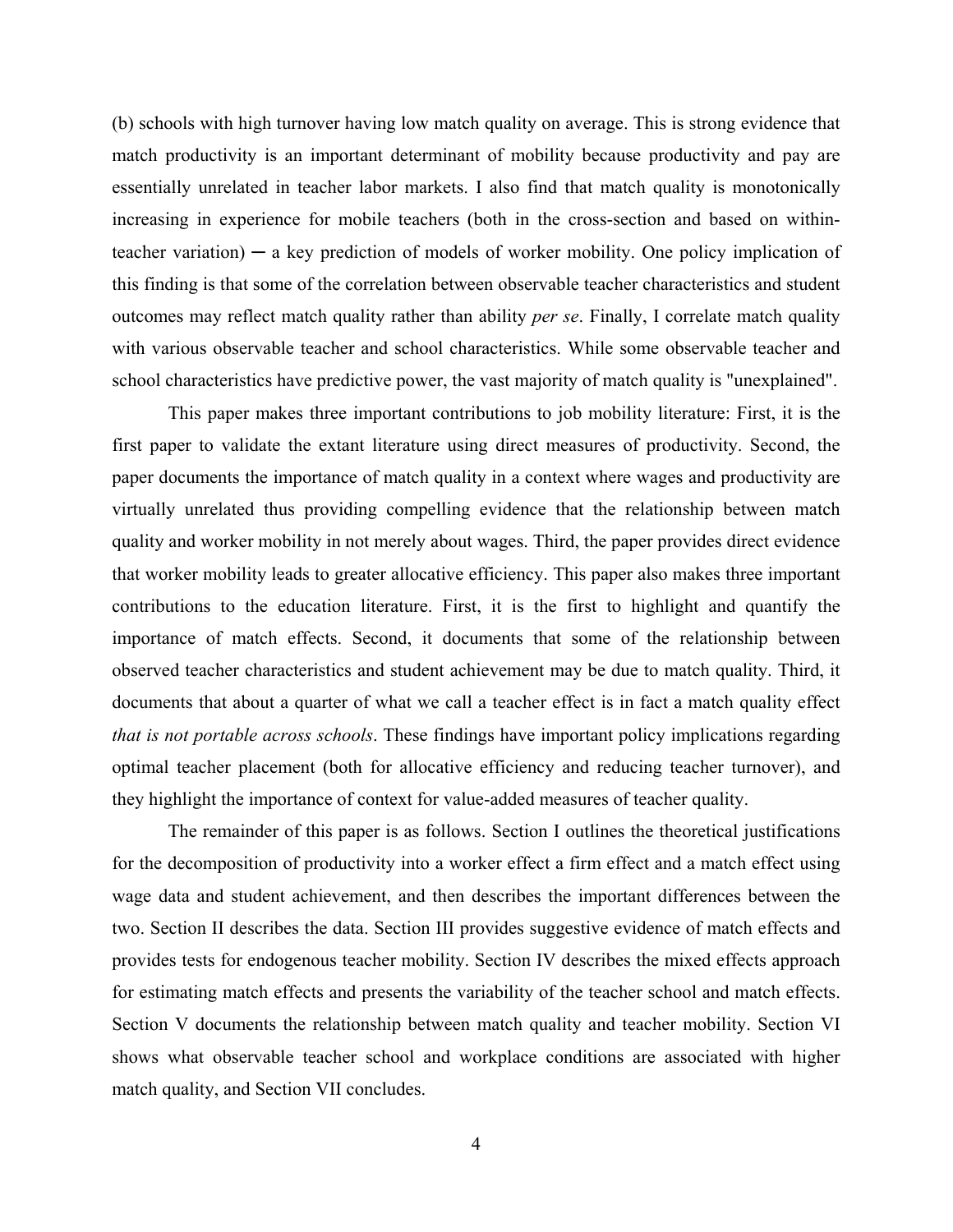#### **I. Match Quality For Teachers**

 The literature that decomposes wages into a worker effect and a firm effect (Abowd, Creecy and Kramarz 2002, Abowd, Kramarz and Margolis 1999, Abowd, Kramarz and Lengermann, et al. 2004) starts out with a Cobb-Douglas production function describing the output  $Q_{ij}$  of worker *i* at firm *j* as below.

$$
Q_{ij} = L_i^{\theta} K_j^{\varphi} \,. \tag{1}
$$

In (1), *Li* is the human capital of worker *i* (such as education, years of experience, quality of schooling, etc),  $K_j$  summarizes the productive characteristics of the firm (such as technology, capital intensity, incentive structure, leadership skills, etc), and  $\theta$  and  $\varphi$  are parameters in the production function. One could easily imagine a world where worker attributes and firm attributes are complementary so that certain pairings of workers and firms are particularly productive (un unproductive). This can easily be incorporated in the model with the inclusion of a match term to the model (Woodcock 2008). The production function can then written as below.

$$
Q_{ij} = L_i^{\theta} K_j^{\varphi} M_{ij}^{\phi} \,. \tag{2}
$$

Where  $M_{ij}$  is match quality and  $\phi$  is a parameter relating match quality to output. Taking the log of the production function yields.

$$
\ln Q_{ij} = \theta \ln L_i + \varphi \ln K_j + \phi \ln M_{ij} \,. \tag{3}
$$

Under the assumption that a worker *i*'s wage is a share of the marginal revenue product at firm *j*, the log of worker wages can be written as below.

$$
\ln w_{ij} = \theta \ln L_i + \varphi \ln K_j + \phi \ln M_{ij} + \ln \pi_{ij} \,. \tag{4}
$$

The log wage can be decomposed into four additively separable components; a portion attributed to worker productivity  $\theta \ln L_i$ , a portion attributed to workplace productivity,  $\phi \ln K_i$ , a portion that is attributable to the productivity match between the worker and the firm  $\phi \ln M_{ij}$ , and a portion summarizing the relative bargaining power of worker *i* at firm *j*  $\ln \pi$ <sub>*ii*</sub>. Equation (4) makes clear that where there are differences in bargaining power across worker-firm pairings,  $\ln \pi_{ii}$ , and such differences are not randomly distributed, one may confound relative productivity with relative match specific bargaining power. The common solution has been to assume that bargaining power varies at the firm level, but does not vary at the firm worker level. While this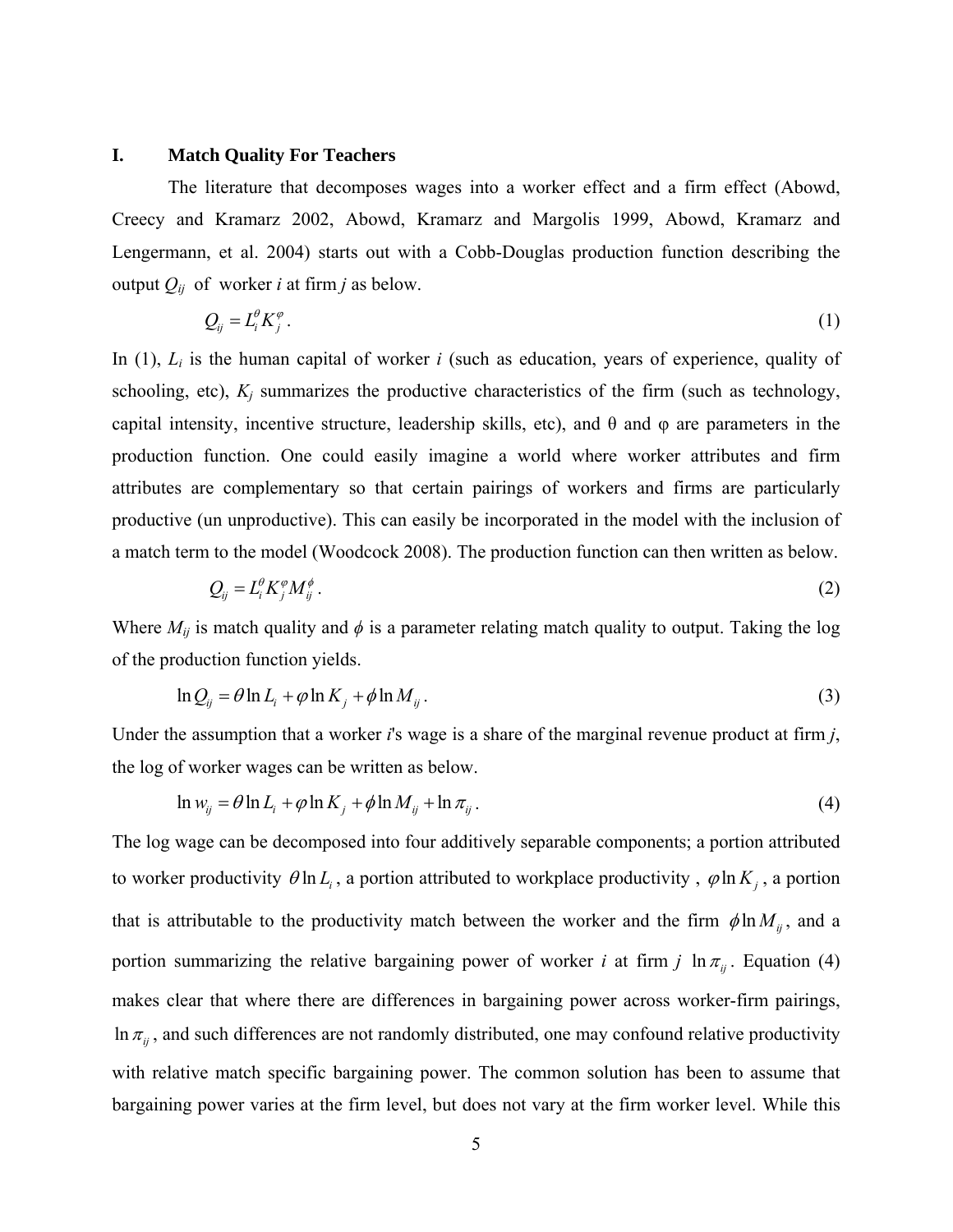assumption is necessary to make the decomposition of wages into a firm effect and a worker effect tractable, there are reasons to think that some kinds of workers may have more (or less) bargaining power at certain firms. For example, if some firms discriminate against female or black workers this would result in low  $\ln \pi_{ij}$  for black or female workers at discriminating firms. This discrimination could also lead to increased job separation among female and black workers leading one to wrongly infer a relationship between match quality and worker mobility. There is also the concern that many theories of wage determination predict that wages have little relation to *contemporaneous* productivity. As such, using wage data to infer match quality has inherent limitations. This motivates my use of teacher data linked to student achievement outcomes.

 With the growing availability of data linking student outcomes to individual classrooms and individual teachers, the teaching profession in one where worker productivity can be directly observed. One benefit of looking at a direct measure of output as opposed to wages is that relative bargaining power does not enter the production function and therefore cannot confound estimates of teacher (worker), school (firm) or match effects. Another benefit is that one need not rely on assumptions regarding how wages might relate to productivity in order to infer worker productivity. As such, one can analyze productivity directly and be reasonably confident that any results are not spurious.

#### **I.2** *The Production of Student Achievement*

 While value-added models are ubiquitous in the education literature, and estimates based on such models have great predictive power out-of-sample, it is helpful to explicitly lay out how the production technology of student achievement relates to the empirical models employed. Consider the following model of student achievement, where achievement is a function of the entire history of school and parental inputs and a student's endowment.

$$
T_{ijsa} = T_a[F_{ij}(a), S_{isj}(a), \mu_{ij0}, \varepsilon_{ijsa}].
$$
\n(5)

In (5)  $T_{ijsa}$  is student *i*'s achievement with teacher *j* at school *s* at age *a*,  $F_{ijs}(a)$  is the history of parent and school supplied inputs up to age  $a$ ,  $\mu_{i0}$  is the student's natural endowment (ability) and  $\varepsilon_{ijsa}$  is an idiosyncratic error (other unmeasured inputs). Under the assumptions of additive separability of inputs and that lagged achievement is a summary statistic for the full history of family school and student inputs, we can write  $(5)$  as  $(6)$  below.<sup>6</sup>

<sup>&</sup>lt;sup>6</sup> This will be true if coefficients on inputs are geometrically declining with distance (in age), and the impact of the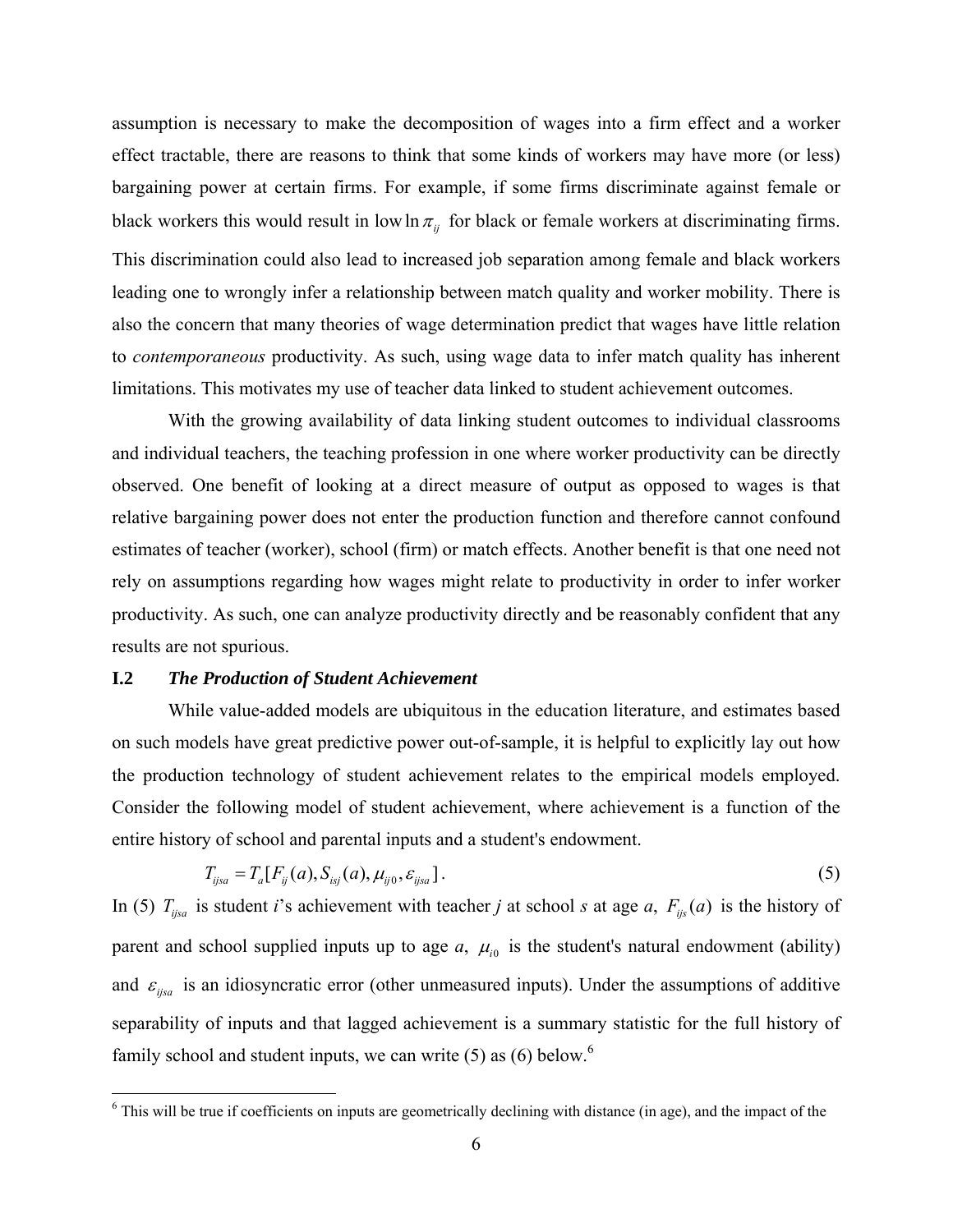$$
T_{ij} = X_{ij} \alpha + \gamma T_{ij} + \eta_{ij}
$$
 (6)

This value-added model in (6) is commonly used, and is the one employed in this paper. While there are several specifications used in the literature to estimate teacher value-added, as a practical matter, the predictive power of estimated teacher fixed effects are surprisingly robust across specifications (Kane and Staiger 2008).<sup>7</sup>

 Explicitly incorporating teacher human capital, school technology, and the productivity of the specific teacher-school pairing as inputs into the model yields (7) below.

$$
T_{ijsa} = \gamma T_{ia-1} + X_{ijsa}\alpha + \theta_j + \theta_s + \theta_{sj} + \eta_{ijsa} \quad . \tag{7}
$$

Equation (7) is similar to equation (4) insofar as it contains three additively separable components; a portion attributed to worker (teacher) productivity  $\theta$ <sub>i</sub>, a portion attributed to workplace (school) productivity  $\theta_s$ , and a portion that is attributable to the match between the worker and the firm  $\theta_{is}$ . The fundamental differences between (7) and (4) are that these school, teacher, and match specific components reflect differences in *actual* productivity, and there is no unobserved component related to the relative bargaining power of the worker in that particular firm. As such, the use of education data where productivity is observed may validate previous studies on match quality and provide some new and helpful insights.

## **I.3** *How Does One Interpret Match Quality for Teachers?*

A match effect is anything that makes a teacher more productive at one school versus another (above and beyond mean differences in productivity across schools). Such effects may arise for any number of reasons. For example, certain teachers being particularly good at teaching certain types of students (e.g. low-income, same race, affluent, high-motivation) that attend particular schools. Alternatively, certain schools may have a teaching philosophy (e.g. emphasis on high standards) or work culture (e.g. a culture of dialogue between teachers and administrators) in which certain teachers thrive and others do not. Also, there may be differences based on the characteristics of other employees (e.g. teachers may perform better when they are surrounded by teachers who share similar approaches to the profession, or with whom they can more easily relate). In sum, match quality captures systematic complementarities between particular teachers and particular schools. While identifying these match effects is my main

ability endowment is geometrically declining at the same rate as inputs. See Todd and Wolpin (2003) for a detailed discussion of these assumptions.

 $<sup>7</sup>$  All the results are robust to alternate ways of specifying the value-added model.</sup>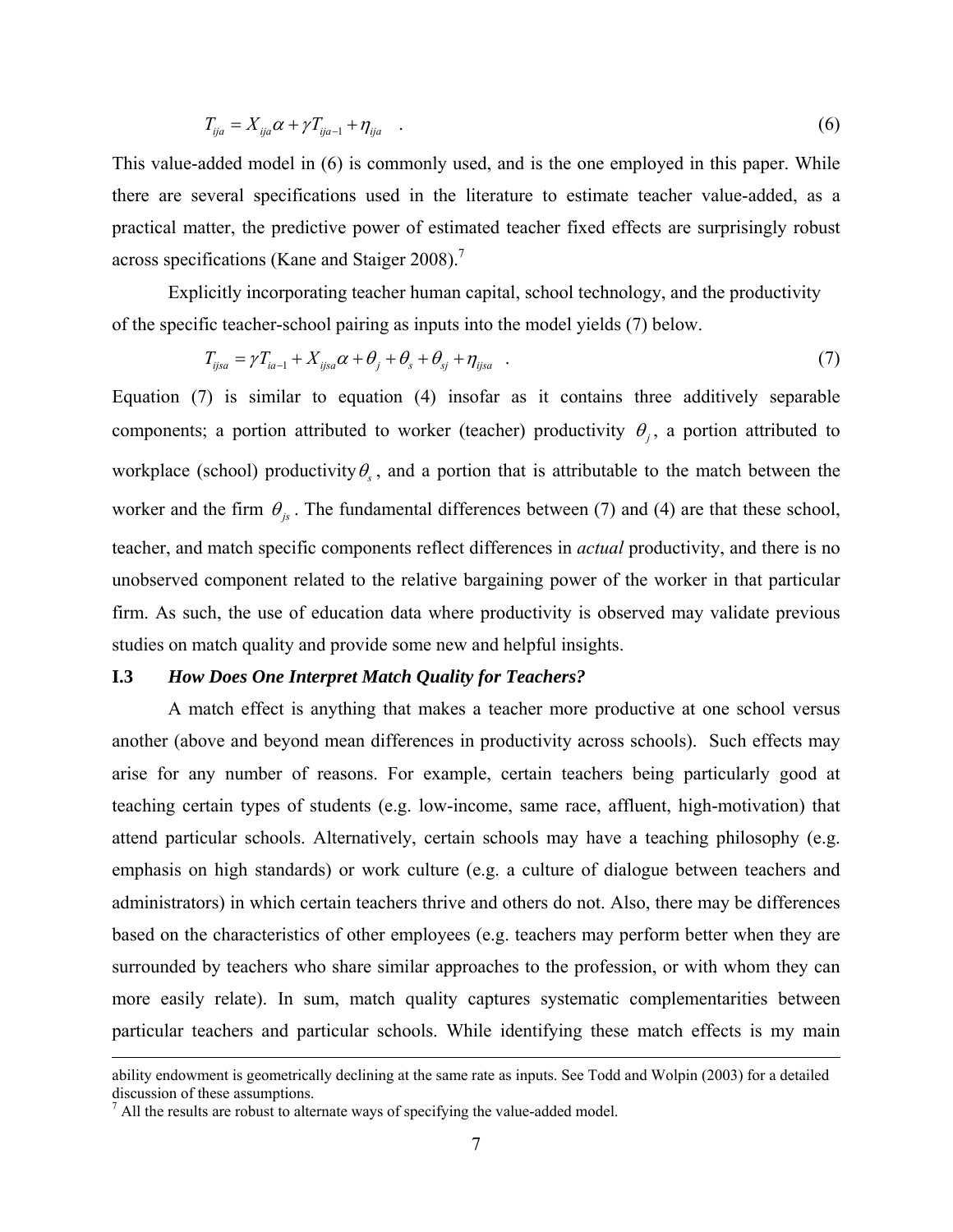objective, I aim to shed some light on the reasons for these effects in section VI.

## **II. Data**

 $\overline{a}$ 

I use data on all third-grade through fifth-grade students in North Carolina between 1995 to 2006 from the North Carolina Education Research Data Center.<sup>8</sup> The student data include demographic characteristics, standardized test scores in math and reading, and codes allowing me to link the student test score data to information about the schools the students attend and the teachers who administered their tests. According to state regulation, the tests must be administered by a teacher, principal, or guidance counselor. Discussions with education officials in North Carolina indicate that tests are always administered by the students' own teachers when these teachers are present. Also, all students in the same grade take the exam at the same time; thus, any teacher teaching a given subject in a given grade will almost certainly be administering the exam only to her own students. This precludes my mis-specifying a teacher as one of her colleagues. To limit the sample to teachers who I am confident are the students' actual teachers, I include only students who are being administered the exam by a teacher who teaches math and reading to students in that grade, and I remove teachers who are co-teaching or have a teaching aide. This process yields roughly 1.37 million student-year observations. Summary statistics for these data are presented in Table 1.

The students are roughly 62 percent white and 29.5 percent black, and are evenly divided between boys and girls (similar to the full state sample). About 65 percent of students are the same race as their teacher, and about 50 percent are the same sex. The average class size is 23, with a standard deviation of 4. About 11 percent of students' parents did not finish high school, 43 percent had just a high school diploma, roughly 30 percent had some post-high school education but no four-year college degree, and roughly 14 percent of students had parents who have a four-year college degree or graduate degree as their highest level of education. The test scores for reading and math have been standardized to have a mean of zero and unit variance, based on *all* students in that grade in that year. The average year-to-year test score growth is zero, with standard deviation of 0.583 for math and 0.613 for reading. Students in the sample attend a total of 1,545 schools, and schools on average had 101 students and 6.6 teachers.

<sup>&</sup>lt;sup>8</sup> These student-teacher linked data have been used by other researchers to look at the effect of teachers on student outcomes (Clotfelter, Ladd and Vigdor 2006, Clotfelter, Ladd and Vigdor 2007, Rothstein forthcoming) and the effect of student demographics on teacher quality (Jackson 2009).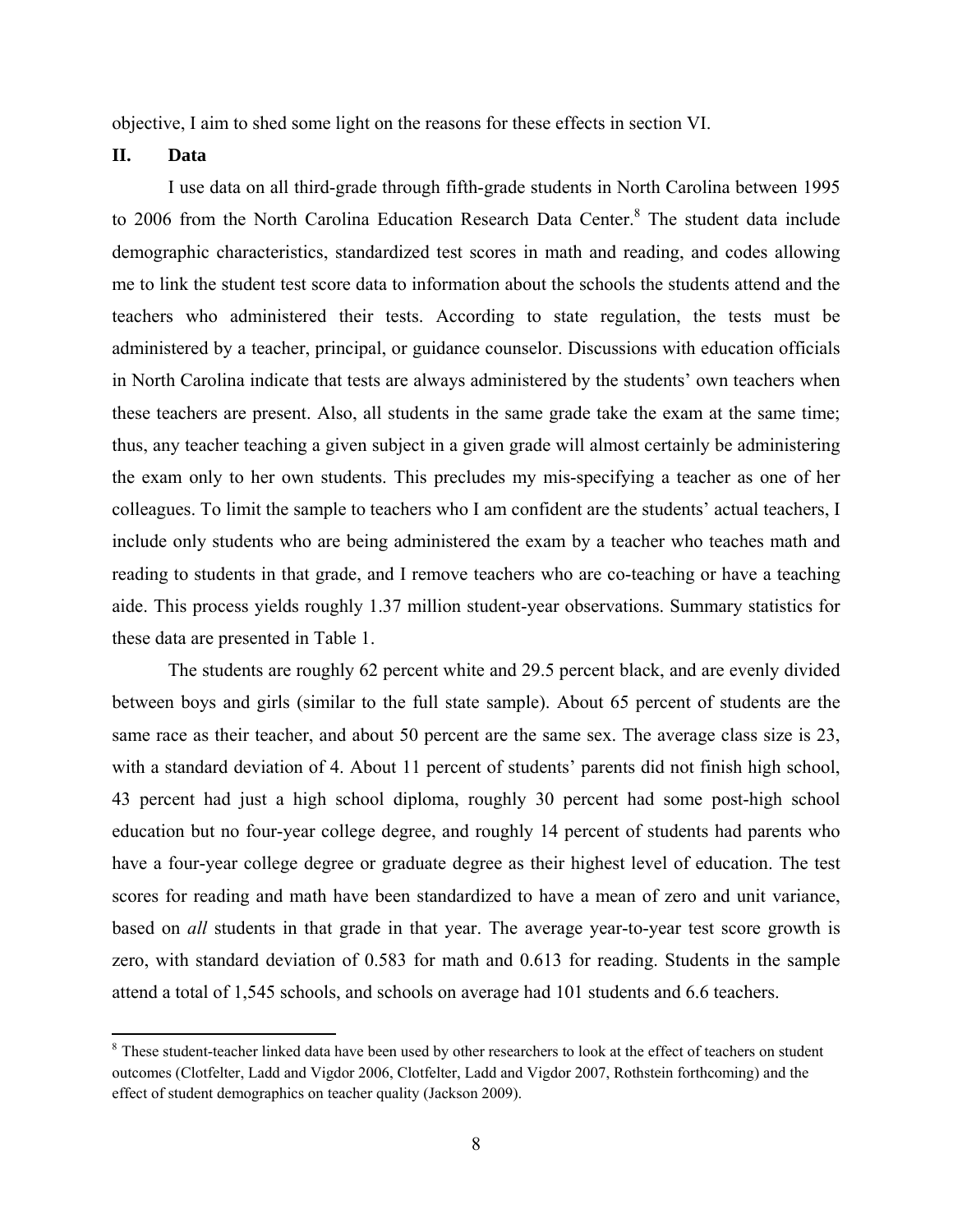| <b>Variable</b>                          | <b>Observations</b> | Mean     | <b>Standard Deviation</b> |
|------------------------------------------|---------------------|----------|---------------------------|
| <b>Unit of Observation: Student-Year</b> |                     |          |                           |
| Math Scores                              | 1361473             | 0.033    | 0.984                     |
| Reading Scores                           | 1355313             | 0.022    | 0.984                     |
| Change in Math Score                     | 1258483             | 0.006    | 0.583                     |
| Change in Reading Score                  | 1250179             | 0.001    | 0.613                     |
| <b>Black</b>                             | 1372098             | 0.295    | 0.456                     |
| White                                    | 1372098             | 0.621    | 0.485                     |
| Female                                   | 1372098             | 0.493    | 0.500                     |
| Parent Ed.: No HS Degree                 | 1372098             | 0.107    | 0.309                     |
| Parent Ed.: HS Degree                    | 1372098             | 0.428    | 0.495                     |
| Parent Ed.: Some College                 | 1372098             | 0.315    | 0.464                     |
| Parent Ed.: College Degree               | 1372098             | 0.143    | 0.350                     |
| Same Race                                | 1372098             | 0.649    | 0.477                     |
| Same Sex                                 | 1372098             | 0.496    | 0.500                     |
| Class Size                               | 1372098             | 23.054   | 4.053                     |
| <b>Unit of Observation: Teacher-Year</b> |                     |          |                           |
| Experience                               | 91243               | 12.798   | 9.949                     |
| Experience 0                             | 92511               | 0.063    | 0.242                     |
| Experience 1 to 3                        | 92511               | 0.165    | 0.371                     |
| Experience 4 to 9                        | 92511               | 0.230    | 0.421                     |
| Experience 10 to 24                      | 92511               | 0.365    | 0.481                     |
| Experience 25+                           | 92511               | 0.164    | 0.371                     |
| Teacher Exam Score                       | 92511               | $-0.012$ | 0.812                     |
| <b>Advanced Degree</b>                   | 92511               | 0.197    | 0.398                     |
| Regular Licensure                        | 92511               | 0.670    | 0.470                     |
| Certified                                | 92511               | 0.039    | 0.194                     |
| Peer Experience 0                        | 85490               | 0.064    | 0.164                     |
| Peer Experience 1 to 3                   | 85490               | 0.166    | 0.255                     |
| Peer Experience 4 to 9                   | 85490               | 0.230    | 0.289                     |
| Peer Experience 10 to 24                 | 85490               | 0.364    | 0.334                     |
| Peer Experience 25+                      | 85490               | 0.164    | 0.256                     |
| Peer Teacher Exam Score                  | 85490               | $-0.009$ | 0.578                     |
| Peer Advanced Degree                     | 85490               | 0.198    | 0.274                     |
| Peer Regular Licensure                   | 85490               | 0.676    | 0.426                     |
| Peer Certification                       | 85490               | 0.039    | 0.140                     |

**Table 1 —** Summary Statistics

Notes: The few teachers with more than 50 years of experience are coded as having 50 years of experience.

About 92 percent of teachers successfully matched to students are female, 83 percent are white, and 15 percent are black. The average teacher in the data has thirteen years of experience, and roughly 6 percent of the teachers have no experience.<sup>9</sup> Roughly 20 percent of teachers have advanced degrees. The variable "regular licensure" refers to whether the teacher has received a

<sup>&</sup>lt;sup>9</sup> Teacher experience is based on the amount of experience credited to the teacher for the purposes of determining salary; therefore, it should reflect total teaching experience in any school district.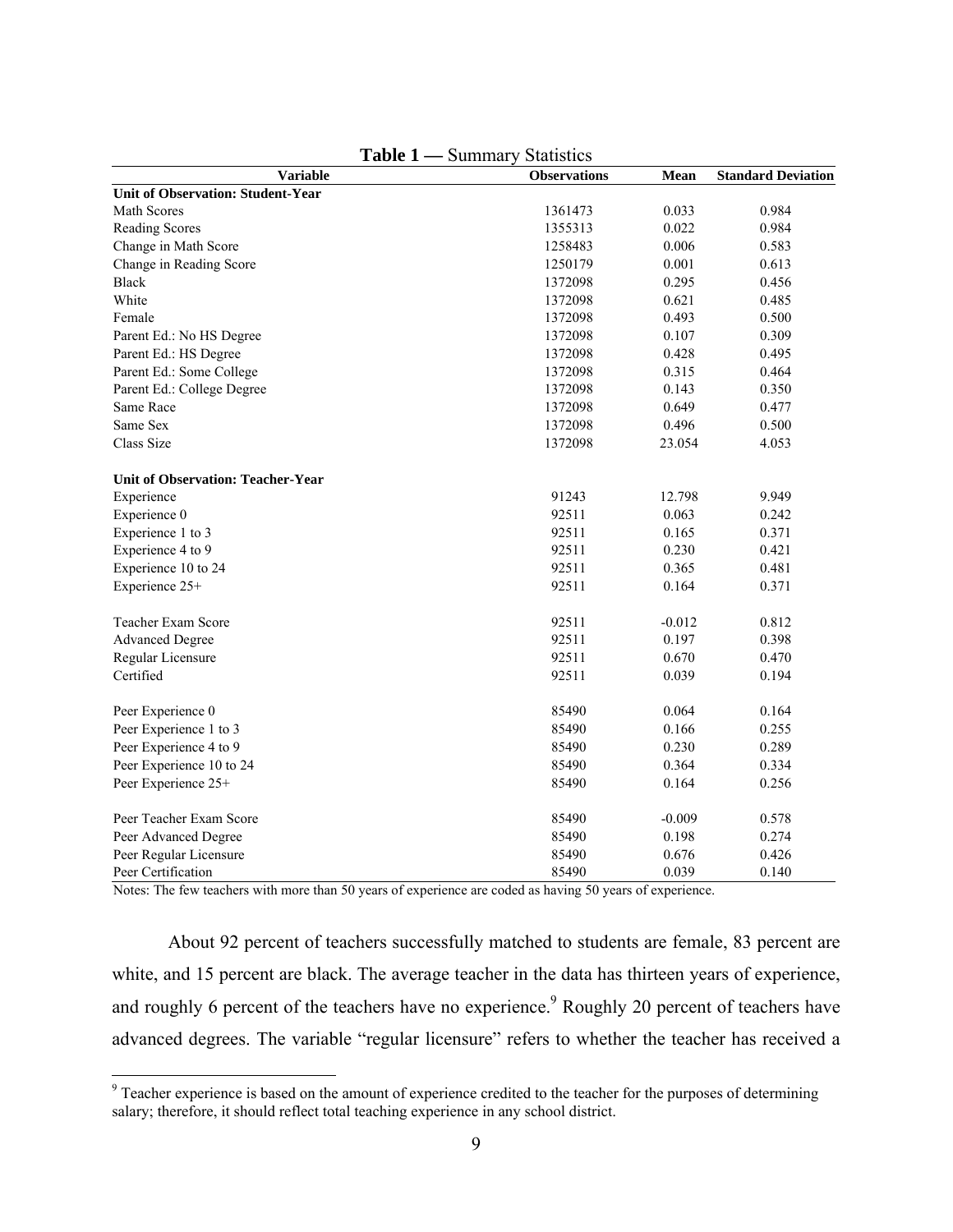regular state license or instead is working under a provisional, temporary, emergency, or lateral entry license. About 67 percent of the teachers in the sample have regular licensure. I normalize scores on the Elementary Education or the Early Childhood Education tests that all North Carolina elementary school teachers are required to take, so that these scores have a mean of zero and unit variance for each year in the data. Teachers perform near the mean, with a standard deviation of 0.81. Lastly, about 4 percent of teachers have National Board Certification.

#### **III. A Test of Endogenous Mobility and Preliminary Evidence of Match Effects**

 Before presenting evidence of the importance of school-teacher match quality, it is helpful to observe the evolution of teacher effectiveness before and after a move from one school to another. I implement (a) a test of endogenous teacher mobility and (b) a test that teacher effectiveness varies by her school based on patterns in the evolution of teacher effectiveness before and after a move. To ensure that I do not confound greater effectiveness after a move (indicative of moving to higher match quality) with teachers moving to higher achievement schools, I include *both teacher and school fixed effects*. In such a framework, the model is identified based on teachers who swap schools. For example, suppose there is a high productivity school A and a low productivity school B and two teachers 1 and 2. With no match effects, if teacher 1 moves from school A to B, while teacher 2 moves from B to A, relative to their performance in school B, both teachers will perform better in school A. Taking the mean differences in outcomes between schools A and B into account, there will be no difference in teacher performance after they move. However, if there are match effects and teachers move to the school with the higher match quality then both teachers A and B will have better outcomes after a move than before (after taking the mean differences in outcomes between schools A and B into account). I implement this test by estimating a student achievement model with the inclusion of "year relative to switch" indicator variables, teacher effects and school effects.

 While teacher and school fixed effects address many worries regarding bias, certain events at schools could be correlated with teacher mobility and teacher effectiveness. For example, if a school changes principals in year *t-1*, this may cause some teachers to have poor performance in year *t-1* and cause them to leave the school in year *t*. This could lead one to wrongly infer that teachers are more effective before a move than after a move. To address this issue, I also include school-by-year fixed effects to control for any school specific event that may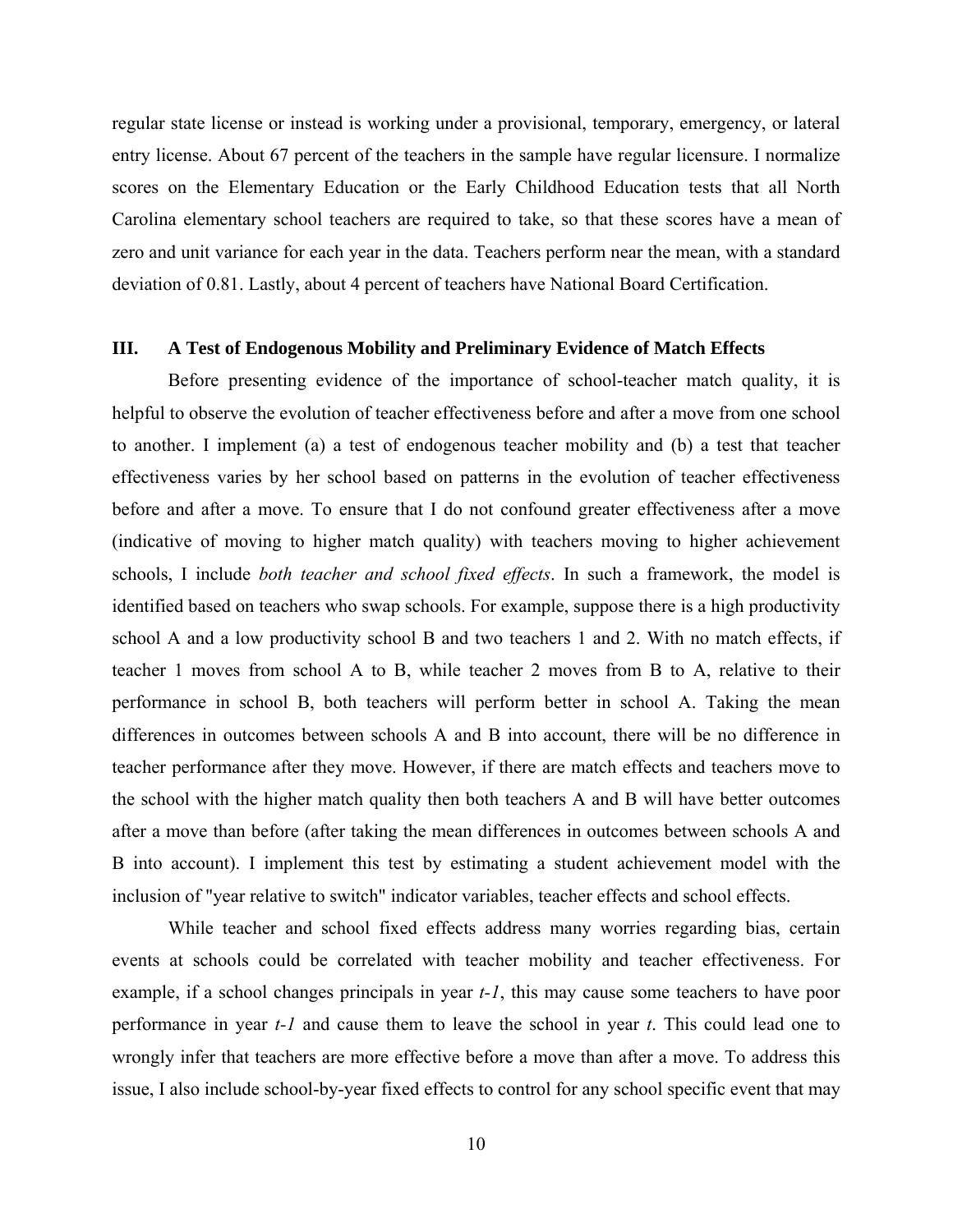affect teacher effectiveness and could be correlated with teacher mobility. To map teacher effectiveness over time I estimate the following by OLS.

$$
T_{ijsy} = \gamma T_{iy-1} + X_{ijsy}\alpha + \sum_{\tau=-6}^{6} I_{t=\tau} \cdot \pi_{\tau} + \theta_j + \theta_{s\times y} + \eta_{ijsy} \quad . \tag{8}
$$

In (5)  $T_{ijsa}$  is student *i*'s achievement with teacher *j* at school *s* in year y,  $X_{ijsy}$  is a vector of control variables (student race, gender, parental education, limited English proficiency status, the gender and racial match between the student and the teacher, class size, and teacher experience), *θ<sub>i</sub>* is a teacher fixed effect and  $\theta_{s\times y}$  is a school-by-year fixed effect. In (8)  $\pi_{\tau}$  is the effect on student achievement of having a teacher who is  $\tau$  years from leaving her current school (for example  $\pi_{2}$  is the effect for a teacher who will leave her current school in 2 years and  $\pi_{+2}$  is the effect for a teacher who left another school two years ago). The reference mobility year (i.e. the omitted indicator variable category) is the year before a teacher moves schools. Because this model includes *both* school (school-by-year) fixed effects and teacher fixed effects, the model compares a teacher's productivity before and after a move to another school while taking into account the average quality of the school she moved from and the school she moved to.

## *A Test for Endogenous Teacher Mobility*

 In all papers on worker mobility there is the concern that worker productivity is endogenous to worker mobility. It is important to point out that teachers moving because their performance is poor is not considered endogenous mobility and is exactly the kind of mobility I aim to characterize. In the context of teachers, the worry is that if teachers anticipate that they will leave their current job in one year, they may reduce their effort the year before a move to a new school. In such a scenario, one would wrongly infer that productivity is low right before a move. There is also the worry that some unobserved event leads to both a reduction in teacher effectiveness prior to a move and to teacher mobility. In both these scenarios, teacher effectiveness would be uncharacteristically low the year immediately prior to a move, or for these to be some systematic pattern in teacher effeteness prior to the year a teacher moves. A straightforward test of the null hypothesis that teacher performance the year (or years) directly preceding a move differs from other pre move years is the *p*-value on the hypothesis that all the coefficient on the pre-move indicator variable are equal to zero. If there were some trending in teacher effectiveness prior to a move, if some unobserved event lead to both lower (or higher) effectiveness prior to a move and the move itself, or if teachers were likely to reduce work effort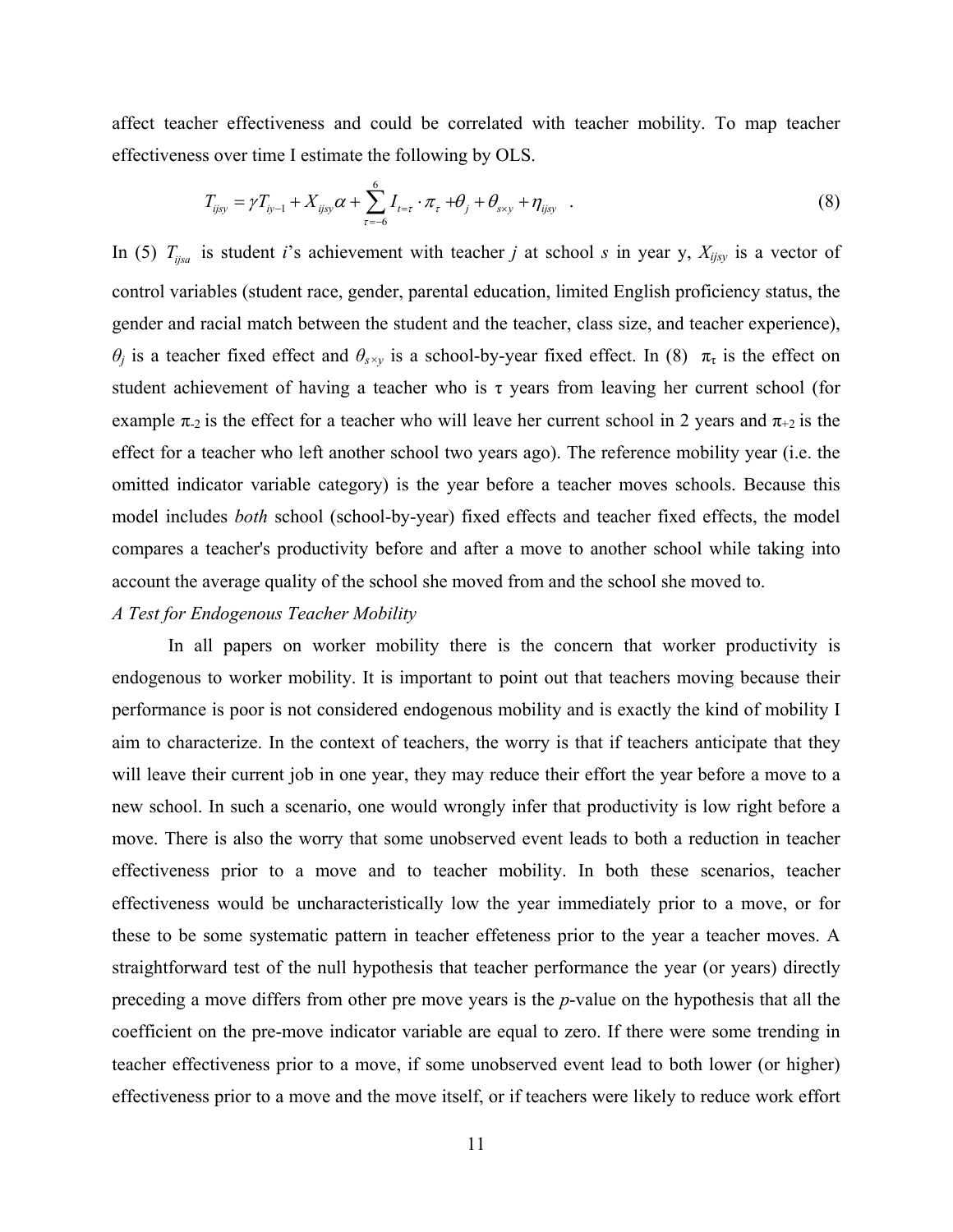in anticipation of a move, then the pre-movement year variables should have some predictive power. As such, the finding that the "years-before-move" effects have little explanatory power over a simple pre vs. post model would be compelling evidence against the hypothesis that teacher effectiveness is endogenous to teacher mobility.

## *A Weak Test for The Existence of Match Effects*

The second reason for observing teacher effectiveness before and after a move is to establish that teacher outcomes may in fact differ across schooling environments. Most models of worker mobility yield the prediction that workers move from jobs where their match quality is low. In such a scenario, when a worker moves one expects that their match quality will be higher on average at the job they move to than the one they left. A straightforward test of the hypothesis that teachers value-added may change depending on the schooling environment is to see if there is any change in a teacher's value-added after she switches schools. It is important to note that this is a weak test for the existence of match effects because there will only be a difference if all teachers (on average) move to schools with higher (or lower) match quality than their previous school ─ where match quality is an *experience-good* as opposed to a *search-good*, this may not be the case. As such, finding that teachers perform systematically better (or worse) after a move is sufficient but not necessary evidence for the existence of productivity match effects.

#### *Preliminary Results*

 $\overline{a}$ 

The estimates from equation (8) are presented in Table 2. All models include controls for teacher experience so that any estimated effects are not driven by teachers being more experienced after a move than before. Columns 1 and 5 show the results with teacher fixed effects and controls for math and reading, respectively. Columns 2 and 6 show the results with teacher fixed effects, school fixed effects, and controls for math and reading, respectively. Columns 3 and 7 show the results with teacher fixed effects, school-by-year fixed effects, and controls for math and reading, respectively. Finally, columns 4 and 8 show the results where the coefficient on student achievement is constrained to 1 with teacher fixed effects, school-by-year fixed effects, and controls only for math and reading, respectively.<sup>10</sup>

<sup>&</sup>lt;sup>10</sup> This is to deal with the worry that measurement error in a lagged dependent variable can lead to bias in a quasidifferenced model.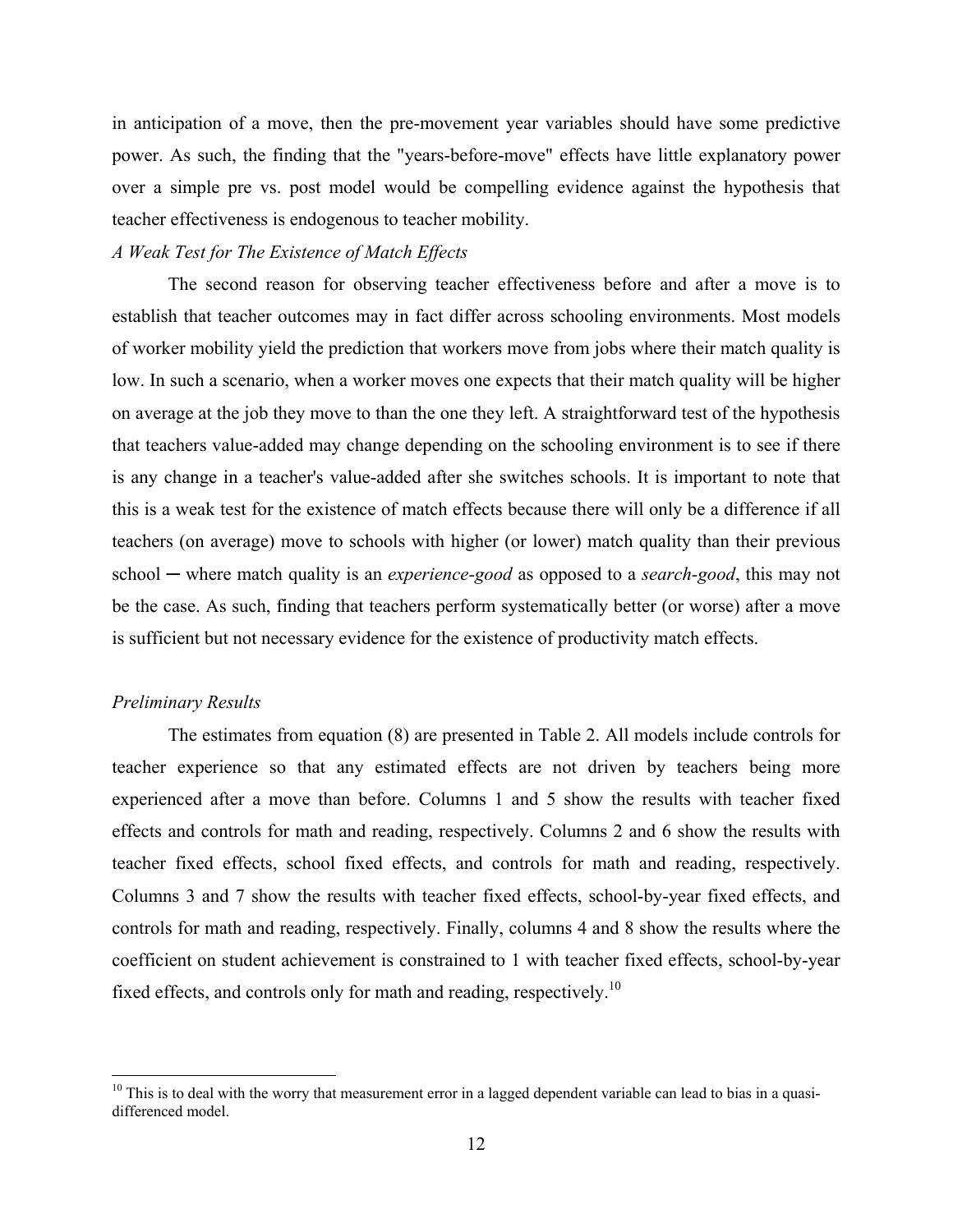| Math<br>Reading<br>Score<br>Score<br>Growth<br>Score<br>Score<br>Score<br>Growth<br>Score<br>0.762<br><b>Lagged Scores</b><br>0.762<br>0.765<br>0.732<br>0.731<br>0.732<br>$[0.002]**$<br>$[0.002]**$<br>$[0.002]$ **<br>$[0.002]$ **<br>$[0.002]**$<br>$[0.002]$ **<br>10 Years before move<br>0.008<br>0.001<br>$-0.002$<br>$-0.009$<br>$-0.108$<br>$-0.135$<br>$-0.107$<br>$-0.108$<br>[0.042]<br>[0.045]<br>[0.044]<br>[0.044]<br>[0.107]<br>[0.110]<br>[0.090]<br>[0.095]<br>9 Years before move<br>0.013<br>0.025<br>0.03<br>0.019<br>0.002<br>$-0.009$<br>0.004<br>$\mathbf{0}$<br>[0.036]<br>[0.036]<br>[0.036]<br>[0.031]<br>[0.032]<br>[0.047]<br>[0.045]<br>[0.044]<br>8 Years before move<br>0.063<br>0.055<br>0.057<br>0.049<br>0.021<br>0.013<br>0.025<br>0.014<br>$[0.030]*$<br>$[0.027]$ *<br>$[0.028]+$<br>$[0.029]+$<br>[0.020]<br>[0.019]<br>[0.019]<br>[0.019]<br>7 Years before move<br>0.019<br>0.025<br>0.024<br>0.021<br>0.012<br>0.01<br>$-0.002$<br>$-0.01$<br>[0.016]<br>[0.016]<br>[0.020]<br>[0.020]<br>[0.018]<br>[0.019]<br>[0.017]<br>[0.017]<br>6 Years before move<br>0.027<br>0.026<br>0.024<br>0.032<br>0.002<br>$-0.007$<br>$-0.002$<br>$-0.005$<br>$[0.015]+$<br>$[0.015]+$<br>$[0.014] +$<br>$[0.015]$ *<br>[0.012]<br>[0.011]<br>[0.012]<br>[0.013]<br>5 Years before move<br>0.016<br>0.016<br>0.02<br>0.025<br>0.003<br>$-0.001$<br>$-0.001$<br>$-0.003$<br>[0.011]<br>[0.011]<br>$[0.010]+$<br>$[0.011]$ *<br>[0.009]<br>[0.009]<br>[0.009]<br>[0.010]<br>4 Years before move<br>0.002<br>0.001<br>0.007<br>0.007<br>0.001<br>$-0.001$<br>$-0.004$<br>$-0.007$<br>[0.009]<br>[0.009]<br>[0.009]<br>[0.009]<br>[0.007]<br>[0.008]<br>[0.007]<br>[0.008]<br>3 Years before move<br>$-0.008$<br>$-0.006$<br>0.003<br>0.004<br>$-0.001$<br>$\theta$<br>$\theta$<br>$-0.003$<br>[0.008]<br>[0.007]<br>[0.007]<br>[0.007]<br>[0.006]<br>[0.006]<br>[0.006]<br>[0.007]<br>2 Years before move<br>$-0.003$<br>$-0.002$<br>0.004<br>0.005<br>0.006<br>0.005<br>0.002<br>$\mathbf{0}$<br>[0.006]<br>[0.006]<br>[0.006]<br>[0.006]<br>[0.006]<br>[0.005]<br>[0.005]<br>[0.005]<br>Year of move $(0)$<br>0.022<br>0.017<br>0.01<br>0.014<br>0.013<br>0.002<br>0.002<br>0.005<br>$[0.006]$ **<br>$[0.006]$ **<br>$[0.006]+$<br>$[0.006]*$<br>$[0.005]$ **<br>[0.005]<br>[0.005]<br>[0.006]<br>0.005<br>0.004<br>1 Year after move<br>0.025<br>0.019<br>0.018<br>0.021<br>0.016<br>0.005<br>$[0.007]**$<br>$[0.007]**$<br>$[0.006]$ **<br>$[0.007]**$<br>$[0.006]$ **<br>[0.006]<br>[0.006]<br>[0.006]<br>2 Years after move<br>0.039<br>0.025<br>0.008<br>0.005<br>0.003<br>0.031<br>0.025<br>0.021<br>$[0.007]**$<br>$[0.007]**$<br>$[0.007]**$<br>$[0.008]**$<br>$[0.006]$ **<br>[0.006]<br>[0.006]<br>[0.007]<br>3 Years after move<br>0.029<br>0.021<br>0.01<br>0.01<br>0.016<br>0.002<br>$-0.008$<br>$-0.011$<br>$[0.008]$ **<br>$[0.008]$ *<br>[0.008]<br>[0.009]<br>$[0.007]*$<br>[0.007]<br>[0.007]<br>[0.008]<br>4 Years after move<br>0.016<br>0.013<br>0.017<br>0.01<br>$-0.013$<br>0.023<br>$-0.005$<br>$-0.015$<br>$[0.009]$ *<br>[0.010]<br>[0.010]<br>$[0.010]+$<br>[0.008]<br>[0.008]<br>[0.008]<br>$[0.008]+$<br>5 Years after move<br>0.022<br>0.015<br>0.012<br>0.013<br>0.013<br>$-0.003$<br>$-0.012$<br>$-0.015$<br>$[0.011]*$<br>[0.010]<br>[0.011]<br>[0.011]<br>[0.012]<br>[0.009]<br>[0.010]<br>[0.011]<br>$-0.001$<br>0.003<br>0.006<br>0.005<br>$-0.018$<br>6 Years after move<br>0.007<br>$-0.011$<br>$-0.021$<br>[0.013]<br>[0.013]<br>[0.013]<br>[0.014]<br>[0.013]<br>[0.013]<br>[0.013]<br>[0.013]<br>0.015<br>0.01<br>0.005<br>0.007<br>$-0.001$<br>$-0.001$<br>$-0.001$<br>7 Years after move<br>0.013<br>[0.022]<br>[0.021]<br>[0.018]<br>[0.019]<br>[0.015]<br>[0.015]<br>[0.015]<br>[0.015]<br>8 Years after move<br>0.065<br>0.052<br>0.045<br>0.052<br>0.013<br>$-0.004$<br>0.008<br>0.012<br>$[0.025]$ **<br>$[0.026]*$<br>$[0.029]+$<br>[0.028]<br>[0.024]<br>[0.024]<br>[0.025]<br>[0.026]<br>9 Years after move<br>0.087<br>0.086<br>0.079<br>0.071<br>$-0.018$<br>$-0.025$<br>$-0.007$<br>$-0.016$<br>$[0.040]$ *<br>$[0.042]$ *<br>$[0.041] +$<br>[0.048]<br>[0.039]<br>[0.040]<br>[0.040]<br>[0.048]<br>Teacher FX<br>Yes<br>Yes<br>Yes<br>Yes<br>Yes<br>Yes<br>Yes<br>Yes<br>School FX<br>Yes<br>Yes<br>Yes<br>Yes<br>Yes<br>Yes<br>N <sub>0</sub><br>N <sub>0</sub><br>School-by-Year FX<br>N <sub>0</sub><br>N <sub>0</sub><br>Yes<br>Yes<br>No<br>N <sub>0</sub><br>Yes<br>Yes<br>Prob $pre=0$<br>0.276<br>0.359<br>0.475<br>0.355<br>0.877<br>0.793<br>0.624<br>0.857<br>Prob post=0<br>0.098<br>0.839<br>0.356<br>0.163<br>0.00001<br>0.003<br>0.030<br>0.041<br>1249122<br>1249122<br>1249122<br>1249122<br>1241150<br>1241150<br>1241150<br>1241150 |              | $\mathfrak{D}$ | 3 | 4 | 5 | 6 | 7 | 8 |  |  |
|-----------------------------------------------------------------------------------------------------------------------------------------------------------------------------------------------------------------------------------------------------------------------------------------------------------------------------------------------------------------------------------------------------------------------------------------------------------------------------------------------------------------------------------------------------------------------------------------------------------------------------------------------------------------------------------------------------------------------------------------------------------------------------------------------------------------------------------------------------------------------------------------------------------------------------------------------------------------------------------------------------------------------------------------------------------------------------------------------------------------------------------------------------------------------------------------------------------------------------------------------------------------------------------------------------------------------------------------------------------------------------------------------------------------------------------------------------------------------------------------------------------------------------------------------------------------------------------------------------------------------------------------------------------------------------------------------------------------------------------------------------------------------------------------------------------------------------------------------------------------------------------------------------------------------------------------------------------------------------------------------------------------------------------------------------------------------------------------------------------------------------------------------------------------------------------------------------------------------------------------------------------------------------------------------------------------------------------------------------------------------------------------------------------------------------------------------------------------------------------------------------------------------------------------------------------------------------------------------------------------------------------------------------------------------------------------------------------------------------------------------------------------------------------------------------------------------------------------------------------------------------------------------------------------------------------------------------------------------------------------------------------------------------------------------------------------------------------------------------------------------------------------------------------------------------------------------------------------------------------------------------------------------------------------------------------------------------------------------------------------------------------------------------------------------------------------------------------------------------------------------------------------------------------------------------------------------------------------------------------------------------------------------------------------------------------------------------------------------------------------------------------------------------------------------------------------------------------------------------------------------------------------------------------------------------------------------------------------------------------------------------------------------------------------------------------------------------------------------------------------------------------------------------------------------------------------------------------------------------------------------------------------------------------------------------------------------------------------------------------------------------------------------------------------------------------------------------------------------------------------------------------------------------------------------------------------------------------------------------------------------------------------------------------------------------------------------------------------------------------------|--------------|----------------|---|---|---|---|---|---|--|--|
|                                                                                                                                                                                                                                                                                                                                                                                                                                                                                                                                                                                                                                                                                                                                                                                                                                                                                                                                                                                                                                                                                                                                                                                                                                                                                                                                                                                                                                                                                                                                                                                                                                                                                                                                                                                                                                                                                                                                                                                                                                                                                                                                                                                                                                                                                                                                                                                                                                                                                                                                                                                                                                                                                                                                                                                                                                                                                                                                                                                                                                                                                                                                                                                                                                                                                                                                                                                                                                                                                                                                                                                                                                                                                                                                                                                                                                                                                                                                                                                                                                                                                                                                                                                                                                                                                                                                                                                                                                                                                                                                                                                                                                                                                                                                         |              |                |   |   |   |   |   |   |  |  |
|                                                                                                                                                                                                                                                                                                                                                                                                                                                                                                                                                                                                                                                                                                                                                                                                                                                                                                                                                                                                                                                                                                                                                                                                                                                                                                                                                                                                                                                                                                                                                                                                                                                                                                                                                                                                                                                                                                                                                                                                                                                                                                                                                                                                                                                                                                                                                                                                                                                                                                                                                                                                                                                                                                                                                                                                                                                                                                                                                                                                                                                                                                                                                                                                                                                                                                                                                                                                                                                                                                                                                                                                                                                                                                                                                                                                                                                                                                                                                                                                                                                                                                                                                                                                                                                                                                                                                                                                                                                                                                                                                                                                                                                                                                                                         |              |                |   |   |   |   |   |   |  |  |
|                                                                                                                                                                                                                                                                                                                                                                                                                                                                                                                                                                                                                                                                                                                                                                                                                                                                                                                                                                                                                                                                                                                                                                                                                                                                                                                                                                                                                                                                                                                                                                                                                                                                                                                                                                                                                                                                                                                                                                                                                                                                                                                                                                                                                                                                                                                                                                                                                                                                                                                                                                                                                                                                                                                                                                                                                                                                                                                                                                                                                                                                                                                                                                                                                                                                                                                                                                                                                                                                                                                                                                                                                                                                                                                                                                                                                                                                                                                                                                                                                                                                                                                                                                                                                                                                                                                                                                                                                                                                                                                                                                                                                                                                                                                                         |              |                |   |   |   |   |   |   |  |  |
|                                                                                                                                                                                                                                                                                                                                                                                                                                                                                                                                                                                                                                                                                                                                                                                                                                                                                                                                                                                                                                                                                                                                                                                                                                                                                                                                                                                                                                                                                                                                                                                                                                                                                                                                                                                                                                                                                                                                                                                                                                                                                                                                                                                                                                                                                                                                                                                                                                                                                                                                                                                                                                                                                                                                                                                                                                                                                                                                                                                                                                                                                                                                                                                                                                                                                                                                                                                                                                                                                                                                                                                                                                                                                                                                                                                                                                                                                                                                                                                                                                                                                                                                                                                                                                                                                                                                                                                                                                                                                                                                                                                                                                                                                                                                         |              |                |   |   |   |   |   |   |  |  |
|                                                                                                                                                                                                                                                                                                                                                                                                                                                                                                                                                                                                                                                                                                                                                                                                                                                                                                                                                                                                                                                                                                                                                                                                                                                                                                                                                                                                                                                                                                                                                                                                                                                                                                                                                                                                                                                                                                                                                                                                                                                                                                                                                                                                                                                                                                                                                                                                                                                                                                                                                                                                                                                                                                                                                                                                                                                                                                                                                                                                                                                                                                                                                                                                                                                                                                                                                                                                                                                                                                                                                                                                                                                                                                                                                                                                                                                                                                                                                                                                                                                                                                                                                                                                                                                                                                                                                                                                                                                                                                                                                                                                                                                                                                                                         |              |                |   |   |   |   |   |   |  |  |
|                                                                                                                                                                                                                                                                                                                                                                                                                                                                                                                                                                                                                                                                                                                                                                                                                                                                                                                                                                                                                                                                                                                                                                                                                                                                                                                                                                                                                                                                                                                                                                                                                                                                                                                                                                                                                                                                                                                                                                                                                                                                                                                                                                                                                                                                                                                                                                                                                                                                                                                                                                                                                                                                                                                                                                                                                                                                                                                                                                                                                                                                                                                                                                                                                                                                                                                                                                                                                                                                                                                                                                                                                                                                                                                                                                                                                                                                                                                                                                                                                                                                                                                                                                                                                                                                                                                                                                                                                                                                                                                                                                                                                                                                                                                                         |              |                |   |   |   |   |   |   |  |  |
|                                                                                                                                                                                                                                                                                                                                                                                                                                                                                                                                                                                                                                                                                                                                                                                                                                                                                                                                                                                                                                                                                                                                                                                                                                                                                                                                                                                                                                                                                                                                                                                                                                                                                                                                                                                                                                                                                                                                                                                                                                                                                                                                                                                                                                                                                                                                                                                                                                                                                                                                                                                                                                                                                                                                                                                                                                                                                                                                                                                                                                                                                                                                                                                                                                                                                                                                                                                                                                                                                                                                                                                                                                                                                                                                                                                                                                                                                                                                                                                                                                                                                                                                                                                                                                                                                                                                                                                                                                                                                                                                                                                                                                                                                                                                         |              |                |   |   |   |   |   |   |  |  |
|                                                                                                                                                                                                                                                                                                                                                                                                                                                                                                                                                                                                                                                                                                                                                                                                                                                                                                                                                                                                                                                                                                                                                                                                                                                                                                                                                                                                                                                                                                                                                                                                                                                                                                                                                                                                                                                                                                                                                                                                                                                                                                                                                                                                                                                                                                                                                                                                                                                                                                                                                                                                                                                                                                                                                                                                                                                                                                                                                                                                                                                                                                                                                                                                                                                                                                                                                                                                                                                                                                                                                                                                                                                                                                                                                                                                                                                                                                                                                                                                                                                                                                                                                                                                                                                                                                                                                                                                                                                                                                                                                                                                                                                                                                                                         |              |                |   |   |   |   |   |   |  |  |
|                                                                                                                                                                                                                                                                                                                                                                                                                                                                                                                                                                                                                                                                                                                                                                                                                                                                                                                                                                                                                                                                                                                                                                                                                                                                                                                                                                                                                                                                                                                                                                                                                                                                                                                                                                                                                                                                                                                                                                                                                                                                                                                                                                                                                                                                                                                                                                                                                                                                                                                                                                                                                                                                                                                                                                                                                                                                                                                                                                                                                                                                                                                                                                                                                                                                                                                                                                                                                                                                                                                                                                                                                                                                                                                                                                                                                                                                                                                                                                                                                                                                                                                                                                                                                                                                                                                                                                                                                                                                                                                                                                                                                                                                                                                                         |              |                |   |   |   |   |   |   |  |  |
|                                                                                                                                                                                                                                                                                                                                                                                                                                                                                                                                                                                                                                                                                                                                                                                                                                                                                                                                                                                                                                                                                                                                                                                                                                                                                                                                                                                                                                                                                                                                                                                                                                                                                                                                                                                                                                                                                                                                                                                                                                                                                                                                                                                                                                                                                                                                                                                                                                                                                                                                                                                                                                                                                                                                                                                                                                                                                                                                                                                                                                                                                                                                                                                                                                                                                                                                                                                                                                                                                                                                                                                                                                                                                                                                                                                                                                                                                                                                                                                                                                                                                                                                                                                                                                                                                                                                                                                                                                                                                                                                                                                                                                                                                                                                         |              |                |   |   |   |   |   |   |  |  |
|                                                                                                                                                                                                                                                                                                                                                                                                                                                                                                                                                                                                                                                                                                                                                                                                                                                                                                                                                                                                                                                                                                                                                                                                                                                                                                                                                                                                                                                                                                                                                                                                                                                                                                                                                                                                                                                                                                                                                                                                                                                                                                                                                                                                                                                                                                                                                                                                                                                                                                                                                                                                                                                                                                                                                                                                                                                                                                                                                                                                                                                                                                                                                                                                                                                                                                                                                                                                                                                                                                                                                                                                                                                                                                                                                                                                                                                                                                                                                                                                                                                                                                                                                                                                                                                                                                                                                                                                                                                                                                                                                                                                                                                                                                                                         |              |                |   |   |   |   |   |   |  |  |
|                                                                                                                                                                                                                                                                                                                                                                                                                                                                                                                                                                                                                                                                                                                                                                                                                                                                                                                                                                                                                                                                                                                                                                                                                                                                                                                                                                                                                                                                                                                                                                                                                                                                                                                                                                                                                                                                                                                                                                                                                                                                                                                                                                                                                                                                                                                                                                                                                                                                                                                                                                                                                                                                                                                                                                                                                                                                                                                                                                                                                                                                                                                                                                                                                                                                                                                                                                                                                                                                                                                                                                                                                                                                                                                                                                                                                                                                                                                                                                                                                                                                                                                                                                                                                                                                                                                                                                                                                                                                                                                                                                                                                                                                                                                                         |              |                |   |   |   |   |   |   |  |  |
|                                                                                                                                                                                                                                                                                                                                                                                                                                                                                                                                                                                                                                                                                                                                                                                                                                                                                                                                                                                                                                                                                                                                                                                                                                                                                                                                                                                                                                                                                                                                                                                                                                                                                                                                                                                                                                                                                                                                                                                                                                                                                                                                                                                                                                                                                                                                                                                                                                                                                                                                                                                                                                                                                                                                                                                                                                                                                                                                                                                                                                                                                                                                                                                                                                                                                                                                                                                                                                                                                                                                                                                                                                                                                                                                                                                                                                                                                                                                                                                                                                                                                                                                                                                                                                                                                                                                                                                                                                                                                                                                                                                                                                                                                                                                         |              |                |   |   |   |   |   |   |  |  |
|                                                                                                                                                                                                                                                                                                                                                                                                                                                                                                                                                                                                                                                                                                                                                                                                                                                                                                                                                                                                                                                                                                                                                                                                                                                                                                                                                                                                                                                                                                                                                                                                                                                                                                                                                                                                                                                                                                                                                                                                                                                                                                                                                                                                                                                                                                                                                                                                                                                                                                                                                                                                                                                                                                                                                                                                                                                                                                                                                                                                                                                                                                                                                                                                                                                                                                                                                                                                                                                                                                                                                                                                                                                                                                                                                                                                                                                                                                                                                                                                                                                                                                                                                                                                                                                                                                                                                                                                                                                                                                                                                                                                                                                                                                                                         |              |                |   |   |   |   |   |   |  |  |
|                                                                                                                                                                                                                                                                                                                                                                                                                                                                                                                                                                                                                                                                                                                                                                                                                                                                                                                                                                                                                                                                                                                                                                                                                                                                                                                                                                                                                                                                                                                                                                                                                                                                                                                                                                                                                                                                                                                                                                                                                                                                                                                                                                                                                                                                                                                                                                                                                                                                                                                                                                                                                                                                                                                                                                                                                                                                                                                                                                                                                                                                                                                                                                                                                                                                                                                                                                                                                                                                                                                                                                                                                                                                                                                                                                                                                                                                                                                                                                                                                                                                                                                                                                                                                                                                                                                                                                                                                                                                                                                                                                                                                                                                                                                                         |              |                |   |   |   |   |   |   |  |  |
|                                                                                                                                                                                                                                                                                                                                                                                                                                                                                                                                                                                                                                                                                                                                                                                                                                                                                                                                                                                                                                                                                                                                                                                                                                                                                                                                                                                                                                                                                                                                                                                                                                                                                                                                                                                                                                                                                                                                                                                                                                                                                                                                                                                                                                                                                                                                                                                                                                                                                                                                                                                                                                                                                                                                                                                                                                                                                                                                                                                                                                                                                                                                                                                                                                                                                                                                                                                                                                                                                                                                                                                                                                                                                                                                                                                                                                                                                                                                                                                                                                                                                                                                                                                                                                                                                                                                                                                                                                                                                                                                                                                                                                                                                                                                         |              |                |   |   |   |   |   |   |  |  |
|                                                                                                                                                                                                                                                                                                                                                                                                                                                                                                                                                                                                                                                                                                                                                                                                                                                                                                                                                                                                                                                                                                                                                                                                                                                                                                                                                                                                                                                                                                                                                                                                                                                                                                                                                                                                                                                                                                                                                                                                                                                                                                                                                                                                                                                                                                                                                                                                                                                                                                                                                                                                                                                                                                                                                                                                                                                                                                                                                                                                                                                                                                                                                                                                                                                                                                                                                                                                                                                                                                                                                                                                                                                                                                                                                                                                                                                                                                                                                                                                                                                                                                                                                                                                                                                                                                                                                                                                                                                                                                                                                                                                                                                                                                                                         |              |                |   |   |   |   |   |   |  |  |
|                                                                                                                                                                                                                                                                                                                                                                                                                                                                                                                                                                                                                                                                                                                                                                                                                                                                                                                                                                                                                                                                                                                                                                                                                                                                                                                                                                                                                                                                                                                                                                                                                                                                                                                                                                                                                                                                                                                                                                                                                                                                                                                                                                                                                                                                                                                                                                                                                                                                                                                                                                                                                                                                                                                                                                                                                                                                                                                                                                                                                                                                                                                                                                                                                                                                                                                                                                                                                                                                                                                                                                                                                                                                                                                                                                                                                                                                                                                                                                                                                                                                                                                                                                                                                                                                                                                                                                                                                                                                                                                                                                                                                                                                                                                                         |              |                |   |   |   |   |   |   |  |  |
|                                                                                                                                                                                                                                                                                                                                                                                                                                                                                                                                                                                                                                                                                                                                                                                                                                                                                                                                                                                                                                                                                                                                                                                                                                                                                                                                                                                                                                                                                                                                                                                                                                                                                                                                                                                                                                                                                                                                                                                                                                                                                                                                                                                                                                                                                                                                                                                                                                                                                                                                                                                                                                                                                                                                                                                                                                                                                                                                                                                                                                                                                                                                                                                                                                                                                                                                                                                                                                                                                                                                                                                                                                                                                                                                                                                                                                                                                                                                                                                                                                                                                                                                                                                                                                                                                                                                                                                                                                                                                                                                                                                                                                                                                                                                         |              |                |   |   |   |   |   |   |  |  |
|                                                                                                                                                                                                                                                                                                                                                                                                                                                                                                                                                                                                                                                                                                                                                                                                                                                                                                                                                                                                                                                                                                                                                                                                                                                                                                                                                                                                                                                                                                                                                                                                                                                                                                                                                                                                                                                                                                                                                                                                                                                                                                                                                                                                                                                                                                                                                                                                                                                                                                                                                                                                                                                                                                                                                                                                                                                                                                                                                                                                                                                                                                                                                                                                                                                                                                                                                                                                                                                                                                                                                                                                                                                                                                                                                                                                                                                                                                                                                                                                                                                                                                                                                                                                                                                                                                                                                                                                                                                                                                                                                                                                                                                                                                                                         |              |                |   |   |   |   |   |   |  |  |
|                                                                                                                                                                                                                                                                                                                                                                                                                                                                                                                                                                                                                                                                                                                                                                                                                                                                                                                                                                                                                                                                                                                                                                                                                                                                                                                                                                                                                                                                                                                                                                                                                                                                                                                                                                                                                                                                                                                                                                                                                                                                                                                                                                                                                                                                                                                                                                                                                                                                                                                                                                                                                                                                                                                                                                                                                                                                                                                                                                                                                                                                                                                                                                                                                                                                                                                                                                                                                                                                                                                                                                                                                                                                                                                                                                                                                                                                                                                                                                                                                                                                                                                                                                                                                                                                                                                                                                                                                                                                                                                                                                                                                                                                                                                                         |              |                |   |   |   |   |   |   |  |  |
|                                                                                                                                                                                                                                                                                                                                                                                                                                                                                                                                                                                                                                                                                                                                                                                                                                                                                                                                                                                                                                                                                                                                                                                                                                                                                                                                                                                                                                                                                                                                                                                                                                                                                                                                                                                                                                                                                                                                                                                                                                                                                                                                                                                                                                                                                                                                                                                                                                                                                                                                                                                                                                                                                                                                                                                                                                                                                                                                                                                                                                                                                                                                                                                                                                                                                                                                                                                                                                                                                                                                                                                                                                                                                                                                                                                                                                                                                                                                                                                                                                                                                                                                                                                                                                                                                                                                                                                                                                                                                                                                                                                                                                                                                                                                         |              |                |   |   |   |   |   |   |  |  |
|                                                                                                                                                                                                                                                                                                                                                                                                                                                                                                                                                                                                                                                                                                                                                                                                                                                                                                                                                                                                                                                                                                                                                                                                                                                                                                                                                                                                                                                                                                                                                                                                                                                                                                                                                                                                                                                                                                                                                                                                                                                                                                                                                                                                                                                                                                                                                                                                                                                                                                                                                                                                                                                                                                                                                                                                                                                                                                                                                                                                                                                                                                                                                                                                                                                                                                                                                                                                                                                                                                                                                                                                                                                                                                                                                                                                                                                                                                                                                                                                                                                                                                                                                                                                                                                                                                                                                                                                                                                                                                                                                                                                                                                                                                                                         |              |                |   |   |   |   |   |   |  |  |
|                                                                                                                                                                                                                                                                                                                                                                                                                                                                                                                                                                                                                                                                                                                                                                                                                                                                                                                                                                                                                                                                                                                                                                                                                                                                                                                                                                                                                                                                                                                                                                                                                                                                                                                                                                                                                                                                                                                                                                                                                                                                                                                                                                                                                                                                                                                                                                                                                                                                                                                                                                                                                                                                                                                                                                                                                                                                                                                                                                                                                                                                                                                                                                                                                                                                                                                                                                                                                                                                                                                                                                                                                                                                                                                                                                                                                                                                                                                                                                                                                                                                                                                                                                                                                                                                                                                                                                                                                                                                                                                                                                                                                                                                                                                                         |              |                |   |   |   |   |   |   |  |  |
|                                                                                                                                                                                                                                                                                                                                                                                                                                                                                                                                                                                                                                                                                                                                                                                                                                                                                                                                                                                                                                                                                                                                                                                                                                                                                                                                                                                                                                                                                                                                                                                                                                                                                                                                                                                                                                                                                                                                                                                                                                                                                                                                                                                                                                                                                                                                                                                                                                                                                                                                                                                                                                                                                                                                                                                                                                                                                                                                                                                                                                                                                                                                                                                                                                                                                                                                                                                                                                                                                                                                                                                                                                                                                                                                                                                                                                                                                                                                                                                                                                                                                                                                                                                                                                                                                                                                                                                                                                                                                                                                                                                                                                                                                                                                         |              |                |   |   |   |   |   |   |  |  |
|                                                                                                                                                                                                                                                                                                                                                                                                                                                                                                                                                                                                                                                                                                                                                                                                                                                                                                                                                                                                                                                                                                                                                                                                                                                                                                                                                                                                                                                                                                                                                                                                                                                                                                                                                                                                                                                                                                                                                                                                                                                                                                                                                                                                                                                                                                                                                                                                                                                                                                                                                                                                                                                                                                                                                                                                                                                                                                                                                                                                                                                                                                                                                                                                                                                                                                                                                                                                                                                                                                                                                                                                                                                                                                                                                                                                                                                                                                                                                                                                                                                                                                                                                                                                                                                                                                                                                                                                                                                                                                                                                                                                                                                                                                                                         |              |                |   |   |   |   |   |   |  |  |
|                                                                                                                                                                                                                                                                                                                                                                                                                                                                                                                                                                                                                                                                                                                                                                                                                                                                                                                                                                                                                                                                                                                                                                                                                                                                                                                                                                                                                                                                                                                                                                                                                                                                                                                                                                                                                                                                                                                                                                                                                                                                                                                                                                                                                                                                                                                                                                                                                                                                                                                                                                                                                                                                                                                                                                                                                                                                                                                                                                                                                                                                                                                                                                                                                                                                                                                                                                                                                                                                                                                                                                                                                                                                                                                                                                                                                                                                                                                                                                                                                                                                                                                                                                                                                                                                                                                                                                                                                                                                                                                                                                                                                                                                                                                                         |              |                |   |   |   |   |   |   |  |  |
|                                                                                                                                                                                                                                                                                                                                                                                                                                                                                                                                                                                                                                                                                                                                                                                                                                                                                                                                                                                                                                                                                                                                                                                                                                                                                                                                                                                                                                                                                                                                                                                                                                                                                                                                                                                                                                                                                                                                                                                                                                                                                                                                                                                                                                                                                                                                                                                                                                                                                                                                                                                                                                                                                                                                                                                                                                                                                                                                                                                                                                                                                                                                                                                                                                                                                                                                                                                                                                                                                                                                                                                                                                                                                                                                                                                                                                                                                                                                                                                                                                                                                                                                                                                                                                                                                                                                                                                                                                                                                                                                                                                                                                                                                                                                         |              |                |   |   |   |   |   |   |  |  |
|                                                                                                                                                                                                                                                                                                                                                                                                                                                                                                                                                                                                                                                                                                                                                                                                                                                                                                                                                                                                                                                                                                                                                                                                                                                                                                                                                                                                                                                                                                                                                                                                                                                                                                                                                                                                                                                                                                                                                                                                                                                                                                                                                                                                                                                                                                                                                                                                                                                                                                                                                                                                                                                                                                                                                                                                                                                                                                                                                                                                                                                                                                                                                                                                                                                                                                                                                                                                                                                                                                                                                                                                                                                                                                                                                                                                                                                                                                                                                                                                                                                                                                                                                                                                                                                                                                                                                                                                                                                                                                                                                                                                                                                                                                                                         |              |                |   |   |   |   |   |   |  |  |
|                                                                                                                                                                                                                                                                                                                                                                                                                                                                                                                                                                                                                                                                                                                                                                                                                                                                                                                                                                                                                                                                                                                                                                                                                                                                                                                                                                                                                                                                                                                                                                                                                                                                                                                                                                                                                                                                                                                                                                                                                                                                                                                                                                                                                                                                                                                                                                                                                                                                                                                                                                                                                                                                                                                                                                                                                                                                                                                                                                                                                                                                                                                                                                                                                                                                                                                                                                                                                                                                                                                                                                                                                                                                                                                                                                                                                                                                                                                                                                                                                                                                                                                                                                                                                                                                                                                                                                                                                                                                                                                                                                                                                                                                                                                                         |              |                |   |   |   |   |   |   |  |  |
|                                                                                                                                                                                                                                                                                                                                                                                                                                                                                                                                                                                                                                                                                                                                                                                                                                                                                                                                                                                                                                                                                                                                                                                                                                                                                                                                                                                                                                                                                                                                                                                                                                                                                                                                                                                                                                                                                                                                                                                                                                                                                                                                                                                                                                                                                                                                                                                                                                                                                                                                                                                                                                                                                                                                                                                                                                                                                                                                                                                                                                                                                                                                                                                                                                                                                                                                                                                                                                                                                                                                                                                                                                                                                                                                                                                                                                                                                                                                                                                                                                                                                                                                                                                                                                                                                                                                                                                                                                                                                                                                                                                                                                                                                                                                         |              |                |   |   |   |   |   |   |  |  |
|                                                                                                                                                                                                                                                                                                                                                                                                                                                                                                                                                                                                                                                                                                                                                                                                                                                                                                                                                                                                                                                                                                                                                                                                                                                                                                                                                                                                                                                                                                                                                                                                                                                                                                                                                                                                                                                                                                                                                                                                                                                                                                                                                                                                                                                                                                                                                                                                                                                                                                                                                                                                                                                                                                                                                                                                                                                                                                                                                                                                                                                                                                                                                                                                                                                                                                                                                                                                                                                                                                                                                                                                                                                                                                                                                                                                                                                                                                                                                                                                                                                                                                                                                                                                                                                                                                                                                                                                                                                                                                                                                                                                                                                                                                                                         |              |                |   |   |   |   |   |   |  |  |
|                                                                                                                                                                                                                                                                                                                                                                                                                                                                                                                                                                                                                                                                                                                                                                                                                                                                                                                                                                                                                                                                                                                                                                                                                                                                                                                                                                                                                                                                                                                                                                                                                                                                                                                                                                                                                                                                                                                                                                                                                                                                                                                                                                                                                                                                                                                                                                                                                                                                                                                                                                                                                                                                                                                                                                                                                                                                                                                                                                                                                                                                                                                                                                                                                                                                                                                                                                                                                                                                                                                                                                                                                                                                                                                                                                                                                                                                                                                                                                                                                                                                                                                                                                                                                                                                                                                                                                                                                                                                                                                                                                                                                                                                                                                                         |              |                |   |   |   |   |   |   |  |  |
|                                                                                                                                                                                                                                                                                                                                                                                                                                                                                                                                                                                                                                                                                                                                                                                                                                                                                                                                                                                                                                                                                                                                                                                                                                                                                                                                                                                                                                                                                                                                                                                                                                                                                                                                                                                                                                                                                                                                                                                                                                                                                                                                                                                                                                                                                                                                                                                                                                                                                                                                                                                                                                                                                                                                                                                                                                                                                                                                                                                                                                                                                                                                                                                                                                                                                                                                                                                                                                                                                                                                                                                                                                                                                                                                                                                                                                                                                                                                                                                                                                                                                                                                                                                                                                                                                                                                                                                                                                                                                                                                                                                                                                                                                                                                         |              |                |   |   |   |   |   |   |  |  |
|                                                                                                                                                                                                                                                                                                                                                                                                                                                                                                                                                                                                                                                                                                                                                                                                                                                                                                                                                                                                                                                                                                                                                                                                                                                                                                                                                                                                                                                                                                                                                                                                                                                                                                                                                                                                                                                                                                                                                                                                                                                                                                                                                                                                                                                                                                                                                                                                                                                                                                                                                                                                                                                                                                                                                                                                                                                                                                                                                                                                                                                                                                                                                                                                                                                                                                                                                                                                                                                                                                                                                                                                                                                                                                                                                                                                                                                                                                                                                                                                                                                                                                                                                                                                                                                                                                                                                                                                                                                                                                                                                                                                                                                                                                                                         |              |                |   |   |   |   |   |   |  |  |
|                                                                                                                                                                                                                                                                                                                                                                                                                                                                                                                                                                                                                                                                                                                                                                                                                                                                                                                                                                                                                                                                                                                                                                                                                                                                                                                                                                                                                                                                                                                                                                                                                                                                                                                                                                                                                                                                                                                                                                                                                                                                                                                                                                                                                                                                                                                                                                                                                                                                                                                                                                                                                                                                                                                                                                                                                                                                                                                                                                                                                                                                                                                                                                                                                                                                                                                                                                                                                                                                                                                                                                                                                                                                                                                                                                                                                                                                                                                                                                                                                                                                                                                                                                                                                                                                                                                                                                                                                                                                                                                                                                                                                                                                                                                                         |              |                |   |   |   |   |   |   |  |  |
|                                                                                                                                                                                                                                                                                                                                                                                                                                                                                                                                                                                                                                                                                                                                                                                                                                                                                                                                                                                                                                                                                                                                                                                                                                                                                                                                                                                                                                                                                                                                                                                                                                                                                                                                                                                                                                                                                                                                                                                                                                                                                                                                                                                                                                                                                                                                                                                                                                                                                                                                                                                                                                                                                                                                                                                                                                                                                                                                                                                                                                                                                                                                                                                                                                                                                                                                                                                                                                                                                                                                                                                                                                                                                                                                                                                                                                                                                                                                                                                                                                                                                                                                                                                                                                                                                                                                                                                                                                                                                                                                                                                                                                                                                                                                         |              |                |   |   |   |   |   |   |  |  |
|                                                                                                                                                                                                                                                                                                                                                                                                                                                                                                                                                                                                                                                                                                                                                                                                                                                                                                                                                                                                                                                                                                                                                                                                                                                                                                                                                                                                                                                                                                                                                                                                                                                                                                                                                                                                                                                                                                                                                                                                                                                                                                                                                                                                                                                                                                                                                                                                                                                                                                                                                                                                                                                                                                                                                                                                                                                                                                                                                                                                                                                                                                                                                                                                                                                                                                                                                                                                                                                                                                                                                                                                                                                                                                                                                                                                                                                                                                                                                                                                                                                                                                                                                                                                                                                                                                                                                                                                                                                                                                                                                                                                                                                                                                                                         |              |                |   |   |   |   |   |   |  |  |
|                                                                                                                                                                                                                                                                                                                                                                                                                                                                                                                                                                                                                                                                                                                                                                                                                                                                                                                                                                                                                                                                                                                                                                                                                                                                                                                                                                                                                                                                                                                                                                                                                                                                                                                                                                                                                                                                                                                                                                                                                                                                                                                                                                                                                                                                                                                                                                                                                                                                                                                                                                                                                                                                                                                                                                                                                                                                                                                                                                                                                                                                                                                                                                                                                                                                                                                                                                                                                                                                                                                                                                                                                                                                                                                                                                                                                                                                                                                                                                                                                                                                                                                                                                                                                                                                                                                                                                                                                                                                                                                                                                                                                                                                                                                                         |              |                |   |   |   |   |   |   |  |  |
|                                                                                                                                                                                                                                                                                                                                                                                                                                                                                                                                                                                                                                                                                                                                                                                                                                                                                                                                                                                                                                                                                                                                                                                                                                                                                                                                                                                                                                                                                                                                                                                                                                                                                                                                                                                                                                                                                                                                                                                                                                                                                                                                                                                                                                                                                                                                                                                                                                                                                                                                                                                                                                                                                                                                                                                                                                                                                                                                                                                                                                                                                                                                                                                                                                                                                                                                                                                                                                                                                                                                                                                                                                                                                                                                                                                                                                                                                                                                                                                                                                                                                                                                                                                                                                                                                                                                                                                                                                                                                                                                                                                                                                                                                                                                         |              |                |   |   |   |   |   |   |  |  |
|                                                                                                                                                                                                                                                                                                                                                                                                                                                                                                                                                                                                                                                                                                                                                                                                                                                                                                                                                                                                                                                                                                                                                                                                                                                                                                                                                                                                                                                                                                                                                                                                                                                                                                                                                                                                                                                                                                                                                                                                                                                                                                                                                                                                                                                                                                                                                                                                                                                                                                                                                                                                                                                                                                                                                                                                                                                                                                                                                                                                                                                                                                                                                                                                                                                                                                                                                                                                                                                                                                                                                                                                                                                                                                                                                                                                                                                                                                                                                                                                                                                                                                                                                                                                                                                                                                                                                                                                                                                                                                                                                                                                                                                                                                                                         |              |                |   |   |   |   |   |   |  |  |
|                                                                                                                                                                                                                                                                                                                                                                                                                                                                                                                                                                                                                                                                                                                                                                                                                                                                                                                                                                                                                                                                                                                                                                                                                                                                                                                                                                                                                                                                                                                                                                                                                                                                                                                                                                                                                                                                                                                                                                                                                                                                                                                                                                                                                                                                                                                                                                                                                                                                                                                                                                                                                                                                                                                                                                                                                                                                                                                                                                                                                                                                                                                                                                                                                                                                                                                                                                                                                                                                                                                                                                                                                                                                                                                                                                                                                                                                                                                                                                                                                                                                                                                                                                                                                                                                                                                                                                                                                                                                                                                                                                                                                                                                                                                                         |              |                |   |   |   |   |   |   |  |  |
|                                                                                                                                                                                                                                                                                                                                                                                                                                                                                                                                                                                                                                                                                                                                                                                                                                                                                                                                                                                                                                                                                                                                                                                                                                                                                                                                                                                                                                                                                                                                                                                                                                                                                                                                                                                                                                                                                                                                                                                                                                                                                                                                                                                                                                                                                                                                                                                                                                                                                                                                                                                                                                                                                                                                                                                                                                                                                                                                                                                                                                                                                                                                                                                                                                                                                                                                                                                                                                                                                                                                                                                                                                                                                                                                                                                                                                                                                                                                                                                                                                                                                                                                                                                                                                                                                                                                                                                                                                                                                                                                                                                                                                                                                                                                         |              |                |   |   |   |   |   |   |  |  |
|                                                                                                                                                                                                                                                                                                                                                                                                                                                                                                                                                                                                                                                                                                                                                                                                                                                                                                                                                                                                                                                                                                                                                                                                                                                                                                                                                                                                                                                                                                                                                                                                                                                                                                                                                                                                                                                                                                                                                                                                                                                                                                                                                                                                                                                                                                                                                                                                                                                                                                                                                                                                                                                                                                                                                                                                                                                                                                                                                                                                                                                                                                                                                                                                                                                                                                                                                                                                                                                                                                                                                                                                                                                                                                                                                                                                                                                                                                                                                                                                                                                                                                                                                                                                                                                                                                                                                                                                                                                                                                                                                                                                                                                                                                                                         |              |                |   |   |   |   |   |   |  |  |
|                                                                                                                                                                                                                                                                                                                                                                                                                                                                                                                                                                                                                                                                                                                                                                                                                                                                                                                                                                                                                                                                                                                                                                                                                                                                                                                                                                                                                                                                                                                                                                                                                                                                                                                                                                                                                                                                                                                                                                                                                                                                                                                                                                                                                                                                                                                                                                                                                                                                                                                                                                                                                                                                                                                                                                                                                                                                                                                                                                                                                                                                                                                                                                                                                                                                                                                                                                                                                                                                                                                                                                                                                                                                                                                                                                                                                                                                                                                                                                                                                                                                                                                                                                                                                                                                                                                                                                                                                                                                                                                                                                                                                                                                                                                                         |              |                |   |   |   |   |   |   |  |  |
|                                                                                                                                                                                                                                                                                                                                                                                                                                                                                                                                                                                                                                                                                                                                                                                                                                                                                                                                                                                                                                                                                                                                                                                                                                                                                                                                                                                                                                                                                                                                                                                                                                                                                                                                                                                                                                                                                                                                                                                                                                                                                                                                                                                                                                                                                                                                                                                                                                                                                                                                                                                                                                                                                                                                                                                                                                                                                                                                                                                                                                                                                                                                                                                                                                                                                                                                                                                                                                                                                                                                                                                                                                                                                                                                                                                                                                                                                                                                                                                                                                                                                                                                                                                                                                                                                                                                                                                                                                                                                                                                                                                                                                                                                                                                         |              |                |   |   |   |   |   |   |  |  |
|                                                                                                                                                                                                                                                                                                                                                                                                                                                                                                                                                                                                                                                                                                                                                                                                                                                                                                                                                                                                                                                                                                                                                                                                                                                                                                                                                                                                                                                                                                                                                                                                                                                                                                                                                                                                                                                                                                                                                                                                                                                                                                                                                                                                                                                                                                                                                                                                                                                                                                                                                                                                                                                                                                                                                                                                                                                                                                                                                                                                                                                                                                                                                                                                                                                                                                                                                                                                                                                                                                                                                                                                                                                                                                                                                                                                                                                                                                                                                                                                                                                                                                                                                                                                                                                                                                                                                                                                                                                                                                                                                                                                                                                                                                                                         |              |                |   |   |   |   |   |   |  |  |
|                                                                                                                                                                                                                                                                                                                                                                                                                                                                                                                                                                                                                                                                                                                                                                                                                                                                                                                                                                                                                                                                                                                                                                                                                                                                                                                                                                                                                                                                                                                                                                                                                                                                                                                                                                                                                                                                                                                                                                                                                                                                                                                                                                                                                                                                                                                                                                                                                                                                                                                                                                                                                                                                                                                                                                                                                                                                                                                                                                                                                                                                                                                                                                                                                                                                                                                                                                                                                                                                                                                                                                                                                                                                                                                                                                                                                                                                                                                                                                                                                                                                                                                                                                                                                                                                                                                                                                                                                                                                                                                                                                                                                                                                                                                                         |              |                |   |   |   |   |   |   |  |  |
|                                                                                                                                                                                                                                                                                                                                                                                                                                                                                                                                                                                                                                                                                                                                                                                                                                                                                                                                                                                                                                                                                                                                                                                                                                                                                                                                                                                                                                                                                                                                                                                                                                                                                                                                                                                                                                                                                                                                                                                                                                                                                                                                                                                                                                                                                                                                                                                                                                                                                                                                                                                                                                                                                                                                                                                                                                                                                                                                                                                                                                                                                                                                                                                                                                                                                                                                                                                                                                                                                                                                                                                                                                                                                                                                                                                                                                                                                                                                                                                                                                                                                                                                                                                                                                                                                                                                                                                                                                                                                                                                                                                                                                                                                                                                         | Observations |                |   |   |   |   |   |   |  |  |

**Table 2:** *Teacher Effectiveness Before and After a Move* 

Robust standard errors in brackets clustered at the teacher level.

+ significant at 10%; \* significant at 5%; \*\* significant at 1%

All models include grade fixed effects, year fixed effects and controls for student race, gender, parental education, and limited English proficiency. Models also include an indicator for the gender and racial match between the student and the teacher, teacher experience, and the class size.

 The results are highly suggestive of the existence of match effects and indicate that teachers move from schools where the productivity of the match between them and the school is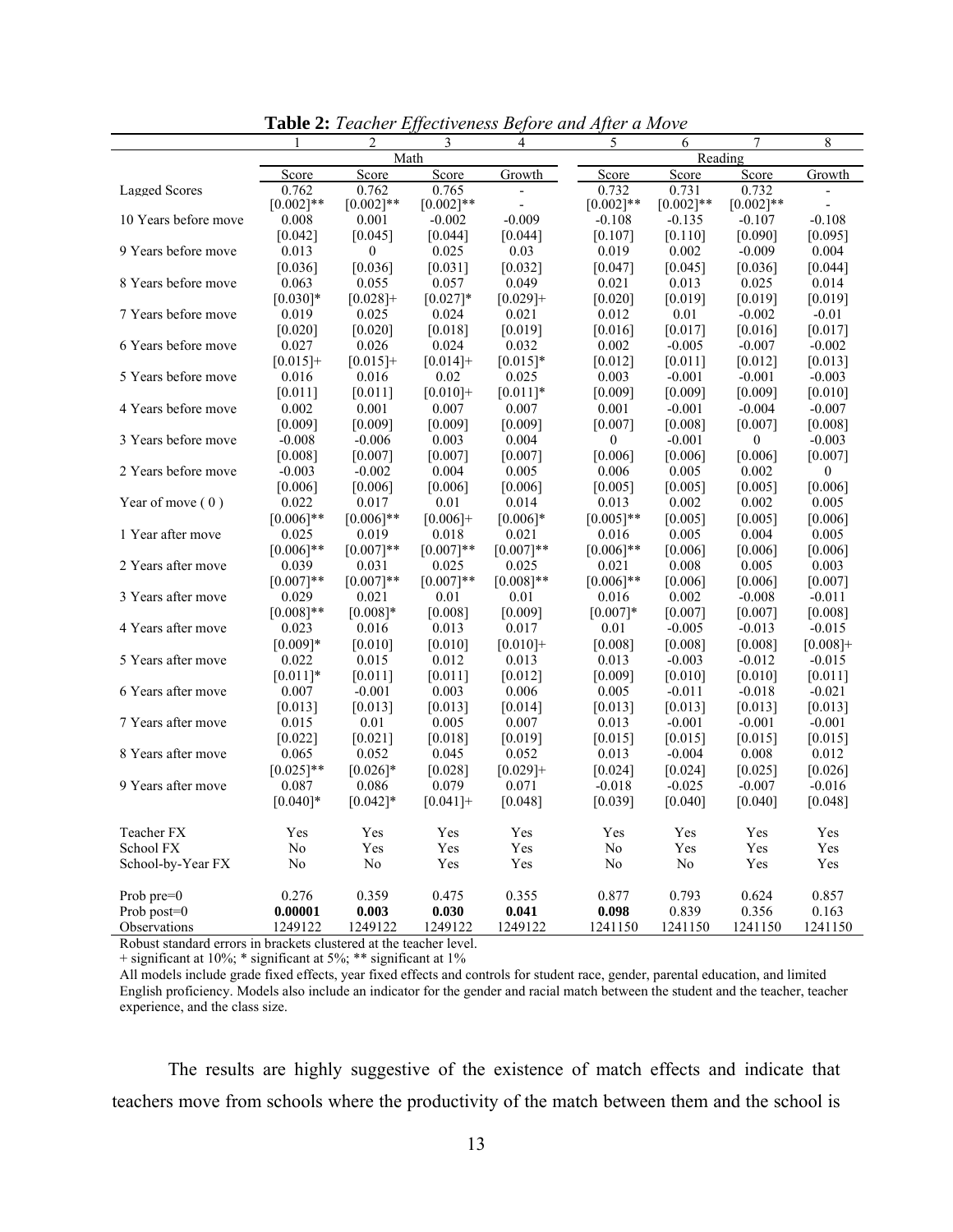low. For both subjects one rejects the null hypothesis of the joint significance of the pre-move years (the *p*-value for math is 0.27 and that for reading is 0.87), while one rejects the null hypothesis that pre and post move performance is the same at the 1 percent level (the *p*-value for joint significance of the post move years for math is 0.0003 and that for reading is 0.098). When both teacher and school effects are included the pre and post move differences persist for math but not for reading. For reading the *p*-value on the pre move years is 0.79 and those for the post years is  $0.83$  — indicating that there is no systematic difference in a teachers effectiveness either before or after a move in reading. However, for math the *p*-value on the pre-move years is 0.36 and those for the post years is  $0.003$ — indicating that while there is little evidence of endogenous teacher mobility, teacher effectiveness is significantly different after a move than before. Including school-by-year effects and restricting the coefficient on lagged achievement to zero has little effect on the results.

 The point estimates show that teachers are more effective in math after a move than before. Relative the year before a move, all the post-move indicator variables have positive coefficients for all models. Even though one cannot reject the null hypothesis of pre-move trends statistically, one may be tempted to interpret the positive coefficients for six years prior to a move as a decline in performance four years before a move. This interpretation would be misguided because the results are not estimated on a balanced sample. For example, only 32 percent of teachers who move in the data those are observed 4 years before a move and 29 percent of those are observed four years after a move. About 7 percent of mobile teacher are observed both four years before and four years after a move (this falls to about 2 percent when we look 6 years before and after a move). As such, it is clear that to present results that do not suffer from composition bias, readers should focus on the estimates within a three or four year window of a move. Figure 1 plots the estimated teacher effectiveness in math of teachers 4 years before and after a move for the different specifications (from Table 2).

 Figure 1 makes clear visually what the statistical tests indicate, that is, teacher effectiveness does not exhibit any statistically significant trending or dip in years prior to a move (consistent with teacher effectiveness being exogenous to teacher mobility and there being no unobserved shock that affects both mobility and teacher effectiveness) and teachers are more effective in math after a move than before.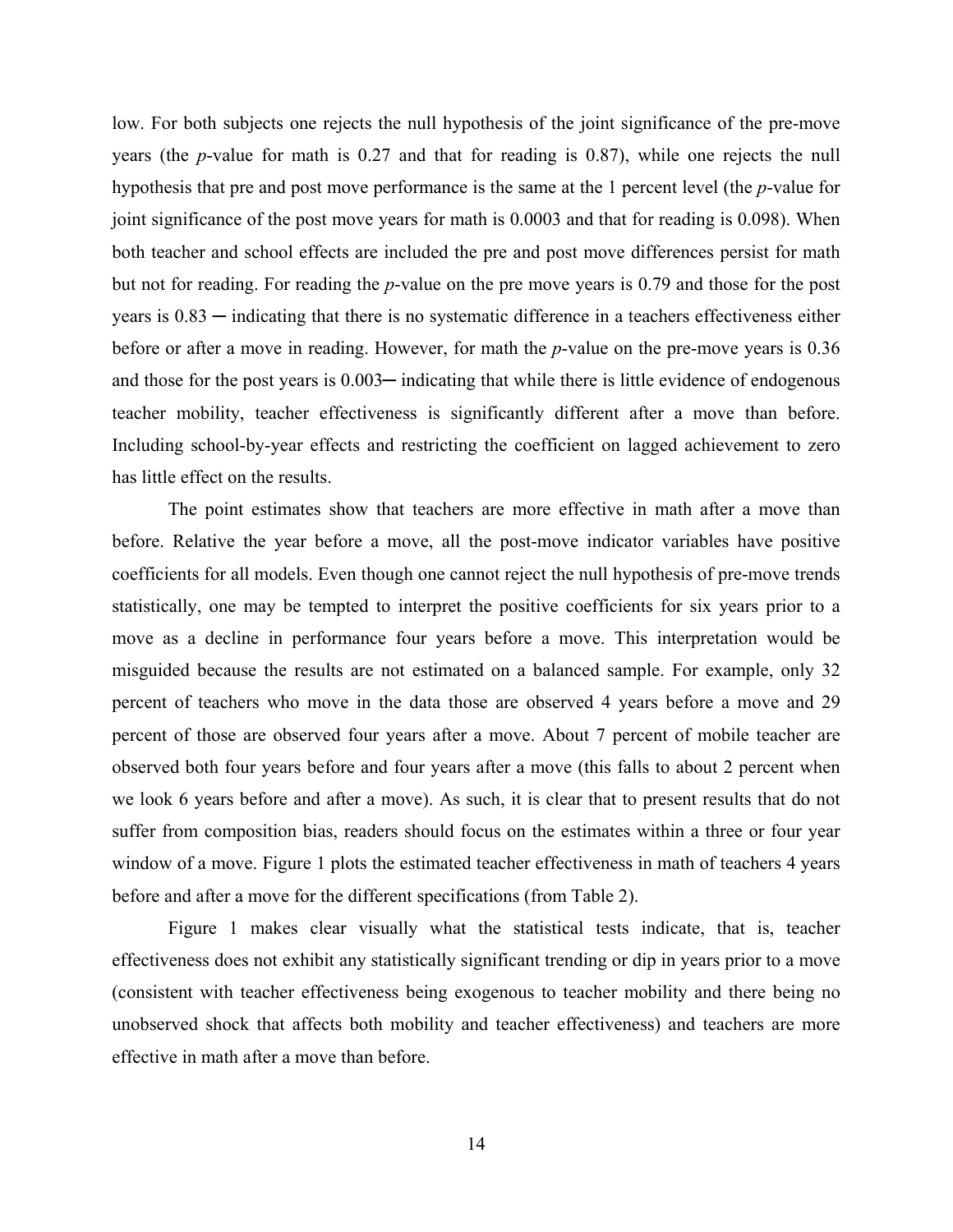

**Figure 1:** *Change in Teacher Math Value-added Before and After a Move*

 In sum, the results provide compelling evidence of match effects for math, but not for reading (note that this is not evidence of the lack match effects for reading). Also, the fact that teacher are more effective after they move to a new school than before they move is consistent with models of worker mobility where workers tend to leave jobs with low match quality. While the evidence thus far is highly suggestive of match effects, it is helpful to test for the importance of match quality directly. This is the goal of section IV.

## **IV. Estimating the Importance of Match Effects**

While the results of the previous section are highly suggestive of match effects, one may wonder how important such effects may be. Following (Woodcock 2008) I employ two approaches to estimating match effects. The first approach is to estimate a model with school fixed effects and teacher fixed effects and then define match quality as the mean residual for teacher *j* at school *s*. Specifically I estimate (9) below and define the match effect  $\overline{e}_{is}$ , as the mean value of the residual from (9) for each teacher-school pair.

$$
T_{ijsa} = \gamma T_{ia-1} + X_{ijsa} \alpha + \theta_j + \theta_s + \eta_{ijsa} \quad . \tag{9}
$$

This approach, while straightforward has three undesirable properties. First, because it identifies match quality based on residuals, the orthogonality condition requires that the match effects are orthogonal to the teacher and school effects. This is a restrictive assumption that loads match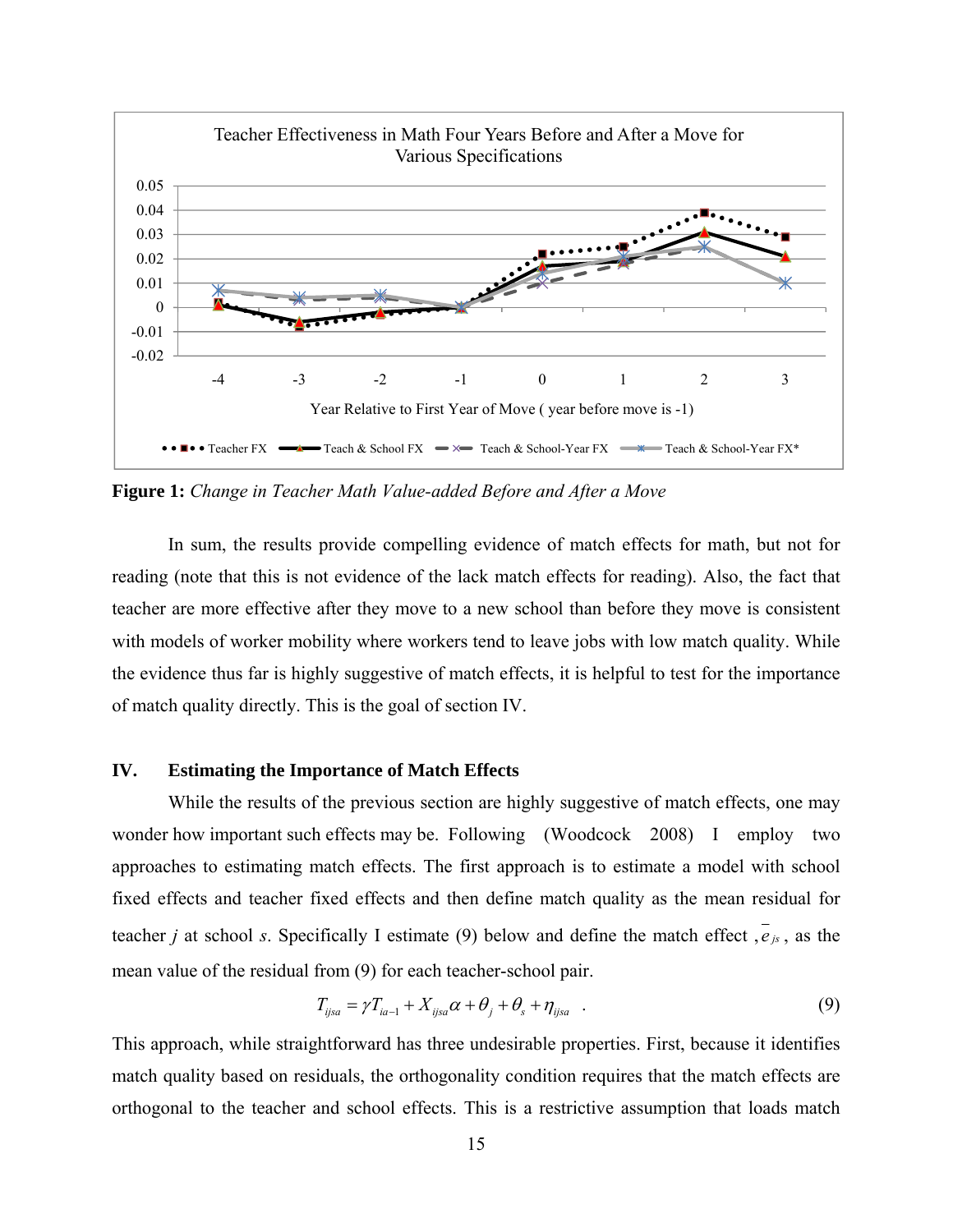quality that may be correlated with the teacher effect on to the teacher effect and loads match quality that may be correlated with the school effect on to the school effect. This will lead one to understate the importance of match effects and makes it impossible to determine how much of what we estimate as a teacher effect may be a match effect*.* Second, the orthogonality condition normalizes the estimated match effects to be zero for each teacher and school. As a result, teachers who do not move schools are automatically given zero match quality. The third undesirable property (common to all fixed effects estimates) is that the firm, school, and match effects will be estimated with error so that the variance of the estimated effects may not accurately reflect the variance of true teacher, school, and match quality. Because these effects may be estimated with different levels of noise, comparing of the variance of one estimated effect to that of another could be very misleading.

 The second approach is to estimate teacher, school, and teacher-by-school effects simultaneously using a mixed effects estimator. This is done in two steps. First, I estimate an achievement model like (10) with teacher-by-school fixed effects (i.e. match fixed effects).

$$
T_{ijsa} = \gamma T_{ia-1} + X_{ijsa} \alpha + \theta_{js} + \eta_{ijsa} \quad . \tag{10}
$$

Note that by estimating a model with match fixed effects I do not make the random effects assumption that the teacher, school, and match effects are uncorrelated with the included covariates. Then, I take the combined error term  $\theta_{is} + \eta_{ijsa}$  (which includes the match effects, the teacher effects, the schools effects, and the idiosyncratic error term) and estimate a random effects model to decompose the combined residual into a school effect, a teacher effect, and a teacher-by-school effect. This random effects estimator estimates the variances of the teacher, school, and teacher-by-school effects by Maximum Likelihood under the covariance structure described in (11) and *under the fixed effects identifying assumption* that the idiosyncratic error term  $\eta_{ijsa}$  is uncorrelated with the random effects.

$$
Cov\left[\begin{array}{c} \theta_s \\ \theta_j \\ \theta_{js} \end{array}\right] = \left[\begin{array}{ccc} \sigma_{\theta s}^2 I_s & 0 & 0 \\ 0 & \sigma_{\theta j}^2 I_j & 0 \\ 0 & 0 & \sigma_{\theta j s}^2 I_M \end{array}\right].
$$
\n(11)

This mixed effects procedure is desirable for four reasons. First, because the combined residuals are obtained from a model with teacher-by-school fixed effects, the orthogonality condition is satisfied as long as the fixed effects identification assumptions are satisfied. Second, the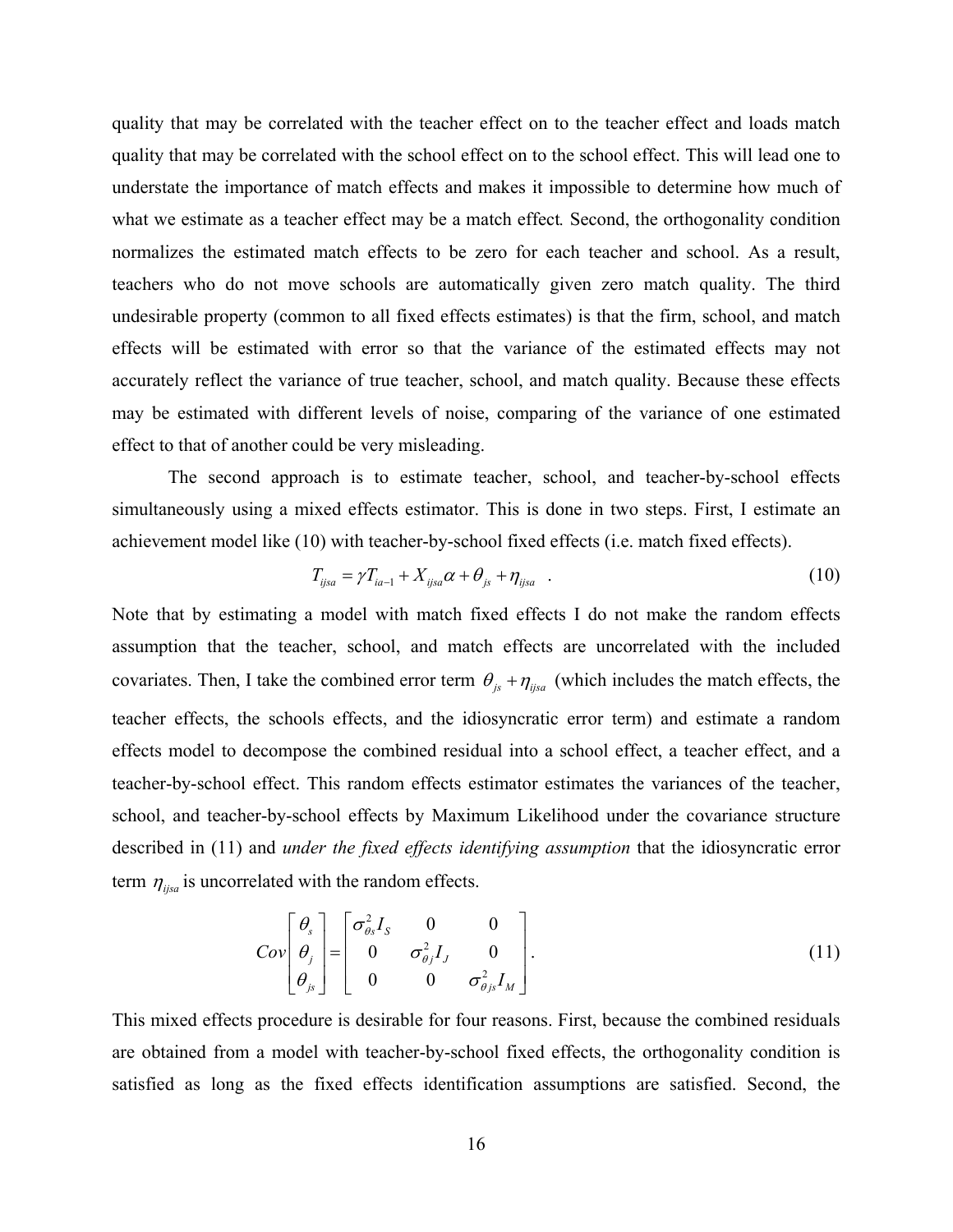estimates of the variance of the effects are the maximum likelihood estimates and will not be overstated due to estimation error. Third, this procedure does not mechanically impose the restriction that the match effect is equal to zero for teachers who are only in the data at one school, but rather apportions variation between the teacher, school, and match effects to minimize mean squared error. Fourth, since the match effects and teacher effects are estimated simultaneously, one can observe the correlation between teacher quality and match quality to gain some sense of how much of what we estimate to be a teacher effect can be explained by match quality.

#### *IV.1 Estimated Variability of Match Effects*

 In Table 3, I present the estimated standard deviations of the school effects, teacher effects, and the match effects under the orthogonal fixed effects approach and the mixed effects approach outlined above. The first column summarizes the variance of school fixed effects and teacher fixed effects under the fixed effects model with no match effects included. The units are in standard deviations of student achievement. As mentioned above, the variance of the estimated naive effects will include estimation error. In this naive model, the estimated standard deviations of the teacher and school fixed effects for math are 0.35 and 0.22, respectively. For reading, the estimated standard deviations of the teacher and school fixed effects are 0.356 and 0.247, respectively.

|                                     | Math                 |                      |                |                |  |  |  |  |  |  |  |
|-------------------------------------|----------------------|----------------------|----------------|----------------|--|--|--|--|--|--|--|
|                                     | <b>Fixed Effects</b> | <b>Fixed Effects</b> | Random Effects | Random Effects |  |  |  |  |  |  |  |
| Std Dev of School Effects           | 0.2285               | 0.2285               | 0.106          | 0.099          |  |  |  |  |  |  |  |
| <b>Std. Dev. of Teacher Effects</b> | 0.3503               | 0.3506               | 0.19           | 0.141          |  |  |  |  |  |  |  |
| <b>Std</b> Dev of Match Effects     |                      | 0.1121               |                | 0.1302         |  |  |  |  |  |  |  |
| Std. Dev. of residuals              | 0.5023               | 0.50704              | 0.50895        | 0.5076         |  |  |  |  |  |  |  |
|                                     |                      |                      |                |                |  |  |  |  |  |  |  |
|                                     |                      | Reading              |                |                |  |  |  |  |  |  |  |
| Std. Dev. of School Effects         | 0.2475               | 0.2472               | 0.0926         | 0.06547        |  |  |  |  |  |  |  |
| Std. Dev. of Teacher Effects        | 0.3563               | 0.3564               | 0.1107         | 0.08377        |  |  |  |  |  |  |  |
| <b>Std. Dev. of Match Effects</b>   |                      | 0.1182               |                | 0.0777         |  |  |  |  |  |  |  |
| Std. Dev. of residual               | 0.5481               | 0.5467               | 0.61125        | 0.5553         |  |  |  |  |  |  |  |

**Table 3:** *Standard Deviations of the Teacher, School, and Match Effects*

Notes:

 The second column summarizes the variability of the estimated school, teacher, and match effects based on the orthogonal match fixed effects model. As one expects, the standard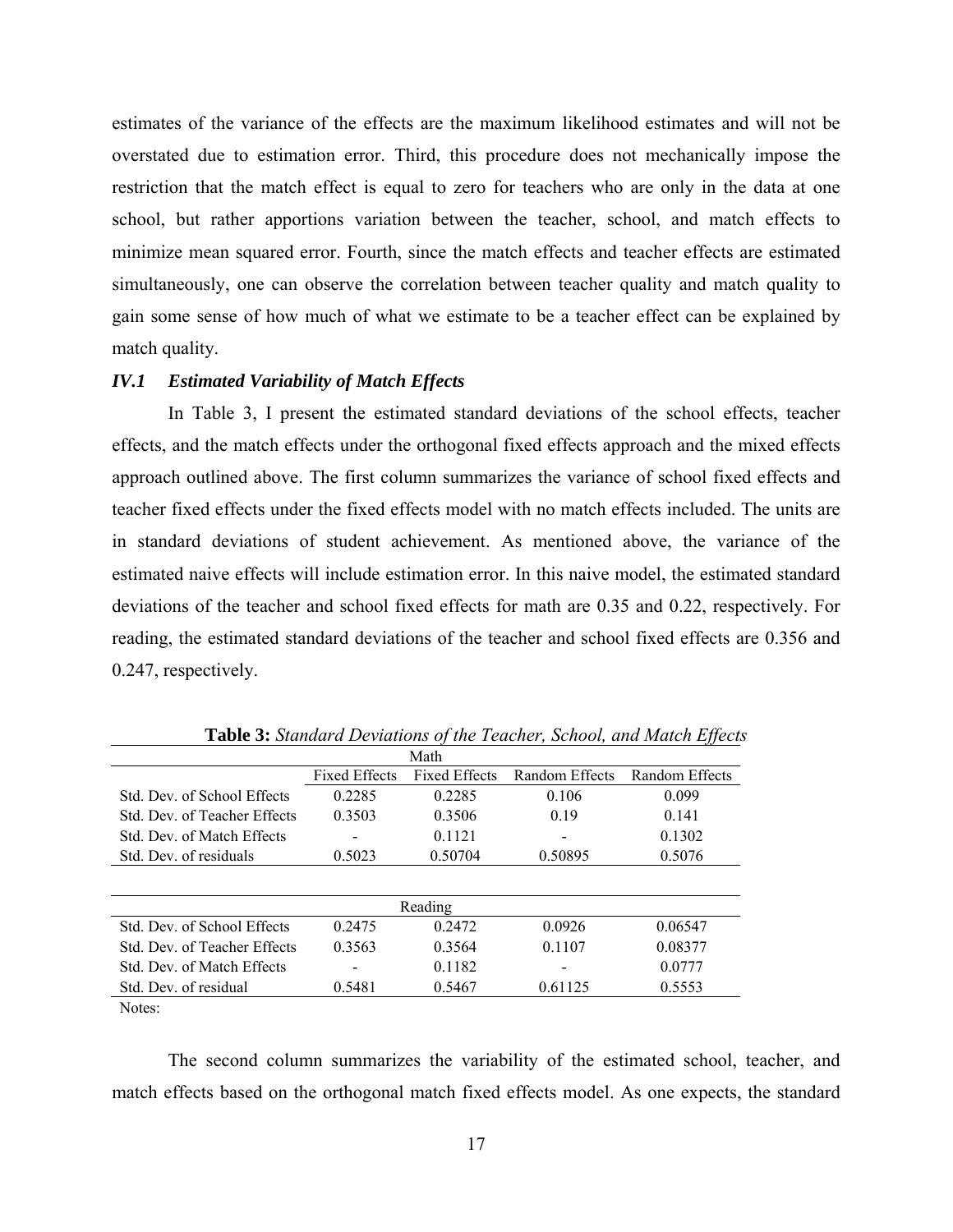deviation of the estimated school and teacher effects are largely unchanged (because the match effect are orthogonal to the teacher and school effects by construction) and the standard deviation of the estimated match effects is 0.11 for math and 0.118 for reading. As discussed above, this model is likely to understate the importance of match quality. However, even in this model, if one were to compare the variability of match effects to the variability of teacher and school effects (ignoring the contribution of estimation error) one would conclude that match effects are about half as important as school effects and one third as important as teacher effects.

 The third column presents maximum likelihood estimates of the variability of the school and teacher effects that take into account any overstated variability due to estimation error. The mixed effects estimator suggests that the standard deviations of teacher quality for math and reading are 0.19 and 0.11, respectively, and that the standard deviations of school quality for math and reading are 0.106 and 0.0926, respectively. These estimates are smaller than those in the first column (which decomposes the same three way error residual) underscoring the importance of taking estimation error into account. The general point has been made by others (Rockoff 2004, Kane and Staiger 2008) to motivate the use of Empirical Bayes (or shrinkage) estimates of teacher value-added.

 The fourth column presents the preferred estimates of the importance of match effects. This model is the mixed effect model that takes estimation error into account and allows match effects to be correlated with teacher effects and school effects. Where match effects are included, the estimated standard deviation of school effects falls from 0.109 to 0.099 for math and from 0.0926 to 0.0655 in reading  $-$  suggesting that match quality can "explain away" 7 percent of school effects in math and 30 percent of school effects in reading. Where match effects are included, the estimated standard deviation of teacher effects falls from 0.19 to 0.141 for math and from  $0.1107$  to  $0.0837$  in reading  $-$  suggesting that match quality can "explain away" about 25 percent of teacher effects in both math and reading. In this model, the estimated standard deviation of the match effects is 0.1302 for math and 0.077 for reading. In other words, when match quality is allowed to compete for explanatory power, match effects have about 90 percent of the explanatory power of teacher effects and are more important than school effects.

 In sum, the results in Table 3 suggest that about one quarter of what one would typically estimate as a teacher fixed effect is in fact a match effect that can change depending on the teacher's school. The results also indicate that match effects are quantitatively important in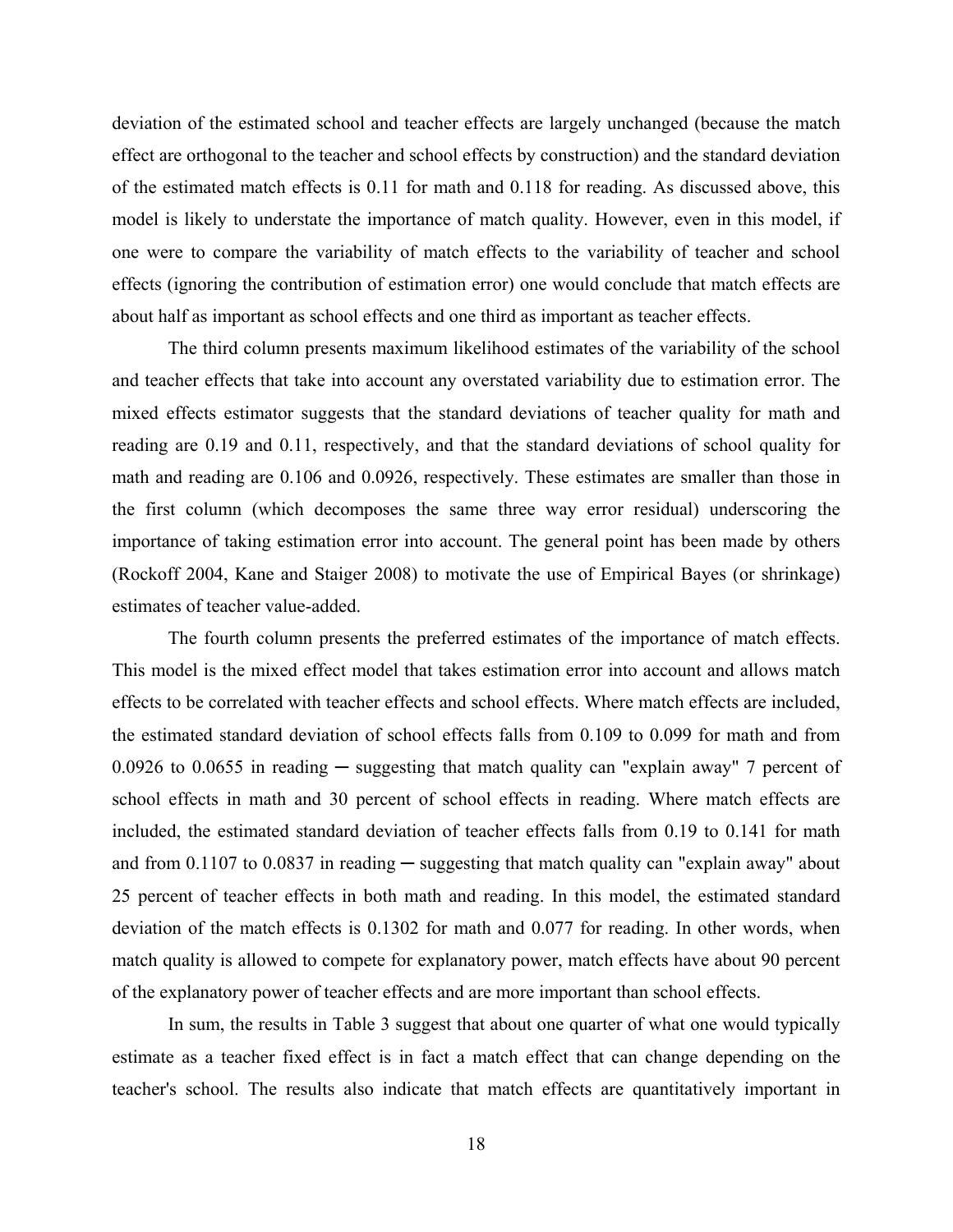determining student achievement ─ suggesting that policymakers and researchers should aim to understand what types of situations are conducive to creating high match quality.

| Table 4: Correlations Between Estimated Effects |         |         |         |         |         |               |  |  |  |  |
|-------------------------------------------------|---------|---------|---------|---------|---------|---------------|--|--|--|--|
|                                                 | School  | Teach   | Match   | School  | Teach   |               |  |  |  |  |
|                                                 | Effect: | Effect: | Effect: | Effect: | Effect: | Match Effect: |  |  |  |  |
|                                                 | Math    | Math    | Math    | Reading | reading | Reading       |  |  |  |  |
| School Effect: Math                             |         |         |         |         |         |               |  |  |  |  |
| Teach Effect: Math                              | 0.0961  |         |         |         |         |               |  |  |  |  |
| Match Effect: Math                              | 0.0971  | 0.8115  |         |         |         |               |  |  |  |  |
| School Effect: Reading                          | 0.7756  | 0.0798  | 0.0711  |         |         |               |  |  |  |  |
| Teach Effect: Reading                           | 0.078   | 0.5944  | 0.4687  | 0.0924  |         |               |  |  |  |  |
| Match Effect: Reading                           | 0.08    | 0.4851  | 0.5405  | 0.0991  | 0.8299  |               |  |  |  |  |

 Another interesting question is the extent to which teacher effects and match effects are correlated. If teacher quality and match quality are uncorrelated, then on average, a teacher with higher estimated value-added than another in one school will be more effective at another school than the teacher with lower estimated value-added. However, if match quality and teacher quality are positively correlated, the teacher with higher estimated value-added in one school may be less effective than the lower value-added teacher in another school. To asses this possibility, I present the raw correlations between the estimated school, teacher, and match effects for both math and reading. One noteworthy pattern is that all the correlations are positive, which implies that better schools have better teachers and better match quality. The second noteworthy pattern is that match quality and teacher quality are highly correlated (the correlation for math is 0.81 and that for reading is 0.83). In conjunction with the fact that match quality is as economically important as teacher quality, these results suggest that teacher value-added estimates obtained in one school may only be weak predictors of effectiveness in a different schooling environment. To test this implication directly one would need random assignment of teachers to schools  $-a$ policy that has yet to be tried. Having established that match quality exists using data on actual productivity, one may wonder if they predict mobility as most theoretical models predict. I address this question in section V.

## **V. Does Match Quality Predict Teacher Mobility**

 The previous two sections present evidence that teachers tend to be more effective after they move than before and match effects have much explanatory power. Given that many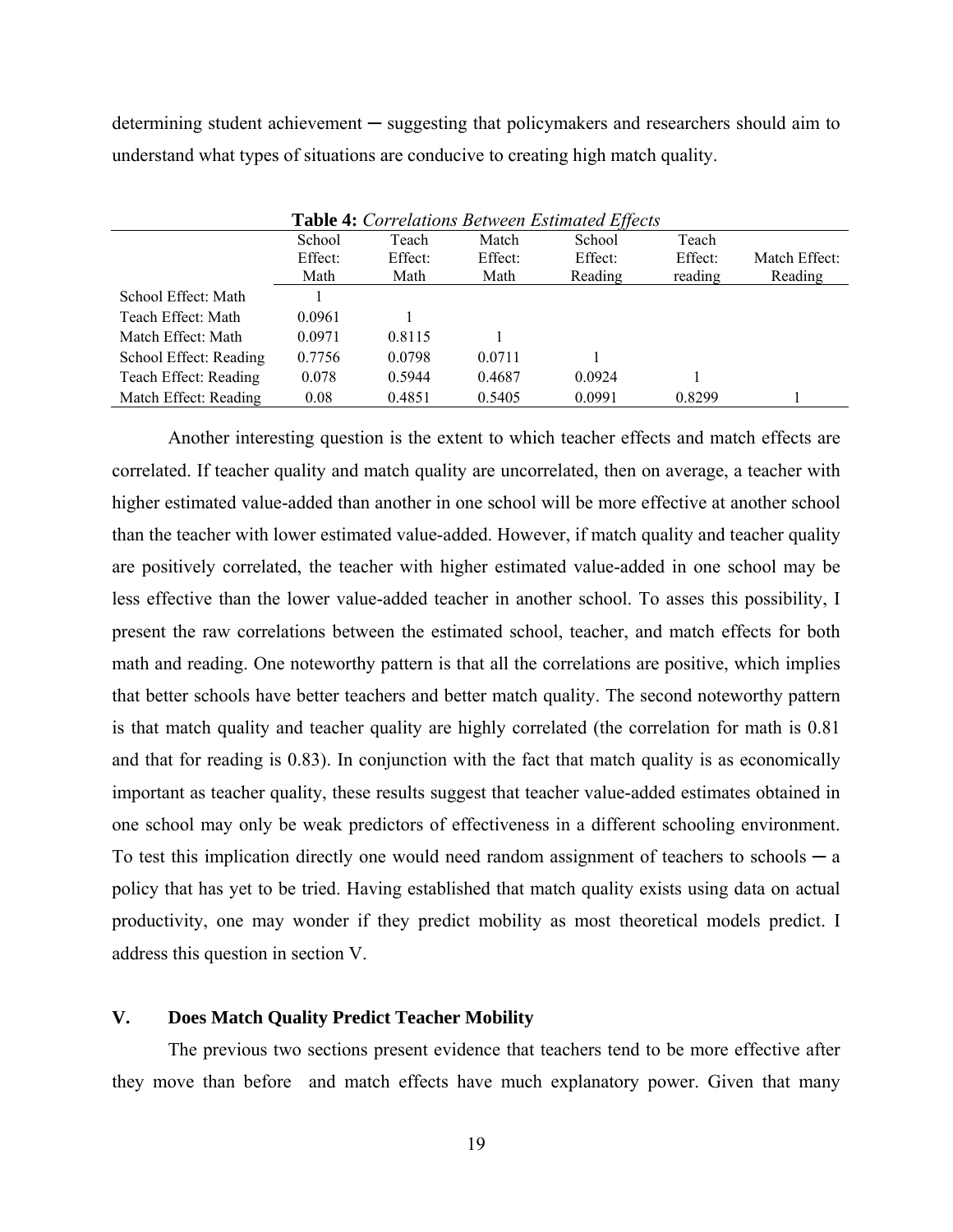models of job mobility predict that match quality should be correlated with teacher mobility it will be instructive to see if estimated match quality (based on actual productivity) has any predictive power in explaining teacher mobility. To test for whether match quality predicts teacher mobility I merge in the preferred Maximum Likelihood estimates with teacher-level mobility data, and I then see whether teacher mobility is associated with the match quality at her current school. Specifically I estimate (12) below by OLS.

$$
Leave_{jst+1} = \alpha_{jt} X_{jt} + \alpha_{st} X_{st} + \theta_{jst} + \varepsilon_{jst}
$$
 (12)

Where *Leave<sub>ist+1</sub>* is an indicator variable equal to 1 if the teacher leaves her current school in year *t* (i.e. teacher *j* at school *s* at time *t* is not in school *s* at time  $t+1$ ),  $X_{it}$  is a set of time varying teacher level covariates,  $X_{st}$  is a set of time varying school level covariates,  $\theta_{jst}$  is the estimated match quality (this BLUP estimate is an Empirical Bayes Estimate) and *εjst* is the idiosyncratic error term. In this model, the coefficient on match quality measures how much less (or more) likely a teacher is to leave her given school as a function of the match quality between her and the school. A negative coefficient on match quality would imply that teachers with high match quality are less likely to leave their current schools (after controlling for observable teacher and school characteristics). Since (a) teachers with high match quality may also be less mobile for other unobserved reasons, and (b) schools with high match quality may be more desirable for unobserved reasons, one may worry that any correlation observed in (12) may be spurious.

 To assuage these concerns, I augment this model to also include teacher fixed effects and school fixed effects ( $\pi$ <sup>*s*</sup> and  $\pi$ <sup>*j*</sup>, respectively).

$$
Leave_{jst+1} = \alpha_{jt} X_{jt} + \alpha_{st} X_{st} + \theta_{jst} + \pi_j + \pi_s + \varepsilon_{jst}
$$
 (13)

Identification in (13) tests for whether *a given teacher* (who moved at least once in the data) was more or less likely to remain in her current school when the estimated match quality is higher, *taking into account that certain schools may have high or low mobility and high or low match quality on average*. Results of these models are presented in Table 5.

 To put the match results in context, and to see what types of schools experience greater teacher attrition in general, columns 1 and 2 show results that do not include school or teacher fixed effects and only include school and teacher characteristics. The results that include both teacher and school covariates only (column 2) indicate that in the cross-section, schools with 10 percentage points more black students experience 0.6 percentage points higher turnover, and schools where mean reading scores are one standard deviation lower experience 7.5 percentage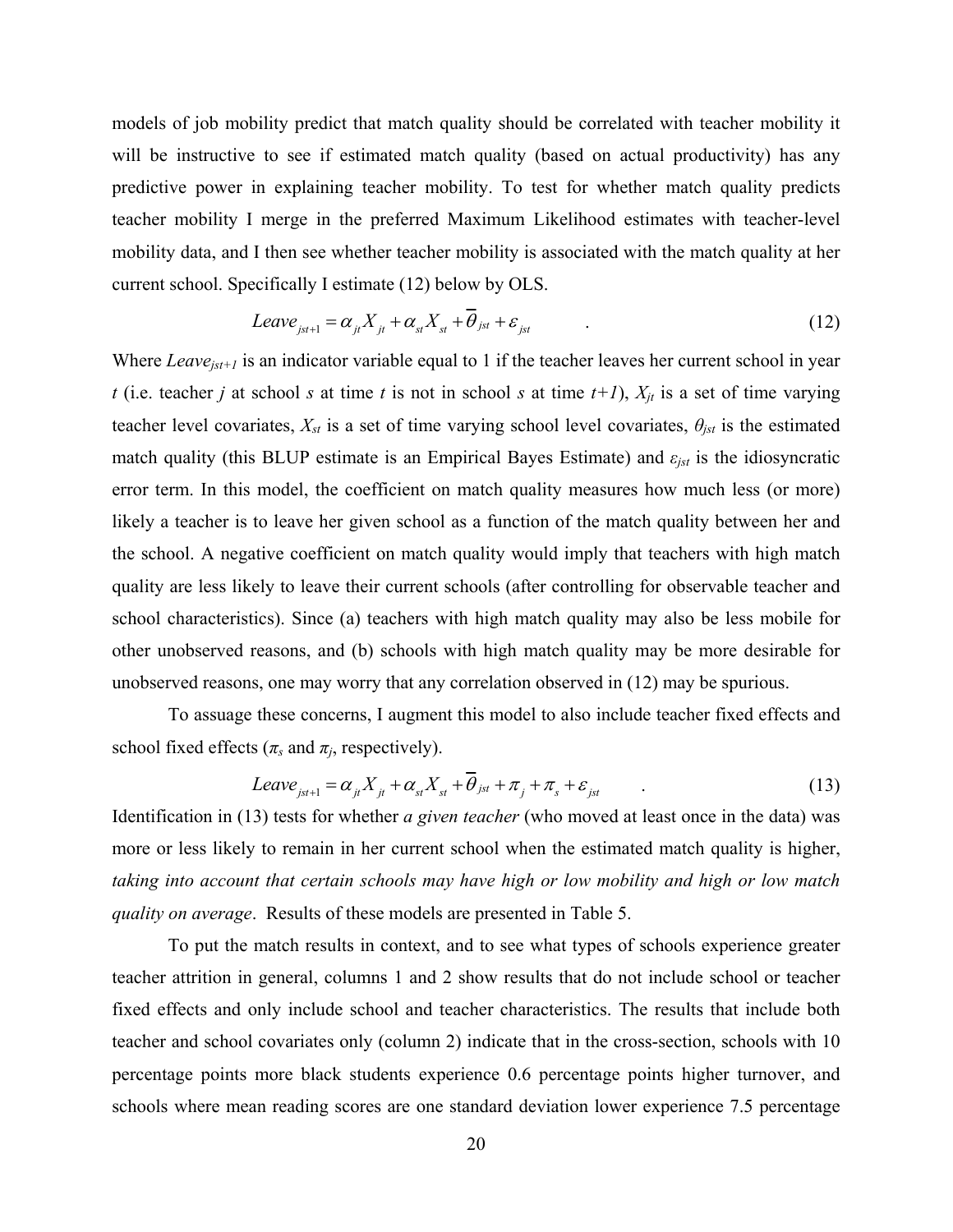points higher turnover. These results are consistent with studies on the determinants of teacher mobility (Hanushek, Kain and Rivkin 2004, Lankford, Loeb and Wyckoff 2002, Jackson 2009). Looking to observable teacher characteristics, teachers with fewer than 10 years of experience are the most mobile. Specifically, relative to rookie teachers, those with 1 to 3 years of experience are 1.9 percentage points less likely to leave, while teachers with 10 to 24 years and more than 25 years of experience are 9 and 5.5 percentage points less likely to leave, respectively. Also, teachers with high license scores and advanced degrees (attributes likely associated with better outside options) are more likely to leave, while teachers with regular licensure (a signal of attachment to teaching) are less likely to leave their current school.

 Because some of the relationship between observable teacher and school characteristics may reflect match quality, it is instructive to see if these relationships persist in models that also include match quality. Columns 3 and 4 include match quality in math and reading, respectively. While the relationship between observable school and teacher characteristics is reduced slightly when match quality is included in the model, the relationships are qualitatively unchanged. Consistent with match quality predicting mobility, the coefficient on math match quality is - 0.496 and that for reading is -0.868 (both significant at the 1 percent level). Because the standard deviation of match quality is roughly 0.13 for math and 0.08 for reading, these models suggest that a one standard deviation increase in math and reading match quality reduces turnover by about 18 and 25 percentage points, respectively.

 The results in Columns 5 and 6 include teacher fixed effects to avoid comparing teachers who may differ in their mobility patterns for unobserved reasons. With teacher fixed effects included, math match quality has a coefficient of -0.435 and that for reading is -0.59 (both significant at the 1 percent level). These models suggest that a one standard deviation increase in math and reading match quality reduces turnover by about 5.6 and 4.6 percentage points, respectively. Finally, columns 7 and 8 present results that include both school and teacher fixed effects. The results are largely unchanged and suggest that a one standard deviation increase in math or reading match quality reduces turnover by about 5 percentage points. Relative to a base of about 25 percent, this represents a 20 percent decrease.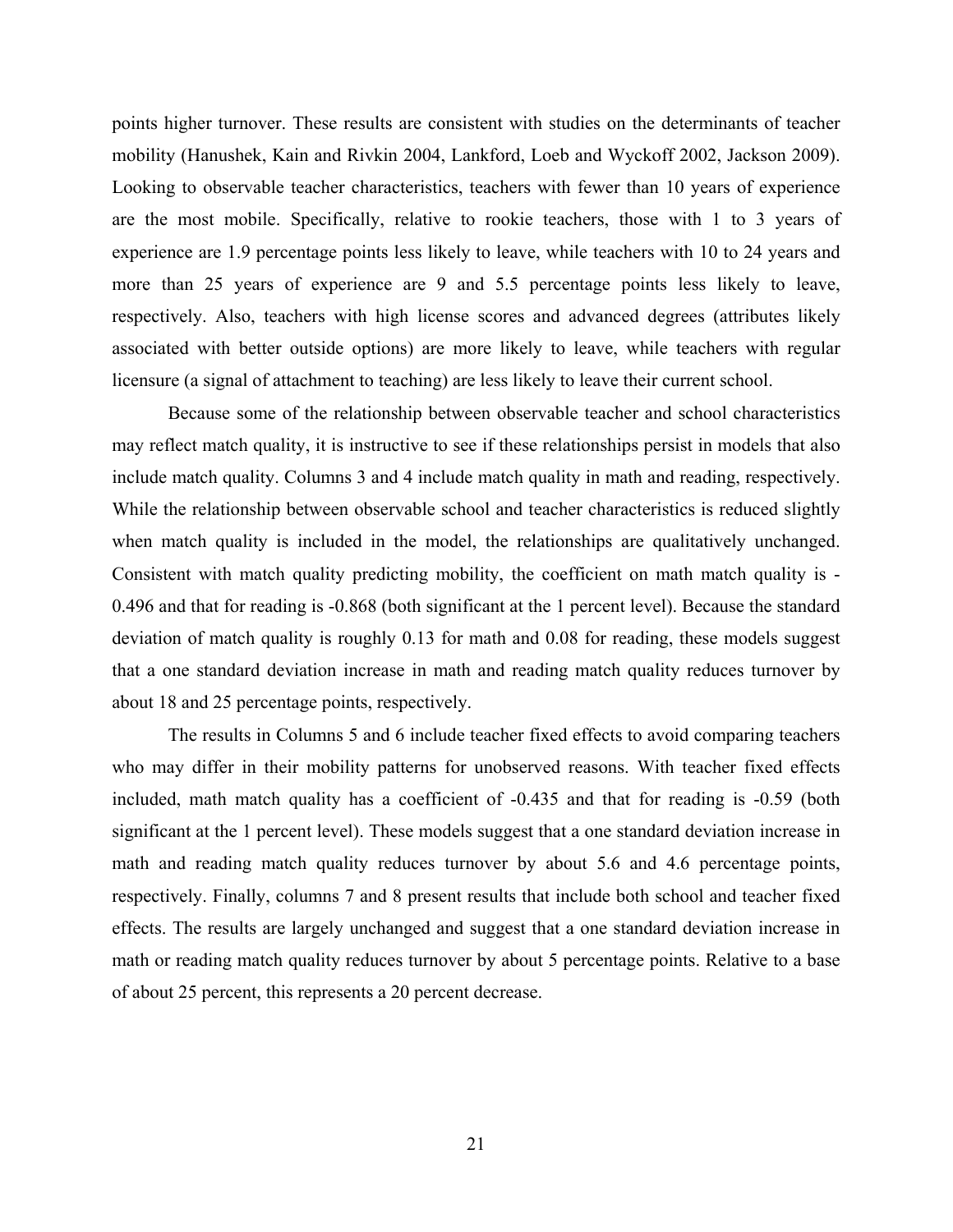| Trancions of Leaving              |                          |                |              |              | one carrent School. Dependent variable is "Leave carrent school heat" |                       |                                           |                                           |
|-----------------------------------|--------------------------|----------------|--------------|--------------|-----------------------------------------------------------------------|-----------------------|-------------------------------------------|-------------------------------------------|
|                                   | 1                        | 2              | 3            | 4            | 5                                                                     | 6                     | 7                                         | 8                                         |
|                                   | <b>OLS</b>               | <b>OLS</b>     | <b>OLS</b>   | <b>OLS</b>   | Teacher<br><b>FX</b>                                                  | Teacher<br>${\rm FX}$ | Teacher<br>FX and<br>School<br>${\rm FX}$ | Teacher<br>FX and<br>School<br>${\rm FX}$ |
| Match Effect: Reading             | ÷,                       | $\overline{a}$ |              | $-0.868$     |                                                                       | $-0.59$               |                                           | $-0.432$                                  |
|                                   | $\overline{a}$           |                |              | $[0.051]$ ** |                                                                       | $[0.171]$ **          |                                           | $[0.171]$ *                               |
| Match Effect: Math                |                          |                | $-0.469$     |              | $-0.435$                                                              |                       | $-0.467$                                  |                                           |
|                                   |                          |                | $[0.026]$ ** |              | $[0.081]$ **                                                          | $\overline{a}$        | $[0.078]**$                               | $\overline{\phantom{a}}$                  |
| School: % Free lunch              | $-0.032$                 | $-0.022$       | $-0.013$     | $-0.01$      | 0.067                                                                 | 0.067                 | 0.033                                     | 0.032                                     |
|                                   | $[0.013]*$               | [0.014]        | [0.014]      | [0.014]      | $[0.022]$ **                                                          | $[0.022]$ **          | [0.023]                                   | [0.023]                                   |
| School: % Black students          | 0.081                    | 0.063          | 0.061        | 0.061        | 0.286                                                                 | 0.284                 | 0.215                                     | 0.211                                     |
|                                   | $[0.010]**$              | $[0.011]$ **   | $[0.011]$ ** | $[0.011]$ ** | $[0.043]$ **                                                          | $[0.043]$ **          | $[0.075]**$                               | $[0.075]**$                               |
| School: Log Enrolment             | $-0.001$                 | $-0.003$       | $-0.002$     | $-0.003$     | $-0.004$                                                              | $-0.007$              | 0.072                                     | 0.069                                     |
|                                   | [0.005]                  | [0.005]        | [0.005]      | [0.005]      | [0.016]                                                               | [0.016]               | $[0.022]$ **                              | $[0.022]$ **                              |
| School: Mean Reading Scores       | $-0.102$                 | $-0.085$       | $-0.075$     | $-0.069$     | $-0.094$                                                              | $-0.091$              | $-0.071$                                  | $-0.071$                                  |
|                                   | $[0.007]**$              | $[0.007]**$    | $[0.007]**$  | $[0.007]**$  | $[0.016]$ **                                                          | $[0.016]$ **          | $[0.017]**$                               | $[0.017]**$                               |
| Teacher: 1 to 3 year Experience   |                          | 0.019          | 0.021        | 0.021        | 0.2                                                                   | 0.199                 | 0.225                                     | 0.225                                     |
|                                   |                          | $[0.009]*$     | $[0.009]*$   | $[0.009]*$   | $[0.013]**$                                                           | $[0.013]**$           | $[0.012]**$                               | $[0.012]**$                               |
| Teacher: 4 to 9 year Experience   |                          | $-0.015$       | $-0.012$     | $-0.01$      | 0.224                                                                 | 0.223                 | 0.27                                      | 0.269                                     |
|                                   | $\overline{\phantom{0}}$ | [0.009]        | [0.009]      | [0.009]      | $[0.017]**$                                                           | $[0.017]**$           | $[0.016]$ **                              | $[0.016]$ **                              |
| Teacher: 10 to 24 year Experience |                          | $-0.091$       | $-0.087$     | $-0.082$     | 0.18                                                                  | 0.179                 | 0.243                                     | 0.242                                     |
|                                   | $\overline{a}$           | $[0.009]**$    | $[0.009]**$  | $[0.009]**$  | $[0.021]$ **                                                          | $[0.021]$ **          | $[0.022]**$                               | $[0.022]**$                               |
| Teacher: 25+ years Experience     | $\overline{\phantom{a}}$ | $-0.055$       | $-0.046$     | $-0.039$     | 0.16                                                                  | 0.159                 | 0.204                                     | 0.203                                     |
|                                   | $\overline{\phantom{a}}$ | $[0.009]**$    | $[0.009]**$  | $[0.009]**$  | $[0.026]$ **                                                          | $[0.026]$ **          | $[0.026]$ **                              | $[0.026]$ **                              |
| Teacher: License score            | $\overline{a}$           | 0.006          | 0.008        | 0.007        | 0.041                                                                 | 0.043                 | 0.034                                     | 0.035                                     |
|                                   | $\overline{\phantom{a}}$ | $[0.003]*$     | $[0.003]**$  | $[0.003]**$  | [0.034]                                                               | [0.034]               | [0.035]                                   | [0.035]                                   |
| Teacher: Advanced degree          |                          | 0.032          | 0.03         | 0.029        | $-0.025$                                                              | $-0.024$              | $-0.026$                                  | $-0.025$                                  |
|                                   |                          | $[0.006]$ **   | $[0.006]$ ** | $[0.006]$ ** | [0.020]                                                               | [0.020]               | [0.020]                                   | [0.020]                                   |
| Teacher: Regular license          |                          | $-0.183$       | $-0.175$     | $-0.178$     | 0.057                                                                 | 0.055                 | 0.071                                     | 0.069                                     |
|                                   |                          | $[0.008]**$    | $[0.008]**$  | $[0.008]**$  | $[0.019]**$                                                           | $[0.019]**$           | $[0.019]**$                               | $[0.019]**$                               |
| Constant                          | 0.354                    | 0.59           | 0.571        | 0.575        | $-0.157$                                                              | $-0.137$              | $-1$                                      | $-1.014$                                  |
|                                   | $[0.032]$ **             | $[0.036]$ **   | $[0.036]$ ** | $[0.036]$ ** | [0.107]                                                               | [0.107]               | [0.000]                                   | [0.000]                                   |
|                                   |                          |                |              |              |                                                                       |                       |                                           |                                           |
| Observations                      | 75281                    | 75281          | 74661        | 74513        | 74661                                                                 | 74513                 | 74661                                     | 74513                                     |

#### **Table 5:** *Match Quality and Teacher Mobility*

Predictors of Leaving one current School: Dependent variable is "Leave current school next year"

Robust standard errors in brackets

+ significant at 10%; \* significant at 5%; \*\* significant at 1%

All models include year fixed effects and cluster standard errors at the teacher level.

 In sum, consistent with classic models of match quality and mobility, teachers (workers) are less likely to leave their current school when match quality is high. This relationship is robust to including controls school characteristics, teacher characteristics, and time invariant teacher fixed effects and school fixed effects. This is also consistent with recent findings that those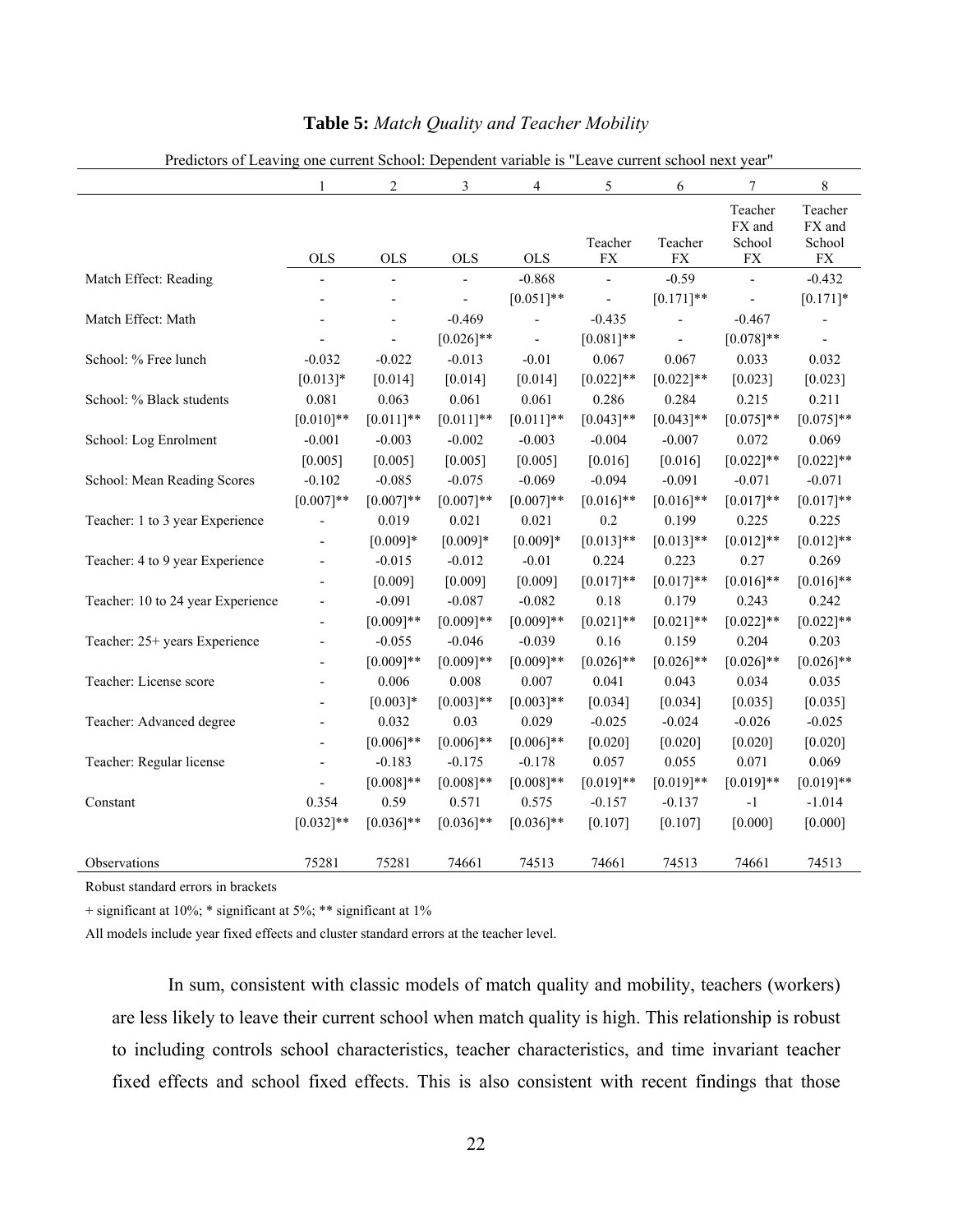teachers who leave inner city schools are those who were the least effective at that school (E. A. Hanushek, J. F. Kain, et al. 2005, Sass and Feng 2008, Jackson and Cowan 2010).

#### **VI. The Correlates of Match Quality**

 The previous sections suggest that productivity match effects exist, are qualitatively important, and are predictive of teacher mobility. In an attempt to gain a deeper understanding of these match effects I do two things. First, I regress the match effects on observable teacher and school characteristics to get a sense of what kinds of schools and what kinds of teachers are associated with high match quality. This allows me to test one of the central predictions of most models of worker mobility, i.e. that match quality is increasing in experience. Then I take advantage of a workplace conditions survey (conducted in 2002, 2004 and 2006) to see if average teacher responses at the school level are correlated with average match quality at the school. These data are unique in that I can link teachers survey responses to individual schools (but not teachers). This allows for more detailed information on school conditions than is typically available, and may provide some guidance on what kinds of school environments are associated with high match quality. With multiple years of survey data, I am also able to see if *changes* in mean survey responses about workplace conditions are correlated with *changes* in average match quality within schools over time— removing the effect of any potentially confounding unobserved, time-invariant school characteristics that are related to both match quality and workplace conditions.

 Table 6 presents the observable covariates of match quality. Columns 1 and 6 indicate that teachers with more years of experience have higher match quality in both math and reading. One important pattern to note is that unlike the relationship between experience and student achievement which is increasing at low levels, is flat between 10 and 20 years, and then declines after 20 years of experience, the effect of experience on match quality is monotonically increasing. This is consistent with the notion that as teachers gain more years of experience they are more likely to have settled into a school with a high productivity match. To assess whether this relationship between years of experience and match quality reflects a composition effect (i.e. teachers with good matches being more likely to remain in the profession and have more years of experience) or teachers moving to schools with higher match quality over time, I estimate this relationship with the inclusion of teacher fixed-effects. This within-teacher estimate documents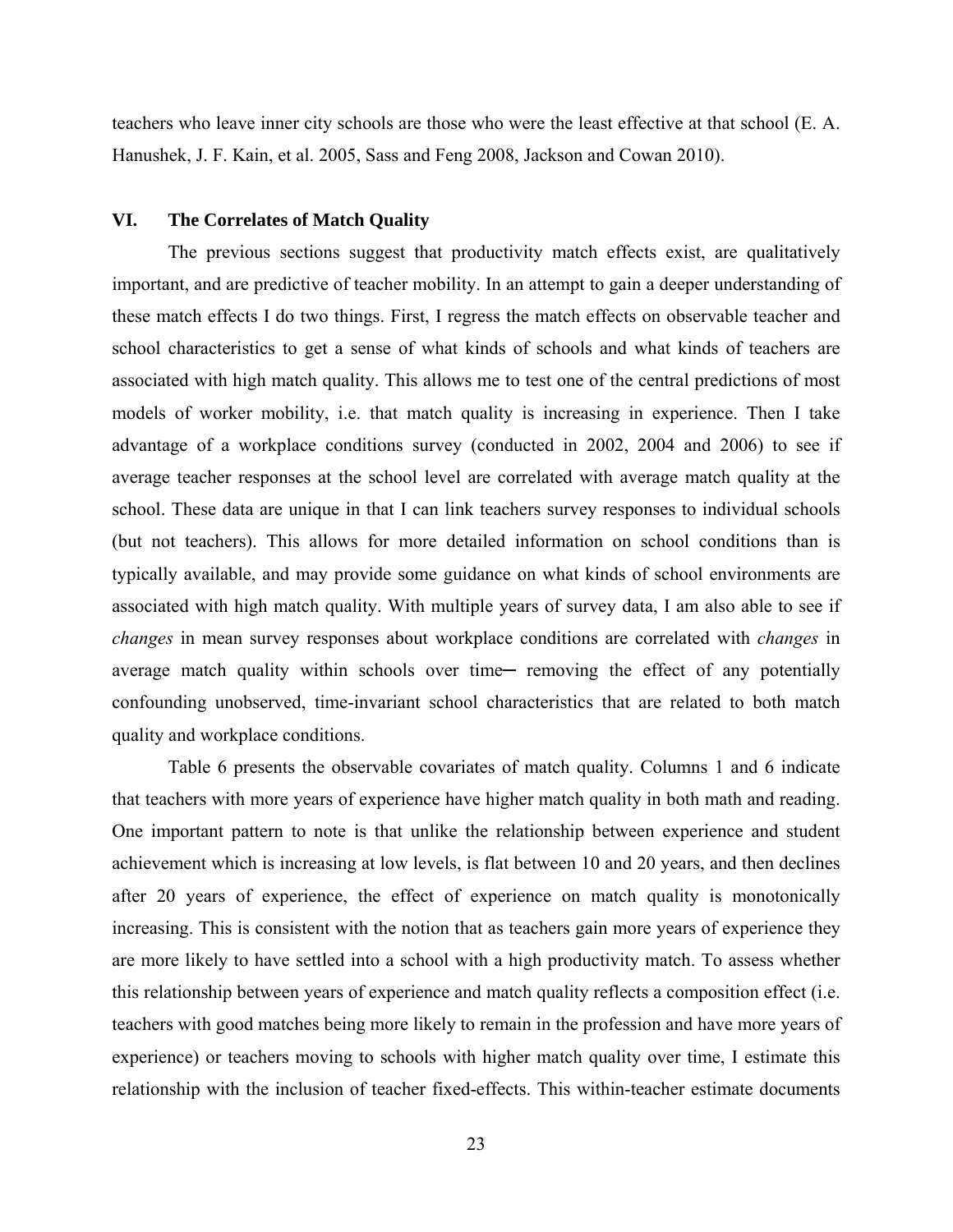the relationship between match quality and experience *among those mobile teachers who switch schools over time*. I present the estimated coefficients in Figure 2 (all estimates are relative to first year teachers and are significant at the 5 percent level). Consistent with the pre and post comparisons depicted in Figure 1, Figure 2 shows that the positive relationship between match quality and experience is due *in part* to teachers moving from schools with lower quality matches to schools with higher quality matches.

|                                 |                   |                |                  |                |                  | ✔                    |             |             |             |              |
|---------------------------------|-------------------|----------------|------------------|----------------|------------------|----------------------|-------------|-------------|-------------|--------------|
|                                 |                   | $\overline{c}$ | 3                | $\overline{4}$ | 5                | 6                    | 7           | 8           | 9           | 10           |
|                                 | Math Match Effect |                |                  |                |                  | Reading Match Effect |             |             |             |              |
| Teacher: 1-3 years exp.         | 0.007             |                | 0.005            |                | 0.005            | 0.002                |             | 0.002       |             | 0.002        |
|                                 | $[0.001]**$       |                | $[0.001]**$      |                | $[0.001]$ **     | $[0.001]**$          |             | $[0.001]**$ |             | $[0.001]**$  |
| Teacher: 4-10 years exp.        | 0.009             |                | 0.007            |                | 0.007            | 0.006                |             | 0.005       |             | 0.005        |
|                                 | $[0.001]**$       |                | $[0.001]**$      |                | $[0.001]$ **     | $[0.001]**$          |             | $[0.001]**$ |             | $[0.001]$ ** |
| Teacher: 10-25 years exp.       | 0.012             |                | 0.01             |                | $0.01\,$         | 0.011                |             | 0.01        |             | 0.01         |
|                                 | $[0.001]**$       |                | $[0.001]**$      |                | $[0.002]$ **     | $[0.001]**$          |             | $[0.001]**$ |             | $[0.001]**$  |
| Teacher: 25+ years exp.         | 0.019             |                | 0.018            |                | 0.018            | 0.016                |             | 0.015       |             | 0.015        |
|                                 | $[0.002]**$       |                | $[0.002]$ **     |                | $[0.002]$ **     | $[0.001]**$          |             | $[0.001]**$ |             | $[0.001]$ ** |
| Teacher: Certified              |                   | 0.013          | 0.012            |                | 0.012            |                      | 0.006       | 0.005       |             | 0.005        |
|                                 |                   | $[0.002]**$    | $[0.002]**$      |                | $[0.003]**$      |                      | $[0.001]**$ | $[0.001]**$ |             | $[0.001]$ ** |
| Teacher: Regular license        |                   | 0.009          | 0.007            |                | 0.007            |                      | 0.006       | 0.003       |             | 0.003        |
|                                 |                   | $[0.001]**$    | $[0.001]**$      |                | $[0.001]$ **     |                      | $[0.000]**$ | $[0.000]**$ |             | $[0.000]$ ** |
| Teacher: License score          |                   | 0.004          | 0.004            |                | 0.004            |                      | 0.001       | 0.001       |             | 0.001        |
|                                 |                   | $[0.001]**$    | $[0.001]**$      |                | $[0.001]$ **     |                      | $[0.000]$ + | $[0.000]**$ |             | $[0.000]$ *  |
| Teacher: Advanced degree        |                   | $-0.002$       | $-0.004$         |                | $-0.004$         |                      | $-0.001$    | $-0.003$    |             | $-0.003$     |
|                                 |                   | [0.002]        | $[0.002]*$       |                | $[0.002]$ *      |                      | [0.001]     | $[0.001]**$ |             | $[0.001]**$  |
| Teacher: White                  |                   | 0.015          | 0.015            |                | 0.015            |                      | 0.004       | 0.004       |             | 0.003        |
|                                 |                   | $[0.005]**$    | $[0.005]**$      |                | $[0.005]**$      |                      | [0.003]     | [0.003]     |             | [0.003]      |
| Teacher: Black                  |                   | 0.001          | $\boldsymbol{0}$ |                | $\boldsymbol{0}$ |                      | $-0.001$    | $-0.002$    |             | $-0.002$     |
|                                 |                   | [0.005]        | [0.005]          |                | [0.006]          |                      | [0.003]     | [0.003]     |             | [0.003]      |
| School: Small Town              |                   |                |                  | $-0.009$       | $-0.009$         |                      |             |             | $-0.009$    | $-0.009$     |
|                                 |                   |                |                  | $[0.004]*$     | $[0.004]*$       |                      |             |             | $[0.002]**$ | $[0.002]$ ** |
| School: Large or Mid sized city |                   |                |                  | $-0.007$       | $-0.007$         |                      |             |             | $-0.008$    | $-0.008$     |
|                                 |                   |                |                  | $[0.004]+$     | [0.004]          |                      |             |             | $[0.002]**$ | $[0.002]$ ** |
| School: Rural                   |                   |                |                  | $-0.009$       | $-0.007$         |                      |             |             | $-0.009$    | $-0.008$     |
|                                 |                   |                |                  | $[0.004]*$     | $[0.004] +$      |                      |             |             | $[0.002]**$ | $[0.002]$ ** |
| School: %White                  |                   |                |                  | 0.012          | $\boldsymbol{0}$ |                      |             |             | 0.007       | 0.002        |
|                                 |                   |                |                  | $[0.002]**$    | [0.002]          |                      |             |             | $[0.001]**$ | $[0.001]*$   |
| School: %Freelunch              |                   |                |                  | 0.001          | 0.002            |                      |             |             | $-0.001$    | $\mathbf{0}$ |
|                                 |                   |                |                  | [0.002]        | [0.002]          |                      |             |             | [0.001]     | [0.001]      |
| School: Enroll                  |                   |                |                  | 0.004          | 0.004            |                      |             |             | 0.001       | 0.001        |
|                                 |                   |                |                  | $[0.001]**$    | $[0.001]$ **     |                      |             |             | $[0.001]*$  | $[0.001]*$   |
| Observations                    | 74676             | 74676          | 74676            | 74665          | 74665            | 74528                | 74528       | 74528       | 74517       | 74517        |
| <b>R-squared</b>                | $\bf{0}$          | 0.01           | 0.02             | $\bf{0}$       | 0.02             | 0.02                 | 0.01        | 0.02        | $\bf{0}$    | 0.02         |

**Table 6:** *The Covariates of Match Quality* 

Robust standard errors in brackets clustered at the teacher level.

+ significant at 10%; \* significant at 5%; \*\* significant at 1%

Omitted categories are "large town" and "zero years of experience".

Columns 2 and 7 show that certified teachers, teachers with regular licensure, and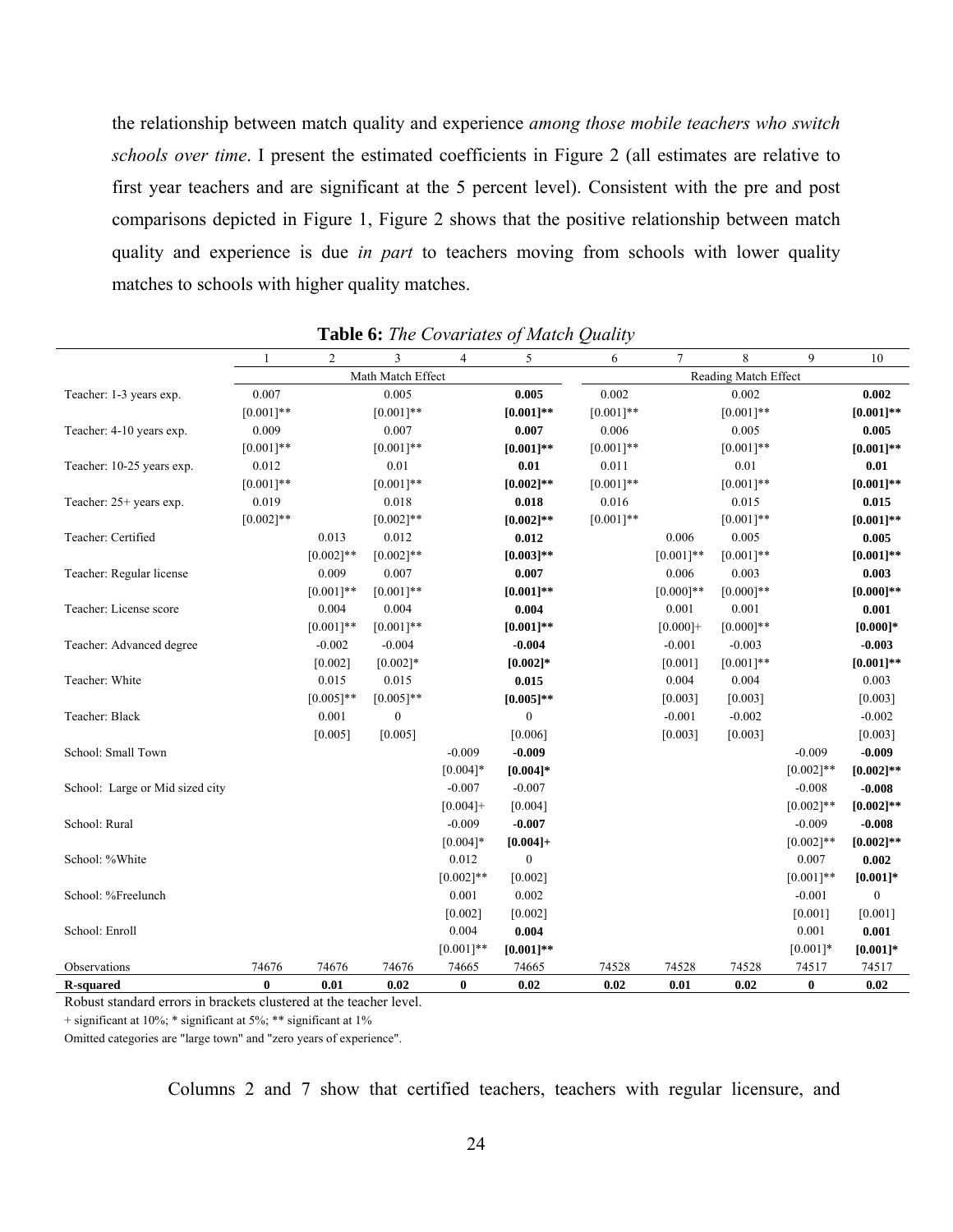teachers with higher scores on their license exams have better matches in both math and reading. For both subjects, possessing an advanced degree is associated with lower match quality, and white teachers have higher match quality in math than other teachers. These results imply that at least part of the reason more experienced teachers, teacher who are have a regular licensed, certified teachers, and white teachers may be associated with better student outcomes is due to the fact that such teachers have higher match quality (as opposed to these characteristics being more productive *per se*). This pattern is consistent with a world in which teachers with fewer teaching options have lower match quality on average as they have less scope for finding a high quality match.



**Figure 2:** *The Within-Teacher Relationship Between Experience and Match Quality.* 

 Columns 5 and 10 include both school and teacher characteristics. The results indicate that relative to schools in large towns, average match quality is lower in both math and reading in small towns, large cities, and rural areas. Match quality is positively associated with school size for both math and reading (possibly due to greater scope for classroom specialization), and the percentage of white students at the school is associated with higher match quality in reading. It is worth pointing out that while several relationships between observable teacher and school characteristics and match quality are statistically significant, these covariates can only explain about two percent of the variation in match quality.

In Table 7 I look for and relationship between teacher responses to the workplace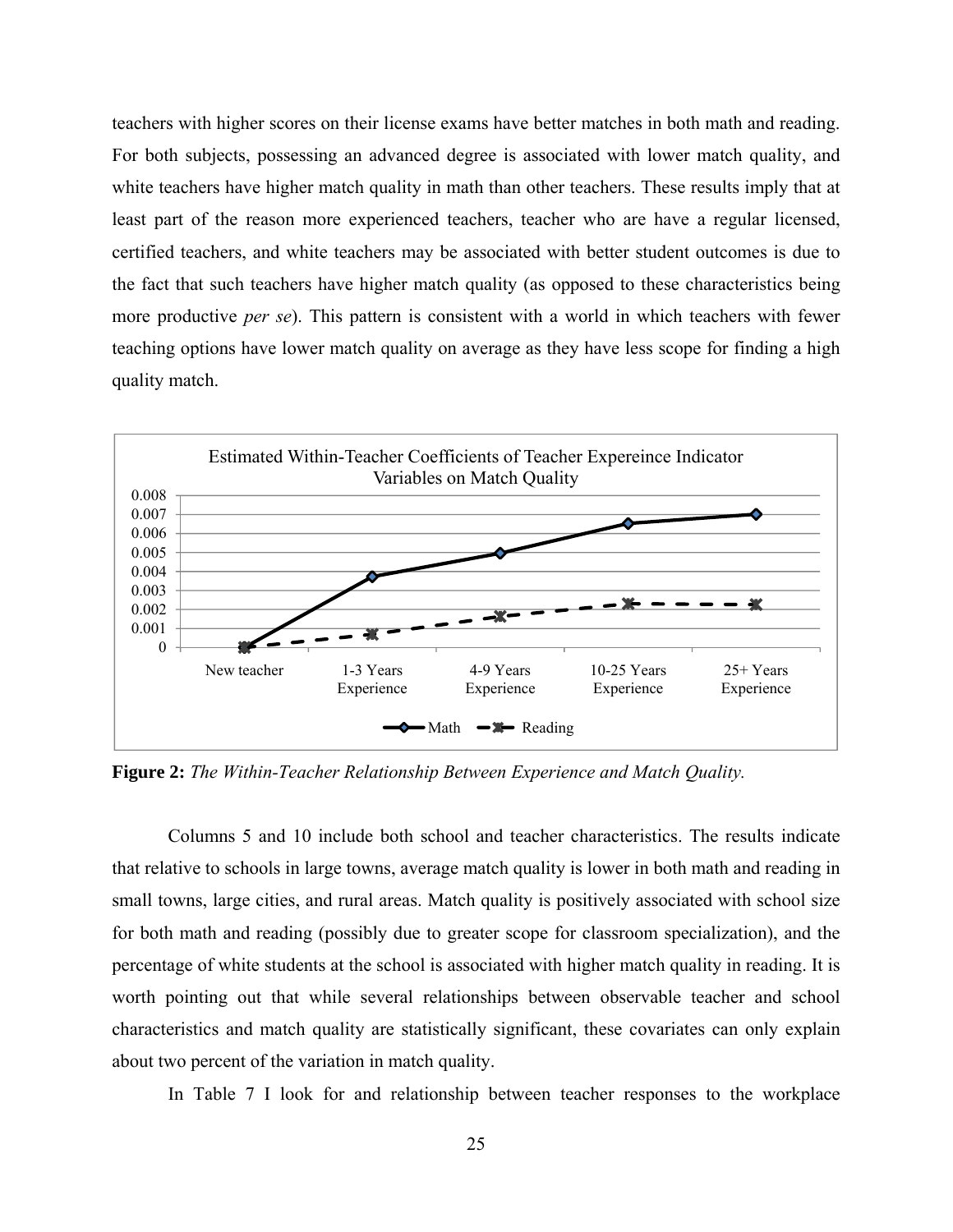conditions survey and match quality. Because this survey is designed to preserve anonymity, the data cannot be linked to individual teachers. They can however be linked to schools. The survey asked teachers questions about leadership quality, time allocation, school standard, opportunities for professional development, and the management style of the school.<sup>11</sup> Respondents were asked to state how much they agreed with particular statements on a 5 point scale in 2002 and a 6 point scale in 2004 and 2006 (where higher values indicate agreement). To allow for comparability across survey years, I normalized all responses to be mean zero and unit variance for each survey. I then take the mean of these responses to each question at the school level to see if these workplace survey responses correlate with match quality at the school.

 Columns 3 and 7 present the cross-sectional relationship between mean responses and match quality in math and reading, respectively. Surprisingly, for both math and reading, scores on "Principal is a strong and supportive leader" are associated with lower match quality. Also common across both subjects, "teachers are held to high standards" and "there is an atmosphere of mutual respect at school" are associated with higher match quality. Additionally, for reading, responses to a few questions are statistically significant but follow no consistent pattern. One problem with interpreting this cross-sectional relationship is that other unobserved school factors may explain both match quality and teacher responses to the surveys. For example, schools that have poor match quality may also be those to which particularly strong principals are assigned, making it appear that strong principals cause lower match quality. One way to deal with this concern is to include school fixed effects to see if *changes* in survey responses within a school over time are correlated with *changes* in match quality within a school over time.

 $\overline{a}$ 

 $11$  While there were 38 questions, many of them were asking essentially the same thing. As such, I removed largely redundant questions resulting in 11 questions.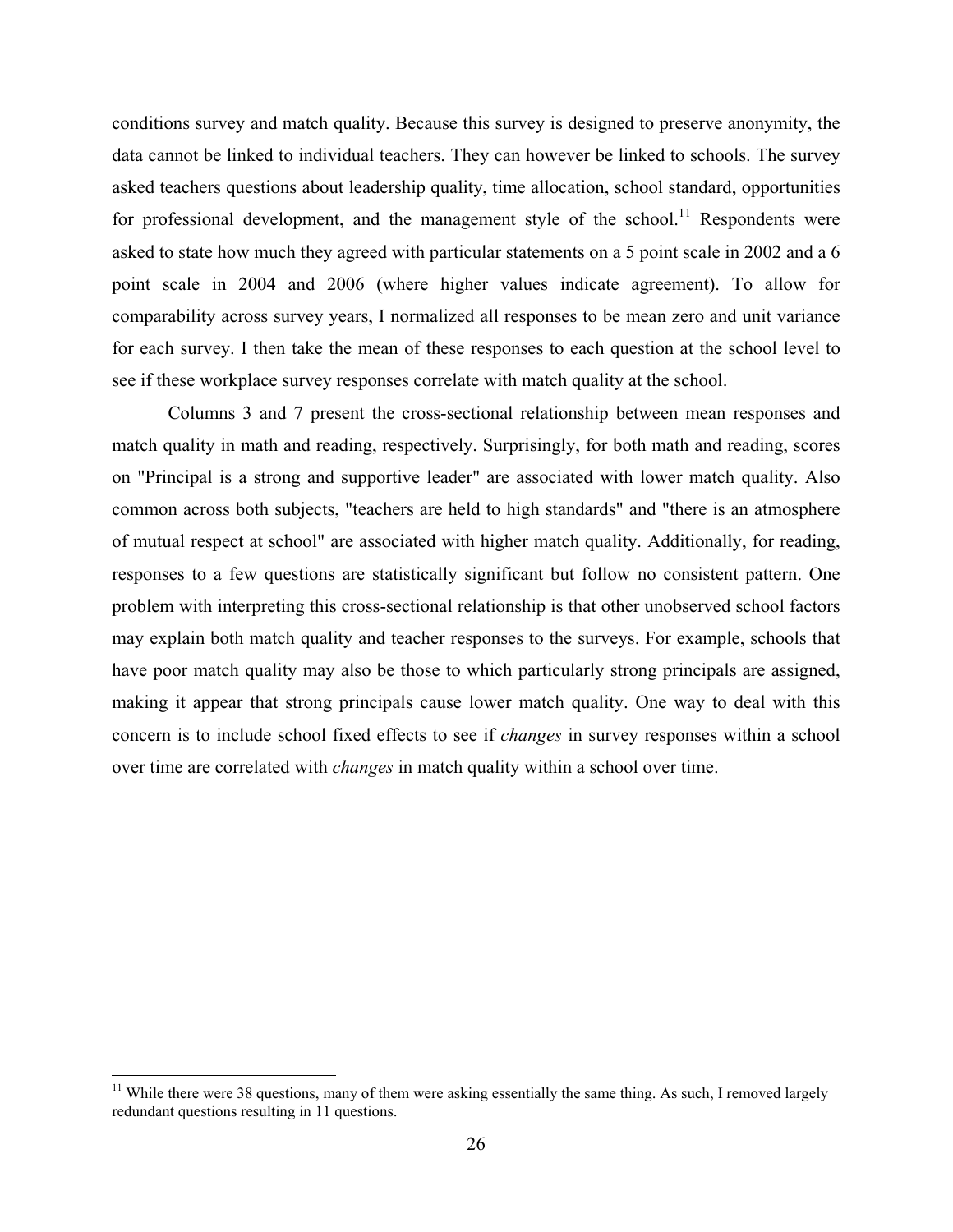|                                                                  |                | 2            | 3               | $\overline{4}$ | 5              | 6              |                  | 8            |  |
|------------------------------------------------------------------|----------------|--------------|-----------------|----------------|----------------|----------------|------------------|--------------|--|
|                                                                  |                | Reading      |                 |                | Math           |                |                  |              |  |
|                                                                  | School FX      | School FX    | Match FX        | Match FX       | School FX      | School FX      | Match FX         | Match FX     |  |
| Teachers have reasonable student loads.                          | $-0.005$       | $-0.005$     | $-0.001$        | $-0.001$       | $-0.015$       | $-0.015$       | $-0.003$         | $-0.002$     |  |
|                                                                  | $[0.003]+$     | $[0.003] +$  | [0.001]         | [0.001]        | $[0.004]$ **   | $[0.004]$ **   | $[0.001]**$      | [0.002]      |  |
| Teachers are protected from duties that interfere with teaching. | 0.002          | 0.002        | $-0.001$        | $-0.001$       | 0.008          | 0.008          | 0.001            | $-0.002$     |  |
|                                                                  | [0.005]        | [0.005]      | [0.001]         | [0.001]        | [0.007]        | [0.007]        | [0.002]          | [0.002]      |  |
| Teachers have time to collaborate with colleagues.               | $-0.013$       | $-0.013$     | 0.001           | 0.002          | $-0.007$       | $-0.007$       | 0.004            | 0.005        |  |
|                                                                  | $[0.003]$ **   | $[0.003]**$  | [0.001]         | $[0.001]*$     | $[0.004] +$    | $[0.004] +$    | $[0.001]$ **     | $[0.002]$ ** |  |
| Principal is a strong, supportive leader.                        | $-0.021$       | $-0.021$     | $-0.002$        | $-0.001$       | $-0.026$       | $-0.026$       | $-0.003$         | 0.002        |  |
|                                                                  | $[0.004]$ **   | $[0.004]$ ** | $[0.001] +$     | [0.001]        | $[0.006]$ **   | $[0.006]$ **   | $[0.002] +$      | [0.002]      |  |
| Leaders shield teachers from disruptions.                        | 0.017          | 0.017        | 0.001           | 0              | 0.03           | 0.03           | 0.002            | 0.002        |  |
|                                                                  | $[0.005]$ **   | $[0.005]$ ** | [0.001]         | [0.001]        | $[0.007]**$    | $[0.007]$ **   | [0.002]          | [0.002]      |  |
| Teachers are held to high standards.                             | 0.026          | 0.026        | 0.005           | 0.003          | 0.041          | 0.041          | 0.009            | 0.004        |  |
|                                                                  | $[0.006]$ **   | $[0.006]$ ** | $[0.001]$ **    | $[0.001]$ **   | $[0.010]$ **   | $[0.010]$ **   | $[0.002]$ **     | $[0.002]$ *  |  |
| New teachers have effective mentors.                             | $-0.001$       | $-0.001$     | 0.001           | 0.002          | $-0.013$       | $-0.013$       | $-0.001$         | 0.004        |  |
|                                                                  | [0.004]        | [0.004]      | [0.001]         | $[0.001]*$     | $[0.006]$ *    | $[0.006]$ *    | [0.002]          | $[0.002]$ *  |  |
| Teachers are centrally involved in decision-making.              | $-0.012$       | $-0.012$     | $\theta$        | 0.001          | $-0.025$       | $-0.025$       | $-0.002$         | $-0.002$     |  |
|                                                                  | $[0.005]$ **   | $[0.005]$ ** | [0.001]         | [0.001]        | $[0.007]**$    | $[0.007]$ **   | [0.002]          | [0.002]      |  |
| Parents have many avenues to express concerns.                   | 0.022          | 0.022        | $\theta$        | $-0.001$       | 0.028          | 0.028          | 0.002            | $-0.001$     |  |
|                                                                  | $[0.004]$ **   | $[0.004]$ ** | [0.001]         | [0.001]        | $[0.006]$ **   | $[0.006]$ **   | [0.002]          | [0.002]      |  |
| There is an atmosphere of mutual respect at school.              | 0.026          | 0.026        | 0.002           | $\theta$       | 0.03           | 0.03           | 0.004            | $-0.001$     |  |
|                                                                  | $[0.005]$ **   | $[0.005]$ ** | $[0.001]*$      | [0.001]        | $[0.008]**$    | $[0.008]$ **   | $[0.002]$ *      | [0.002]      |  |
| Leadership tries to provide quality professional development.    | $-0.016$       | $-0.016$     | $-0.001$        | 0.001          | $-0.025$       | $-0.025$       | $-0.003$         | 0.002        |  |
|                                                                  | $[0.004]$ **   | $[0.004]$ ** | [0.001]         | [0.001]        | $[0.005]$ **   | $[0.005]$ **   | [0.002]          | [0.002]      |  |
|                                                                  |                |              |                 |                |                |                |                  |              |  |
| Observations                                                     | 22692          | 22692        | 22320           | 22320          | 22692          | 22692          | 22374            | 22374        |  |
| School and Year Fixed Effects Included?                          | N <sub>O</sub> | NO.          | NO <sub>1</sub> | <b>YES</b>     | N <sub>O</sub> | N <sub>O</sub> | N <sub>O</sub>   | <b>YES</b>   |  |
| R-squared                                                        | 0.13           | 0.13         | 0.01            | 0.08           | 0.1            | 0.1            | $\boldsymbol{0}$ | 0.09         |  |

**Table 7:** *Match Quality and Teacher Workplace Survey Responses* 

Robust standard errors in brackets clustered at the school level.

+ significant at 10%; \* significant at 5%; \*\* significant at 1%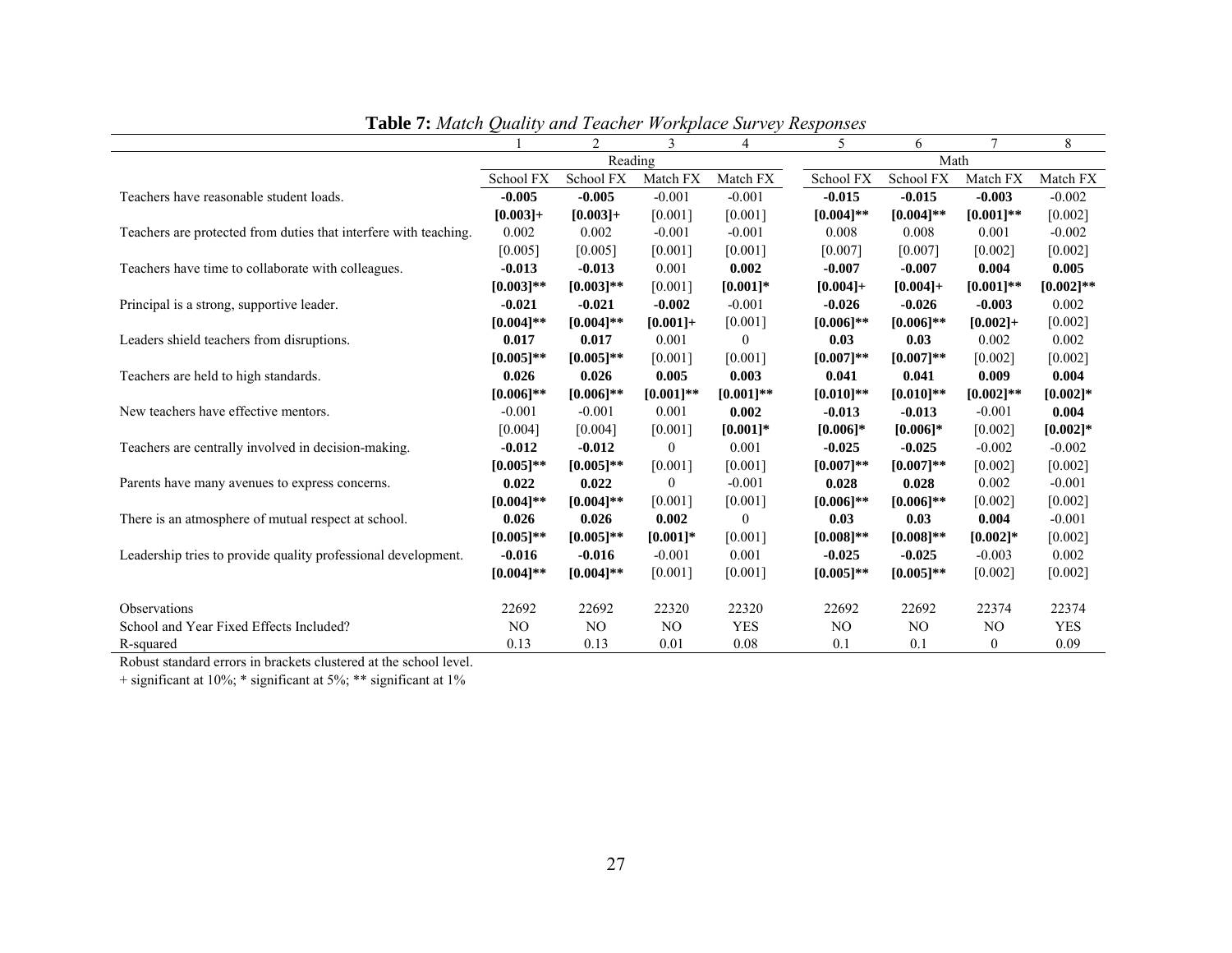In columns 4 and 8, I present results that include school fixed effects and survey year fixed effects. These results are much more consistent across subjects and none of the results have the unexpected sign. The results indicate that for both subjects agreement with "Teachers have time to collaborate with colleagues", "Teachers are held to high standards", and "New teachers have effective mentors" are statistically significantly associated with higher match quality. It is worth noting that the combined R-squared of the survey responses and the fixed effects is only 0.08 for reading and 0.09 for math  $-$  suggesting that school characteristics may account for a relatively small share of match quality. This is not surprising given that match quality is, by definition, an interaction between teachers and schools rather than a school specific or a teacher specific attribute.

#### **VII. Conclusions**

 Using a unique data set that allows one to match teachers to student test scores which can then be linked to personnel records, I document that teachers tend to perform better in the classroom after a move to another school than before the move. I also present a test of endogenous teacher mobility and I find that teacher effectiveness is likely orthogonal to teacher mobility  $-$  lending credibility to the findings. I then estimate match quality effects directly (based on actual productivity as opposed to wage data) and find that match quality is as important in determining student achievement as teacher quality. The result indicate that match quality and teacher quality are positively correlated and the inclusion of match effect reduces the explanatory power of teacher effects by about 25 percent— patterns that suggest that part of what we typically interpret as a teacher quality effect is in fact a match quality effect that may not be portable across schooling environments. Supporting canonical models of worker mobility, I find that teachers at schools with which match quality is high are less likely to leave their schools than those with low match quality (even though there is no relationship between productivity and wages for teachers) and match quality is increasing in experience.

 These results are important for a few reasons. First, they validate previous theoretical and empirical work on worker mobility that use wages to infer match quality. Second, I find that match quality predicts teacher mobility in a context where there is no relationship between wages and productivity  $-$  suggesting that the reduced turnover at jobs with high match quality is not merely due to worker responses to high wages and that workers may value high productivity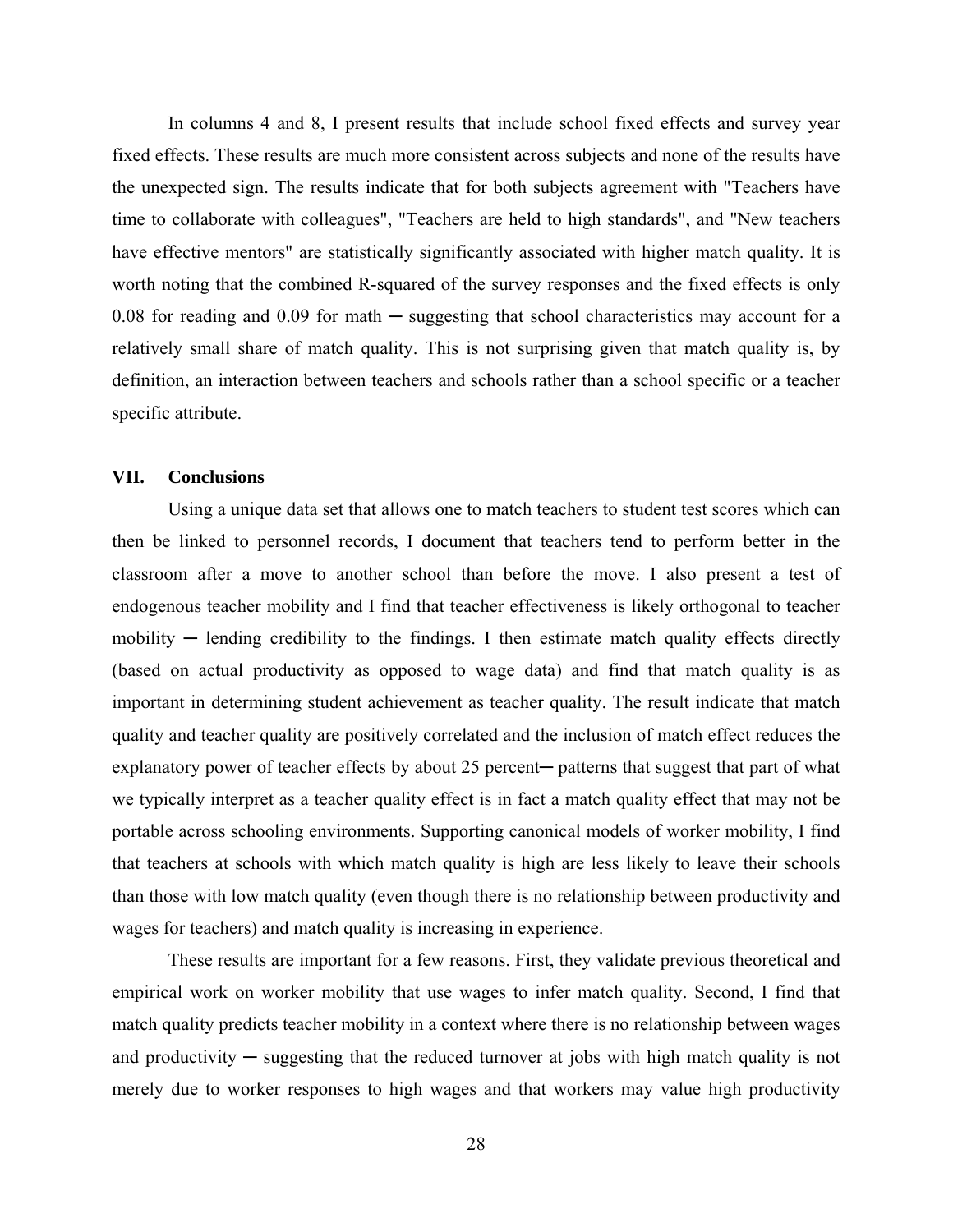matches for reasons other than monetary compensation (such as the satisfaction, or social validation associated with performing well). The findings also indicate that part of the observed association between certain observable teacher and school characteristics and student achievement may reflect match quality as opposed to these characteristics actually being more productive. For example, more experienced teachers are more likely to have moved schools and to have settled on a school with high match quality. In such a scenario more experienced teachers will be associated with better student outcomes not because experience increases productivity, but because they have settled in schools in which match quality is higher. This has direct implications for policies that aim to keep experienced teachers in poorly performing schools.

 Even though the results provide compelling evidence of match effects, and show that they are highly predictive for worker mobility, I am unable to identify any observable teacher or school characteristics that can explain a substantial portion of the match effects. Given that these match effects are found to be as important as teacher effects (which researchers have also been unable to explain with observables) further research is needed on what they are, what teacherschool pairings are likely to be the most productive, and on what policies and practices may be particularly conducive to ensuring teachers are as productive as they can be. From a macroeconomic standpoint, the fact that match quality may be an important determinant of student achievement suggest that average student achievement could potentially be increased by achieving the optimal match between teachers and schools. Fortunately, the results indicate that teachers tend to leave schools at which they are poorly matched, so that teacher turnover may in fact move us closer to that optimal allocation, and could be desirable.

#### **References**

- Aaronson, Daniel, Lisa Barrow, and William Sander. "Teachers and Student Achievement in the Chicago Public High Schools." *Journal of Labor Economics* 25 (2007): 95-135.
- Abowd, J. M., F. Kramarz, and D. N. Margolis. "High wage workers and high wage firms." *Econometrica* 67, no. 2 (1999): 251–33.
- Abowd, J. M., F. Kramarz, P. Lengermann, and S. Perez-Duarte. "Are good workers employed by good firms? A test of a simple assortative matching model for France and the United States." *mimeo*, 2004.
- Abowd, John M., Robert H. Creecy, and Francis Kramarz. "Computing Person and Firm Effects Using Linked Longitudinal Employer-Employee Data." *U.S. Census Bureau Technical Paper TP-2002-06*, 2002.
- Altonji, J. G., and R. A. Shakotko. "Do wages rise with job seniority?" *Review of Economic Studies* 54, no. 3 (1987): 437-459.

Anthony, Emily, and Dan Goldhaber. "Can teacher quality be effectively assessed? National board certification as a signal of effective teaching." *Review of Economics and Statistics* 89, no. 1 (2007): 134–50.

Bartel, A. P., and G. J. Borjas. "Wage growth and job turnover: An empirical analysis." In *Studies in Labor Markets*,